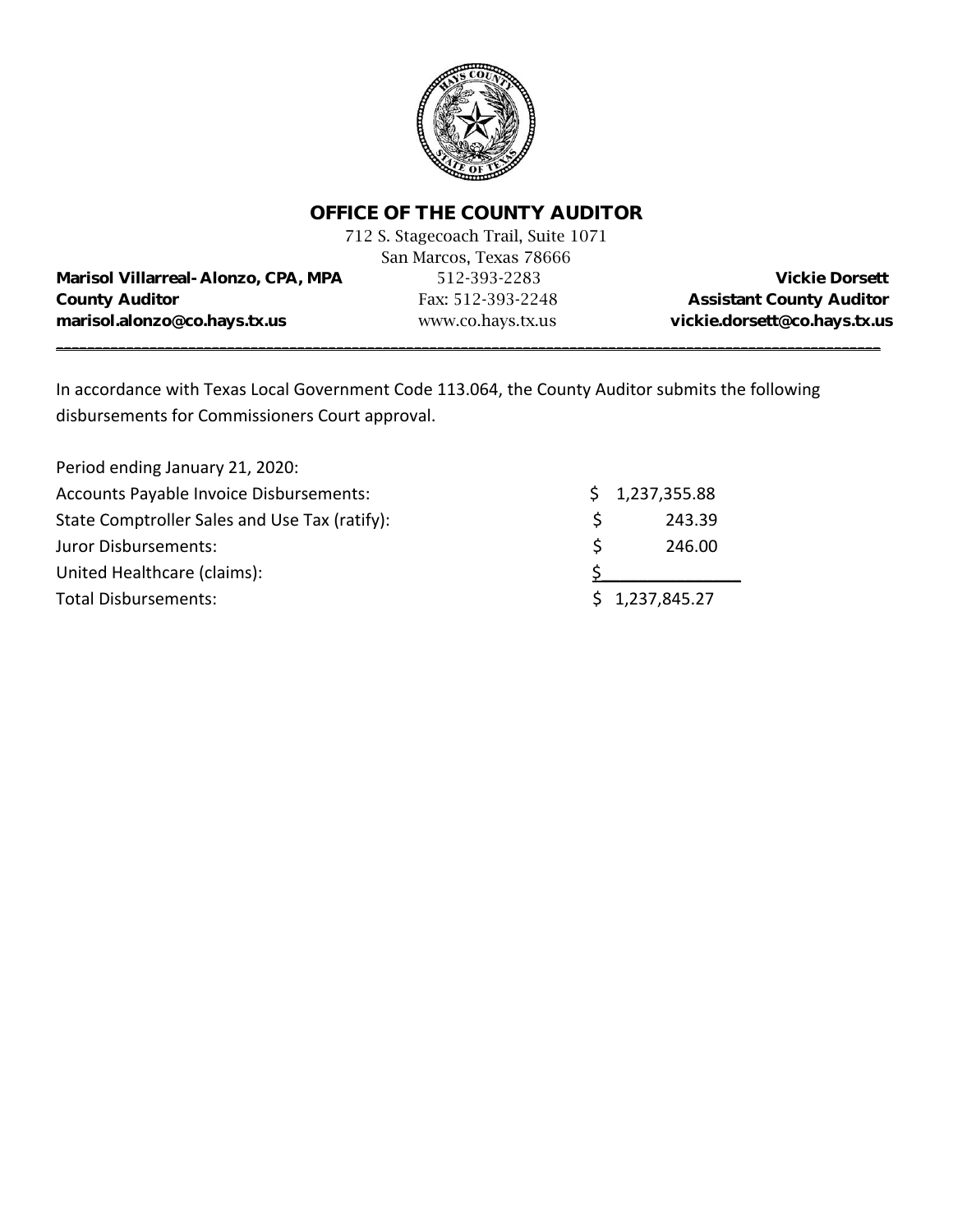| Department<br>Vendor                |            | Invoice Date GL Account Number | Expense<br>Amount | Description                         |
|-------------------------------------|------------|--------------------------------|-------------------|-------------------------------------|
| ALLIED FEEDS, INC.                  | 12/31/2019 | 0012010609                     | \$13.29           | RESTITUTION:CASE CR-18-0404         |
| ASSURANT SPECIALTY PROPERTY         | 12/31/2019 | 0012010609                     | \$53.69           | RESTITUTION:CASE CR-15-0480         |
| <b>BAILEY, LINNEA</b>               | 12/31/2019 | 0012010609                     | \$6.17            | RESTITUTION:CASE CR-10-1056         |
| BAKER, YVONNE                       | 12/31/2019 | 0012010609                     | \$229.97          | RESTITUTION:CASE CR-16-0655         |
| <b>BAUER, JACK</b>                  | 12/31/2019 | 0012010609                     | \$7.42            | RESTITUTION: CASE CR-15-0022B       |
| CABELA'S                            | 12/31/2019 | 0012010609                     | \$22.34           | RESTITUTION:CASE CR-18-0925         |
| CAVAZOS, DAMIEN                     | 12/31/2019 | 0012010609                     | \$44.41           | RESTITUTION:CASE CR-14-0281         |
| CENTRAL TEXAS AUTOPSY, PLLC         | 12/20/2019 | 0012010001                     | \$2,100.00        | L.N.R.-07-17-19                     |
| CHUBB GROUP OF INSURANCE COMPANIES  | 12/31/2019 | 0012010609                     | \$48.00           | RESTITUTION:CASE CR-06-356          |
| CLERK OF THE THIRD COURT OF APPEALS | 1/7/2020   | 0012200145                     | \$4,210.87        | QTR IV-2019 FEES: TREAS             |
| CONTRERAS, JACOB                    | 12/31/2019 | 0012010609                     | \$20.84           | RESTITUTION: CASE CR-17-1057        |
| CRIME VICTIMS COMPENSATION          | 12/31/2019 | 0012010609                     | \$41.43           | RESTITUTION:CASE CR-17-0247         |
| CRIME VICTIMS COMPENSATION          | 12/31/2019 | 0012010609                     | \$29.83           | RESTITUTION: CASE CR-18-0964B       |
| CRIME VICTIMS COMPENSATION          | 12/31/2019 | 0012010609                     | \$53.66           | RESTITUTION:CASE CR-13-0368         |
| DPS LAB-DC                          | 12/31/2019 | 0012010609                     | \$5.04            | RESTITUTION:CASE CR-19-0661C        |
| DPS LAB-DC                          | 12/31/2019 | 0012010609                     | \$3.53            | RESTITUTION:CASE CR-18-1325D        |
| DPS LAB-DC                          | 12/31/2019 | 0012010609                     | \$7.85            | RESTITUTION: CASE CR-18-0250        |
| DPS LAB-DC                          | 12/31/2019 | 0012010609                     | \$2.81            | RESTITUTION:CASE CR-17-0489         |
| DPS LAB-DC                          | 12/31/2019 | 0012010609                     | \$16.18           | RESTITUTION: CASE CR-19-0114C       |
| DPS LAB-DC                          | 12/31/2019 | 0012010609                     | \$6.21            | RESTITUTION:CASE CR-18-0085         |
| DPS LAB-DC                          | 12/31/2019 | 0012010609                     | \$29.14           | RESTITUTION:CASE CR-17-0940         |
| DPS LAB-DC                          | 12/31/2019 | 0012010609                     | \$146.00          | RESTITUTION: CASE CR-19-1088        |
| DPS LAB-DC                          | 12/31/2019 | 0012010609                     |                   | \$11.13 RESTITUTION:CASE CR-17-0936 |
| DPS LAB-DC                          | 12/31/2019 | 0012010609                     | \$1.35            | RESTITUTION: CASE CR-17-0994        |
| DPS LAB-DC                          | 12/31/2019 | 0012010609                     | \$8.85            | RESTITUTION: CASE CR-17-0372        |
| DPS LAB-DC                          | 12/31/2019 | 0012010609                     | \$140.00          | RESTITUTION: CASE CR-11-0783        |
| DPS LAB-DC                          | 12/31/2019 | 0012010609                     | \$26.47           | RESTITUTION: CASE CR-19-0446A       |
| DPS LAB-DC                          | 12/31/2019 | 0012010609                     | \$20.25           | RESTITUTION:CASE CR-19-0182D        |
| DPS LAB-DC                          | 12/31/2019 | 0012010609                     | \$6.85            | RESTITUTION: CASE CR-18-1170        |
| DPS LAB-DC                          | 12/31/2019 | 0012010609                     | \$8.57            | RESTITUTION: CASE CR-17-0864        |
| DPS LAB-DC                          | 12/31/2019 | 0012010609                     | \$6.39            | RESTITUTION: CASE CR-18-0664E       |
| DPS LAB-DC                          | 12/31/2019 | 0012010609                     | \$0.52            | RESTITUTION: CASE CR-15-0127        |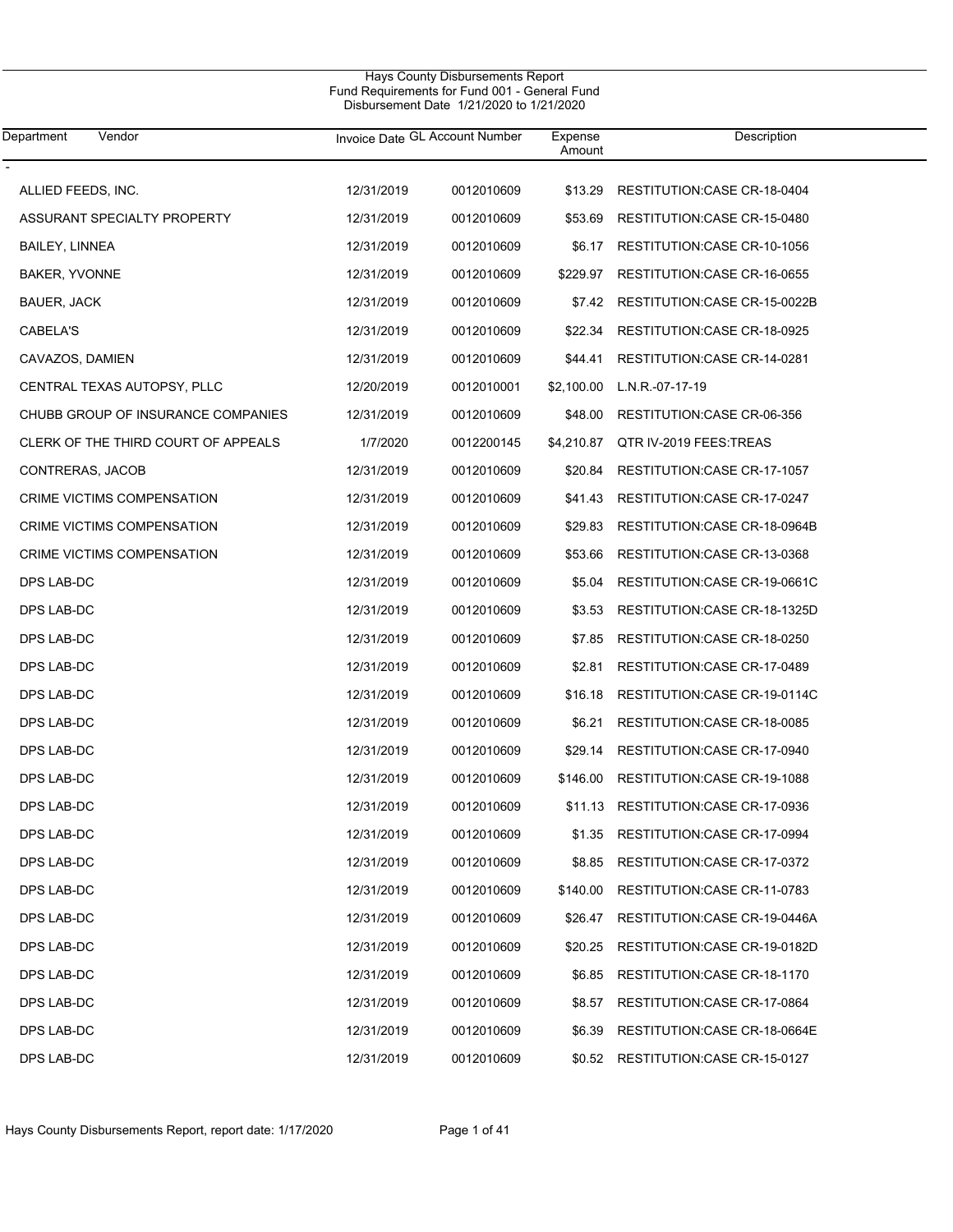| Department<br>Vendor                 |            | Invoice Date GL Account Number | Expense<br>Amount | Description                             |
|--------------------------------------|------------|--------------------------------|-------------------|-----------------------------------------|
| <b>DPS LAB-DC</b>                    | 12/31/2019 | 0012010609                     | \$9.00            | RESTITUTION:CASE CR-04-906              |
| DPS LAB-DC                           | 12/31/2019 | 0012010609                     | \$1.08            | RESTITUTION: CASE CR-15-0097            |
| DPS LAB-DC                           | 12/31/2019 | 0012010609                     | \$4.02            | RESTITUTION: CASE CR-16-0671            |
| DPS LAB-DC                           | 12/31/2019 | 0012010609                     | \$2.12            | RESTITUTION: CASE CR-16-1057            |
| DPS LAB-DC                           | 12/31/2019 | 0012010609                     | \$2.28            | RESTITUTION: CASE CR-17-0727            |
| DPS LAB-DC                           | 12/31/2019 | 0012010609                     | \$1.71            | RESTITUTION:CASE CR-19-0452E            |
| DRIPPING SPRINGS HEB - STORE #611    | 12/31/2019 | 0012010609                     | \$660.78          | RESTITUTION: CASE CR-18-1214C           |
| EARP, RACHEL                         | 12/31/2019 | 0012010609                     | \$12.44           | RESTITUTION:CASE CR-05-373              |
| <b>FARMERS INSURANCE GROUP</b>       | 12/31/2019 | 0012010609                     | \$133.56          | RESTITUTION:CASE CR-05-373              |
| FEDERAL DISCRETIONARY FUND           | 12/16/2019 | 0012300055                     | \$2,000.85        | EQUITABLE SHARING ADJ FROM GEN FUND:AUD |
| FEDERAL DISCRETIONARY FUND           | 11/29/2029 | 0012300055                     | \$572.89          | EQUITABLE SHARING ADJ FROM GEN FUND:AUD |
| FOULKROD, JAMES                      | 12/31/2019 | 0012010609                     | \$252.09          | RESTITUTION: CASE CR-16-0366            |
| GALLAGER BASSETT SERVICES            | 12/31/2019 | 0012010609                     | \$48.07           | RESTITUTION: CASE CR-16-0766            |
| GARZA, ADOLPH & JULIE                | 12/31/2019 | 0012010609                     | \$5.83            | RESTITUTION: CASE CR-09-0508            |
| <b>GEORGE, ROBERT</b>                | 12/31/2019 | 0012010609                     | \$525.48          | RESTITUTION: CASE CR-15-0127            |
| <b>GONZALES, RICHARD</b>             | 12/31/2019 | 0012010609                     | \$188.00          | RESTITUTION: CASE CR-17-0487            |
| GUERRERO, JONATHAN                   | 12/31/2019 | 0012010609                     | \$56.95           | RESTITUTION: CASE CR-17-0172            |
| H & H TILE AND PLASTER               | 12/31/2019 | 0012010609                     | \$128.91          | RESTITUTION: CASE CR-16-0726            |
| HARREL, DORIS                        | 12/31/2019 | 0012010609                     | \$34.02           | RESTITUTION: CASE CR-10-1056            |
| HARTFORD CASUALTY INSURANCE COMPANY  | 12/31/2019 | 0012010609                     | \$325.00          | RESTITUTION: CASE CR-18-0258            |
| <b>HAYS CISD</b>                     | 12/31/2019 | 0012010609                     | \$273.68          | RESTITUTION: CASE CR-18-1253            |
| <b>HAYS CISD</b>                     | 1/14/2020  | 0012200125                     | \$60.29           | QTR IV-2019 TRUANCY:TREAS               |
| HAYS COUNTY DISTRICT ATTORNEY        | 11/30/2019 | 0012010609                     | \$11.05           | RESTITUTION: CASE CR-19-0463E           |
| <b>HAYS COUNTY DISTRICT ATTORNEY</b> | 11/30/2019 | 0012010609                     | \$1.73            | RESTITUTION:CASE CR-16-0940             |
| <b>HAYS COUNTY DISTRICT ATTORNEY</b> | 11/30/2019 | 0012010609                     | \$11.49           | RESTITUTION: CASE CR-16-1120D           |
| <b>HAYS COUNTY DISTRICT ATTORNEY</b> | 11/30/2019 | 0012010609                     | \$32.38           | RESTITUTION:CASE CR-17-0763             |
| HAYS COUNTY DISTRICT ATTORNEY        | 11/30/2019 | 0012010609                     | \$6.85            | RESTITUTION: CASE CR-17-1066            |
| HAYS COUNTY DISTRICT ATTORNEY        | 11/30/2019 | 0012010609                     | \$4.95            | RESTITUTION: CASE CR-18-0309            |
| HAYS COUNTY DISTRICT ATTORNEY        | 11/30/2019 | 0012010609                     | \$3.79            | RESTITUTION:CASE CR-19-0757D            |
| HAYS COUNTY DISTRICT ATTORNEY        | 11/30/2019 | 0012010609                     | \$9.58            | RESTITUTION: CASE CR-17-1143            |
| HAYS COUNTY DISTRICT ATTORNEY        | 11/30/2019 | 0012010609                     | \$8.97            | RESTITUTION: CASE CR-17-0364            |
| HAYS COUNTY DISTRICT ATTORNEY        | 11/30/2019 | 0012010609                     | \$2.49            | RESTITUTION: CASE CR-17-0865            |
| HAYS COUNTY DISTRICT ATTORNEY        | 11/30/2019 | 0012010609                     | \$6.23            | RESTITUTION: CASE CR-17-1135            |
| HAYS COUNTY DISTRICT ATTORNEY        | 11/30/2019 | 0012010609                     | \$8.79            | RESTITUTION: CASE CR-17-0626D           |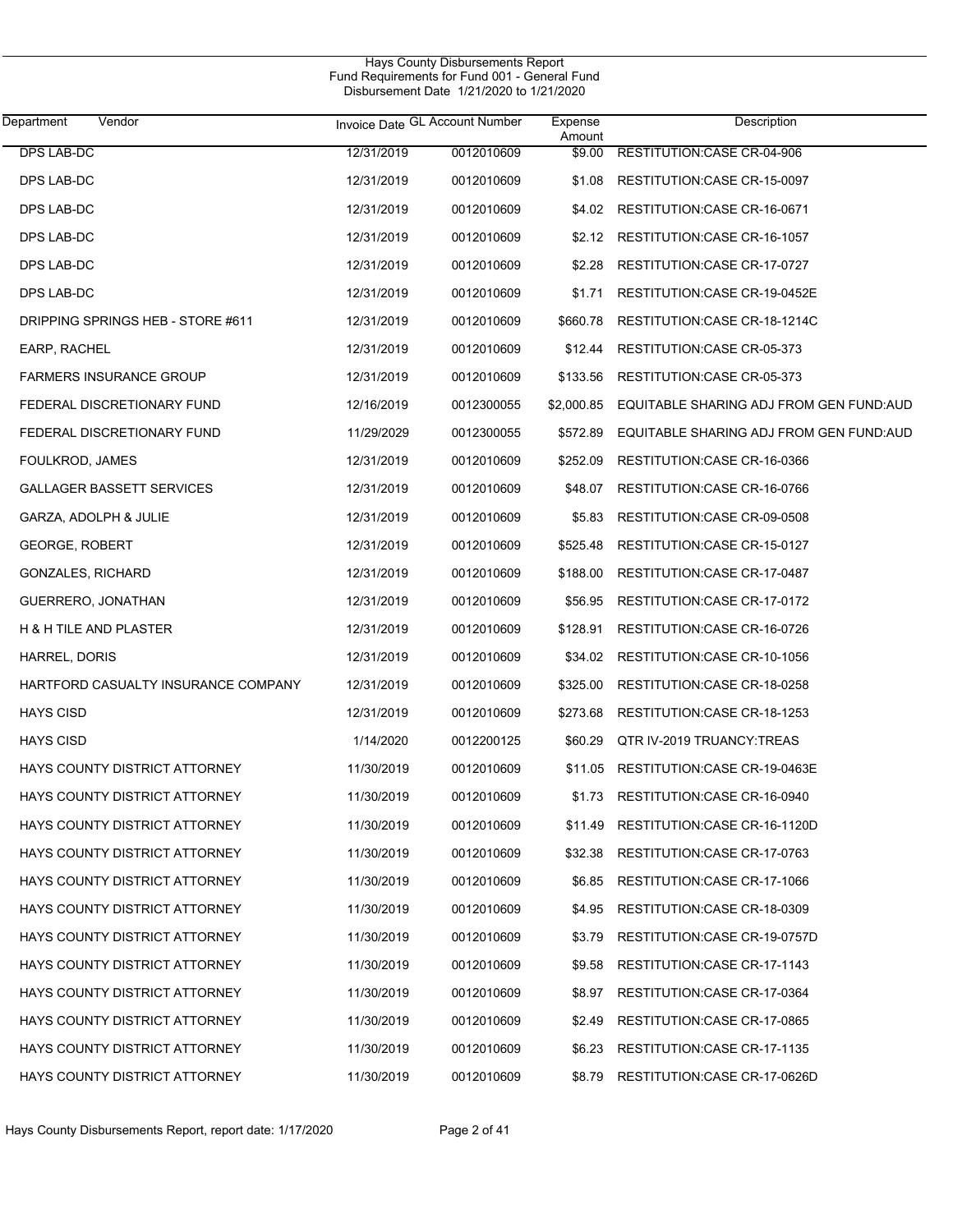| Department<br>Vendor                 | Invoice Date GL Account Number |            | Expense<br>Amount | Description                                       |
|--------------------------------------|--------------------------------|------------|-------------------|---------------------------------------------------|
| HAYS COUNTY DISTRICT ATTORNEY        | 11/30/2019                     | 0012010609 | \$2.70            | RESTITUTION:CASE CR-16-0973                       |
| HAYS COUNTY DISTRICT ATTORNEY        | 11/30/2019                     | 0012010609 | \$4.78            | RESTITUTION: CASE CR-17-0458                      |
| HAYS COUNTY DISTRICT ATTORNEY        | 11/30/2019                     | 0012010609 | \$2.01            | RESTITUTION: CASE CR-17-0002                      |
| HAYS COUNTY DISTRICT ATTORNEY        | 11/30/2019                     | 0012010609 | \$5.90            | RESTITUTION: CASE CR-18-0117                      |
| <b>HAYS COUNTY DISTRICT ATTORNEY</b> | 11/30/2019                     | 0012010609 | \$15.97           | RESTITUTION: CASE CR-19-0005D                     |
| HAYS COUNTY DISTRICT ATTORNEY        | 11/30/2019                     | 0012010609 | \$3.61            | RESTITUTION:CASE CR-17-0065                       |
| HAYS COUNTY DISTRICT ATTORNEY        | 11/30/2019                     | 0012010609 | \$6.23            | RESTITUTION:CASE CR-18-0725                       |
| HAYS COUNTY DISTRICT ATTORNEY        | 11/30/2019                     | 0012010609 | \$8.36            | RESTITUTION: CASE CR-17-0941                      |
| HAYS COUNTY DISTRICT ATTORNEY        | 11/30/2019                     | 0012010609 | \$24.56           | RESTITUTION: CASE CR-17-1093                      |
| HAYS COUNTY DISTRICT ATTORNEY        | 11/30/2019                     | 0012010609 | \$12.04           | RESTITUTION: CASE CR-18-1175A                     |
| HAYS COUNTY DISTRICT ATTORNEY        | 11/30/2019                     | 0012010609 | \$12.38           | RESTITUTION: CASE CR-17-0433                      |
| HAYS COUNTY DISTRICT ATTORNEY        | 11/30/2019                     | 0012010609 | \$6.23            | RESTITUTION: CASE CR-180441E                      |
| HAYS COUNTY DISTRICT ATTORNEY        | 11/30/2019                     | 0012010609 | \$6.25            | RESTITUTION: CASE CR-18-0519D                     |
| <b>HAYS COUNTY DISTRICT ATTORNEY</b> | 11/30/2019                     | 0012010609 | \$140.00          | RESTITUTION: CASE CR-19-0382E                     |
| HAYS COUNTY DISTRICT ATTORNEY        | 11/30/2019                     | 0012010609 | \$21.87           | RESTITUTION: CASE CR-17-1259E                     |
| HAYS COUNTY DISTRICT ATTORNEY        | 11/30/2019                     | 0012010609 | \$3.14            | RESTITUTION: CASE CR-17-1077                      |
| HAYS COUNTY DISTRICT ATTORNEY        | 11/30/2019                     | 0012010609 | \$3.23            | RESTITUTION: CASE CR-19-0079D                     |
| HAYS COUNTY DISTRICT ATTORNEY        | 11/30/2019                     | 0012010609 | \$8.96            | RESTITUTION: CASE CR-17-1173D                     |
| HAYS-CALDWELL WOMEN'S CENTER         | 1/14/2020                      | 0012010100 | \$3,445.78        | QTR IV-2019 FAMILY VIOLENCE/PROTECTION            |
| HERNANDEZ, LUIS                      | 12/31/2019                     | 0012010609 | \$46.12           | <b>FEES:TREAS</b><br>RESTITUTION: CASE CR-17-0447 |
| HIDDEN CREEK RANCH OWNERS ASSN       | 12/31/2019                     | 0012010609 | \$55.61           | RESTITUTION:CASE CR-18-0661D                      |
| HOFMANN'S SUPPLY                     | 12/31/2019                     | 0012010609 | \$50.65           | RESTITUTION: CASE CR-17-0804                      |
| HOOFNAGLE, JENA                      | 12/31/2019                     | 0012010609 | \$46.45           | RESTITUTION: CASE CR-18-0434                      |
| HURST, CLAYTON                       | 12/31/2019                     | 0012010609 | \$8.78            | RESTITUTION: CASE CR-09-0508                      |
| JAKLE, ADAM                          | 12/31/2019                     | 0012010609 | \$2.95            | RESTITUTION:CASE CR-14-0024                       |
| JOE BLAND CONSTRUCTION, L.P.         | 12/31/2019                     | 0012010609 | \$1,359.00        | RESTITUTION:CASE CR-11-0080B                      |
| KNOX, MARTHA                         | 12/31/2019                     | 0012010609 | \$39.00           | RESTITUTION: CASE CR-09-0508                      |
| KUREK, ZACHARY                       | 12/31/2019                     | 0012010609 | \$36.01           | RESTITUTION: CASE CR-18-1194E                     |
| LOWE'S, INC.                         | 12/31/2019                     | 0012010609 | \$100.00          | RESTITUTION: CASE CR-13-0424                      |
| MARSH, DIANA                         | 12/31/2019                     | 0012010609 | \$105.67          | RESTITUTION: CASE CR-10-1056                      |
| MCCREADY, JAMES                      | 12/31/2019                     | 0012010609 | \$26.25           | RESTITUTION: CASE CR-09-0508                      |
| MCCREARY, VESELKA, BRAGG & ALLEN, PC | 1/7/2020                       | 0012010110 | \$6,796.63        | DEC 19 CC/DC/JP'S DELINQUENT                      |
| <b>MEDICARE</b>                      | 12/31/2019                     | 0012010609 | \$221.70          | COLLECTIONS: TREAS<br>RESTITUTION:CASE CR-05-752  |
| MEYER, CHRISTY                       | 12/31/2019                     | 0012010609 | \$2.20            | RESTITUTION:CASE CR-18-1195E                      |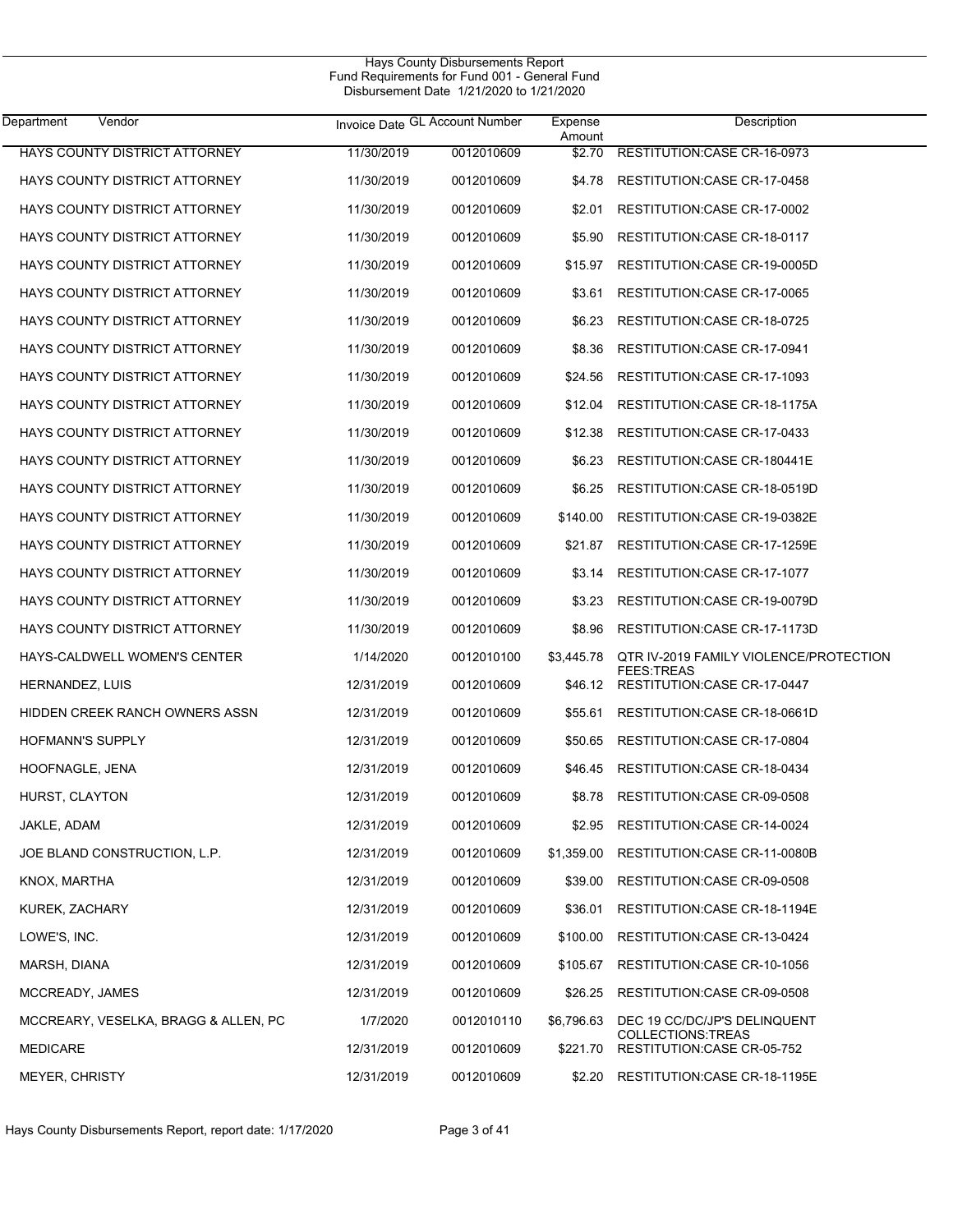| Department<br>Vendor                     |            | Invoice Date GL Account Number | Expense<br>Amount | Description                               |
|------------------------------------------|------------|--------------------------------|-------------------|-------------------------------------------|
| OFFICE OF THE ATTORNEY GENERAL OF TEXAS  | 1/7/2020   | 0012200110                     | \$70.77           | <b>QTR IV-2019 RESTITUTION FEES:TREAS</b> |
| OKUWOBI, OLATOKUNBO                      | 12/31/2019 | 0012010609                     | \$55.05           | RESTITUTION:CASE CR-14-0024               |
| OLVERA, JR., DOMINGO                     | 12/31/2019 | 0012010609                     | \$88.95           | RESTITUTION:CASE CR-17-0247               |
| OMNIBASE SERVICES OF TEXAS, LP           | 1/7/2020   | 0012010120                     | \$1,769.58        | QTR IV-2019 FEES:TREAS                    |
| PEDERNALES ELECTRIC COOPERATIVE, INC.    | 12/31/2019 | 0012010609                     | \$77.58           | RESTITUTION:CASE CR-15-0022B              |
| PERFORMANCE TRUCK                        | 12/31/2019 | 0012010609                     | \$112.00          | RESTITUTION:CASE CR-16-0578               |
| POWER HAUS EQUIPMENT                     | 12/31/2019 | 0012010609                     | \$42.39           | RESTITUTION: CASE CR-17-0803              |
| REESE, SUZANNE                           | 12/31/2019 | 0012010609                     | \$47.77           | RESTITUTION:CASE CR-19-0375               |
| <b>REYES, DENISE</b>                     | 1/2/2020   | 0012010686                     | \$223.13          | RESTITUTION:PID 9797                      |
| ROACH, JACKIE                            | 12/31/2019 | 0012010609                     | \$68.79           | RESTITUTION:CASE CR-09-0508               |
| SAGE CAPITAL BANK                        | 12/31/2019 | 0012010609                     | \$2,920.51        | RESTITUTION: CASE CR-18-1328              |
| SAGE CAPITAL BANK                        | 12/31/2019 | 0012010609                     | \$74.78           | RESTITUTION: CASE CR-18-1236              |
| SALOME, VICKI                            | 12/31/2019 | 0012010609                     | \$334.56          | RESTITUTION:CASE CR-11-0100               |
| SAUCEDO, STEPHANIE                       | 12/31/2019 | 0012010609                     | \$7.12            | RESTITUTION: CASE CR-17-0244              |
| SAWYER, JOE                              | 12/31/2019 | 0012010609                     | \$298.00          | RESTITUTION: CASE CR-17-1182              |
| <b>SERNA'S TRUCKING</b>                  | 12/31/2019 | 0012010609                     | \$928.00          | RESTITUTION:CASE CR-15-0461               |
| SICKMILLER, MIKE                         | 12/31/2019 | 0012010609                     | \$148.72          | RESTITUTION:CASE CR-18-0806D              |
| SILVA, ZEFERINA                          | 12/31/2019 | 0012010609                     | \$13.59           | RESTITUTION:CASE CR-14-0281               |
| SMITH, SHIRLEY                           | 12/31/2019 | 0012010609                     | \$5.49            | RESTITUTION:CASE CR-09-0508               |
| SMITH, CLAY                              | 12/31/2019 | 0012010609                     | \$996.00          | RESTITUTION: CASE CR-15-0211              |
| STATE FARM INSURANCE                     | 12/31/2019 | 0012010609                     | \$178.43          | RESTITUTION: CASE CR-18-0806D             |
| TASB RISK MANAGEMENT FUND                | 12/31/2019 | 0012010609                     | \$1,107.90        | RESTITUTION: CASE CR-18-1253              |
| TEXAS DISPOSAL SYSTEMS, INC.             | 12/31/2019 | 0011200001                     | \$37.00           | DEC 19 TRASH SVC:WIC                      |
| TEXAS HEALTH & HUMAN SERVICES COMMISSION | 12/31/2019 | 0012010609                     | \$198.00          | RESTITUTION: CASE CR-16-0484              |
| TEXAS HEALTH & HUMAN SERVICES COMMISSION | 12/31/2019 | 0012010609                     | \$420.00          | RESTITUTION:CASE CR-17-0624               |
| TEXAS HEALTH & HUMAN SERVICES COMMISSION | 12/31/2019 | 0012010609                     | \$398.00          | RESTITUTION:CASE CR-15-0246               |
| TEXAS HEALTH & HUMAN SERVICES COMMISSION | 12/31/2019 | 0012010609                     | \$400.00          | RESTITUTION:CASE CR-17-0655               |
| <b>TEXAS PARKS &amp; WILDLIFE</b>        | 1/7/2020   | 0012200130                     | \$1,068.45        | DEC 19 TPW FINES: TREAS                   |
| <b>TEXAS STATE UNIVERSITY</b>            | 12/31/2019 | 0012010609                     | \$1.000.00        | RESTITUTION:CASE CR-04-620                |
| THE CINCINNATI INSURANCE CO.             | 12/31/2019 | 0012010609                     | \$45.91           | RESTITUTION:CASE CR-16-0366               |
| THE DEPT OF HEALTH AND HUMAN SERVICES    | 12/31/2019 | 0012010609                     | \$450.00          | RESTITUTION: CASE CR-16-1141              |
| TIERNEY, MICHAEL                         | 12/31/2019 | 0012010609                     | \$128.00          | RESTITUTION:CASE CR-17-0092D              |
| <b>TRACTOR SUPPLY COMPANY</b>            | 12/31/2019 | 0012010609                     | \$24.93           | RESTITUTION:CASE CR-16-0766               |
| TRAVIS COUNTY MEDICAL EXAMINER           | 11/30/2019 | 0012010001                     | \$2,900.00        | D.T.A.-06-06-19                           |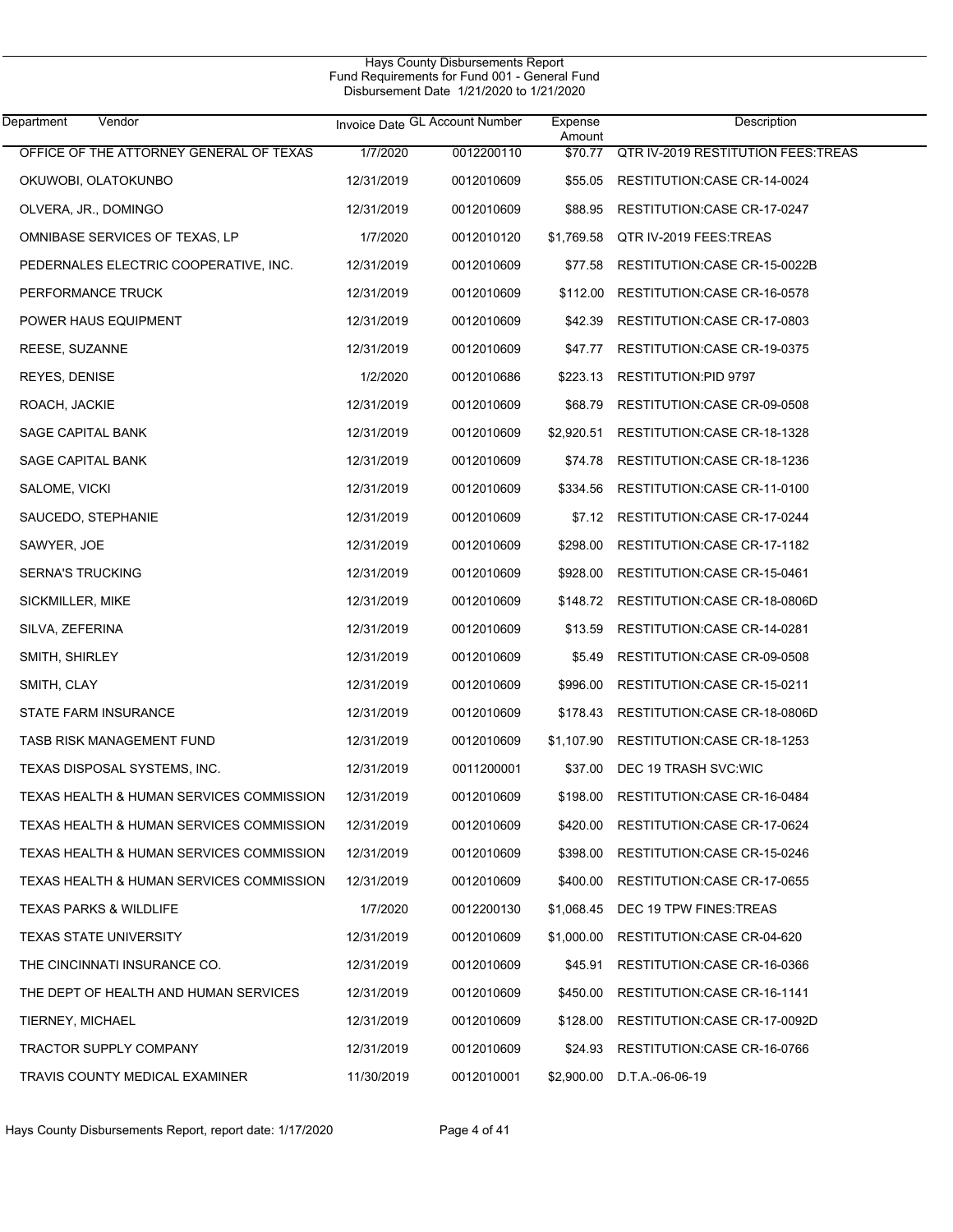|                                |            | Hays County Disbursements Report<br>Fund Requirements for Fund 001 - General Fund<br>Disbursement Date 1/21/2020 to 1/21/2020 |                   |                                    |
|--------------------------------|------------|-------------------------------------------------------------------------------------------------------------------------------|-------------------|------------------------------------|
| Department<br>Vendor           |            | Invoice Date GL Account Number                                                                                                | Expense<br>Amount | Description                        |
| TRAVIS COUNTY MEDICAL EXAMINER | 11/30/2019 | 0012010001                                                                                                                    | \$2,900.00        | J.M.D.J.-08-16-19                  |
| TRAVIS COUNTY MEDICAL EXAMINER | 8/31/2019  | 0012010001                                                                                                                    | \$2,900.00        | B.G -05-23-19                      |
| <b>TWEEN BRANDS</b>            | 12/31/2019 | 0012010609                                                                                                                    | \$33.27           | RESTITUTION:CASE CR-15-0213        |
| <b>VILLAGE ON TELLURIDE</b>    | 12/31/2019 | 0012010609                                                                                                                    | \$150.68          | RESTITUTION:CASE CR-15-0486        |
| <b>WALLS, ROCKY</b>            | 12/31/2019 | 0012010609                                                                                                                    | \$2,098.00        | RESTITUTION:CASE CR-09-0261        |
| <b>WATSON, LORETTA</b>         | 12/31/2019 | 0012010609                                                                                                                    | \$387.00          | RESTITUTION: CASE CR-17-1090       |
| Total -                        |            |                                                                                                                               | \$50,475.78       |                                    |
| 602 - Commissioner Pct 2       |            |                                                                                                                               |                   |                                    |
| RICOH USA, INC.                | 1/7/2020   | 001602005473                                                                                                                  | \$79.94           | JAN 20 LEASE:1009769A30            |
| Total 602 - Commissioner Pct 2 |            |                                                                                                                               | \$79.94           |                                    |
| 604 - Commissioner Pct 4       |            |                                                                                                                               |                   |                                    |
| <b>AT&amp;T MOBILITY</b>       | 11/19/2019 | 001604005489                                                                                                                  | \$45.80           | WIRELESS SVC:287284157667X11272019 |
| <b>AT&amp;T MOBILITY</b>       | 12/19/2019 | 001604005489                                                                                                                  | \$45.80           | WIRELESS SVC:287284157667X12272012 |
| <b>FRONTIER COMMUNICATIONS</b> | 1/7/2020   | 001604005489                                                                                                                  | \$256.54          | TELEPHONE/LONG DISTANCE:COMM 4     |
| HALL, SARAH                    | 12/18/2019 | 001604005551                                                                                                                  | \$85.00           | REIMB FOR REG FEE:COMM 4           |
| OFFICE DEPOT, INC.             | 1/6/2020   | 001604005211                                                                                                                  | \$3.72            | OFFICE SUPPLIES: COMM 4            |
| OFFICE DEPOT, INC.             | 1/6/2020   | 001604005211                                                                                                                  | \$37.19           | OFFICE SUPPLIES: COMM 4            |
| OFFICE DEPOT, INC.             | 1/6/2020   | 001604005211                                                                                                                  | \$5.99            | OFFICE SUPPLIES: COMM 4            |
| OFFICE DEPOT, INC.             | 1/6/2020   | 001604005211                                                                                                                  | \$3.42            | <b>OFFICE SUPPLIES: COMM 4</b>     |
| Total 604 - Commissioner Pct 4 |            |                                                                                                                               | \$483.46          |                                    |
| 606 - Auditor                  |            |                                                                                                                               |                   |                                    |
| CARD SERVICE CENTER            | 1/13/2020  | 001606005302                                                                                                                  | \$75.00           | <b>MBR DUES:AUD</b>                |
| OFFICE DEPOT, INC.             | 1/7/2020   | 001606005211                                                                                                                  | \$24.69           | OFFICE SUPPLIES: AUD               |
| OFFICE DEPOT, INC.             | 1/7/2020   | 001606005211                                                                                                                  | \$34.99           | OFFICE SUPPLIES: AUD               |
| OFFICE DEPOT, INC.             | 1/7/2020   | 001606005211                                                                                                                  | \$2.35            | OFFICE SUPPLIES: AUD               |
| OFFICE DEPOT, INC.             | 1/7/2020   | 001606005211                                                                                                                  | \$1.47            | OFFICE SUPPLIES: AUD               |
| OFFICE DEPOT, INC.             | 1/7/2020   | 001606005211                                                                                                                  | \$9.58            | OFFICE SUPPLIES: AUD               |
| OFFICE DEPOT, INC.             | 1/7/2020   | 001606005211                                                                                                                  | \$9.14            | OFFICE SUPPLIES: AUD               |
| Total 606 - Auditor            |            |                                                                                                                               | \$157.22          |                                    |
| 607 - District Attorney        |            |                                                                                                                               |                   |                                    |
| OFFICE DEPOT, INC.             | 1/10/2020  | 001607005202                                                                                                                  |                   | \$59.98 FLASH DRIVES:DA            |
| OFFICE DEPOT, INC.             | 1/10/2020  | 001607005211                                                                                                                  |                   | \$17.64 OFFICE SUPPLIES:DA         |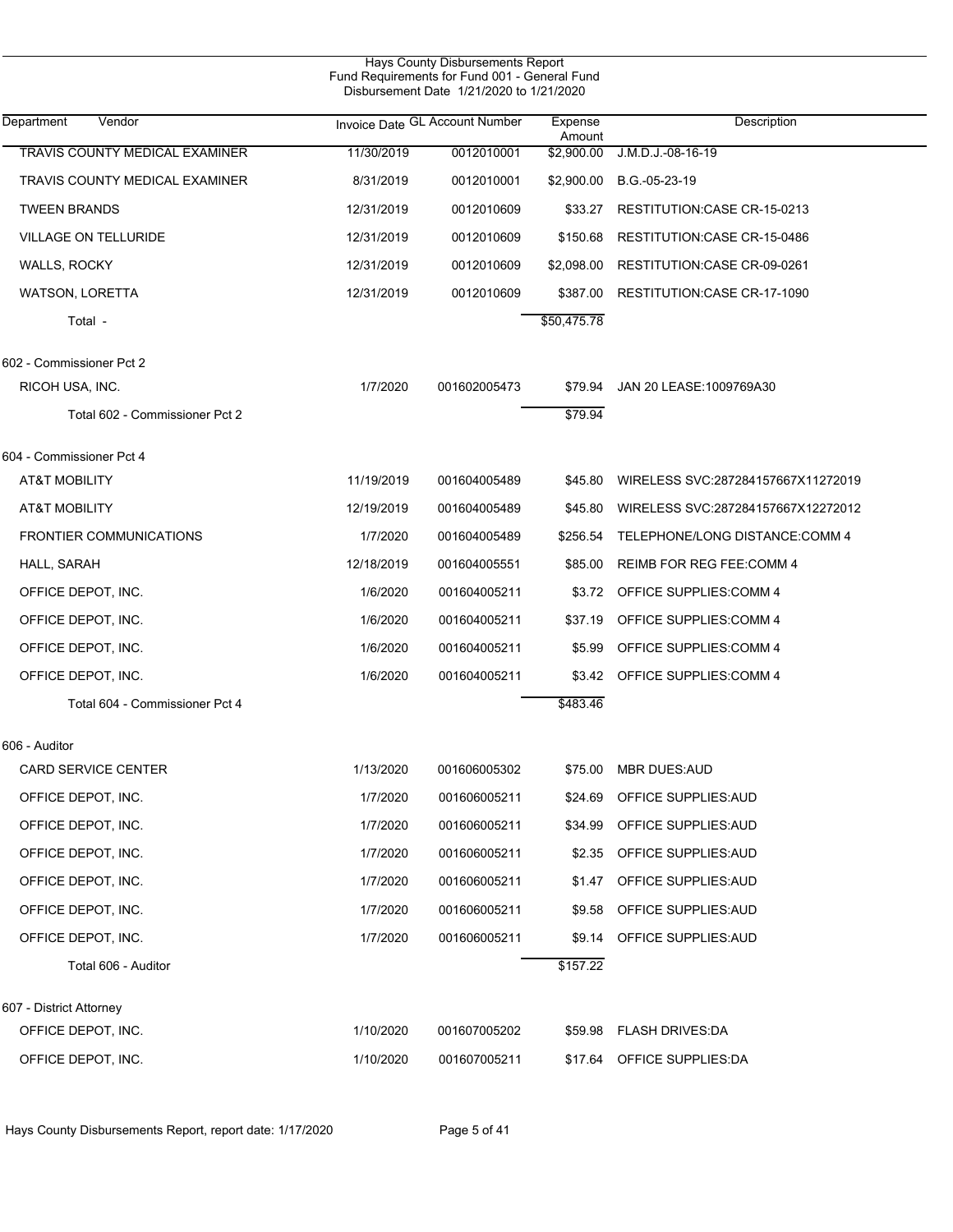| Department<br>Vendor                            |            | Invoice Date GL Account Number | Expense<br>Amount | Description                            |
|-------------------------------------------------|------------|--------------------------------|-------------------|----------------------------------------|
| OFFICE DEPOT, INC.                              | 1/10/2020  | 001607005211                   | \$11.18           | <b>OFFICE SUPPLIES:DA</b>              |
| OFFICE DEPOT, INC.                              | 1/10/2020  | 001607005211                   | \$9.82            | OFFICE SUPPLIES:DA                     |
| OFFICE DEPOT, INC.                              | 1/10/2020  | 001607005211                   | \$18.26           | OFFICE SUPPLIES:DA                     |
| OFFICE DEPOT, INC.                              | 1/10/2020  | 001607005211                   | \$8.98            | OFFICE SUPPLIES:DA                     |
| OFFICE DEPOT, INC.                              | 1/10/2020  | 001607005211                   | \$32.34           | OFFICE SUPPLIES:DA                     |
| OFFICE DEPOT, INC.                              | 1/10/2020  | 001607005211                   | \$10.96           | OFFICE SUPPLIES:DA                     |
| OFFICE DEPOT, INC.                              | 1/10/2020  | 001607005211                   | \$10.02           | OFFICE SUPPLIES:DA                     |
| OFFICE DEPOT, INC.                              | 1/9/2020   | 001607005202                   | \$159.96          | FLASH DRIVES:DA                        |
| OFFICE DEPOT, INC.                              | 1/9/2020   | 001607005202                   | \$39.95           | <b>FLASH DRIVES:DA</b>                 |
| OFFICE DEPOT, INC.                              | 1/9/2020   | 001607005202                   |                   | \$35.97 FLASH DRIVES:DA                |
| TEJAS OFFICE PRODUCTS, INC.                     | 1/8/2020   | 001607005211                   | \$23.05           | SELF INKING STAMP:DA                   |
| <b>WALMART BRC</b>                              | 12/23/2019 | 001607005489                   | $(\$39.97)$       | RETURN/EXCHANGE IPHONE CASE:DA         |
| <b>WALMART BRC</b>                              | 12/23/2019 | 001607005489                   | \$44.97           | <b>IPHONE CASE:DA</b>                  |
| Total 607 - District Attorney                   |            |                                | \$443.11          |                                        |
| 608 - District Court                            |            |                                |                   |                                        |
| <b>BROWN, KIMBEL</b>                            |            | 11/26/2019 001608005440122     | \$750.00          | FEL:CR-19-0823A                        |
| CAINE, ROBERT                                   |            | 12/9/2019 001608005440153      |                   | \$6,017.12 FEL:CR-19-0032E/CR-18-1300E |
| CAINE, ROBERT                                   |            | 12/9/2019 001608005307453      | \$32.88           | FEL:CR-19-0032E/CR-18-1300E            |
| GUZMAN, ARTURO                                  |            | 11/15/2019 001608005440474     | \$470.40          | CPS:CAUSE 17-0419                      |
| LAW OFFICE OF DOUGLAS J. KAPPMEYER              |            | 12/20/2019 001608005440422     | \$150.00          | CPS:CAUSE 19-2230                      |
| LAW OFFICE OF DOUGLAS J. KAPPMEYER              |            | 12/20/2019 001608005440407     | \$150.00          | <b>CPS:CAUSE 19-2857</b>               |
| LAW OFFICE OF TAHLIA T. STEWART, P.L.L.C.       |            | 12/20/2019 001608005307453     |                   | \$19.18 FEL:17-2498                    |
| LAW OFFICE OF TAHLIA T. STEWART, P.L.L.C.       |            | 12/20/2019 001608005440153     |                   | \$4,627.50 FEL:17-2498                 |
| LAW OFFICE OF TAHLIA T. STEWART, P.L.L.C.       |            | 12/20/2019 001608005440153     |                   | \$2,197.42 FEL:07-0934                 |
| LAW OFFICE OF TAHLIA T. STEWART, P.L.L.C.       |            | 12/20/2019 001608005307453     | \$52.58           | FEL:07-0934                            |
| PARASH, W.                                      |            | 12/19/2019 001608005440122     | \$450.00          | FEL:CR-16-0083A                        |
| PARASH, W.                                      |            | 12/19/2019 001608005440474     | \$975.00          | FEL/DIS:CR-19-1779A                    |
| Total 608 - District Court                      |            |                                | \$15,892.08       |                                        |
|                                                 |            |                                |                   |                                        |
| 609 - District Clerk<br>LASER SERVICE USA, INC. | 1/8/2020   | 001609005211                   | \$289.00          | TONER CARTRIDGE: DIST CLK              |
| LASER SERVICE USA, INC.                         | 1/10/2020  | 001609005211                   | \$99.00           | IMAGING DRUM: DIST CLK                 |
| LASER SERVICE USA, INC.                         | 1/9/2020   | 001609005211                   | \$99.00           | TONER CARTRIDGE: DIST CLK              |
|                                                 |            |                                |                   |                                        |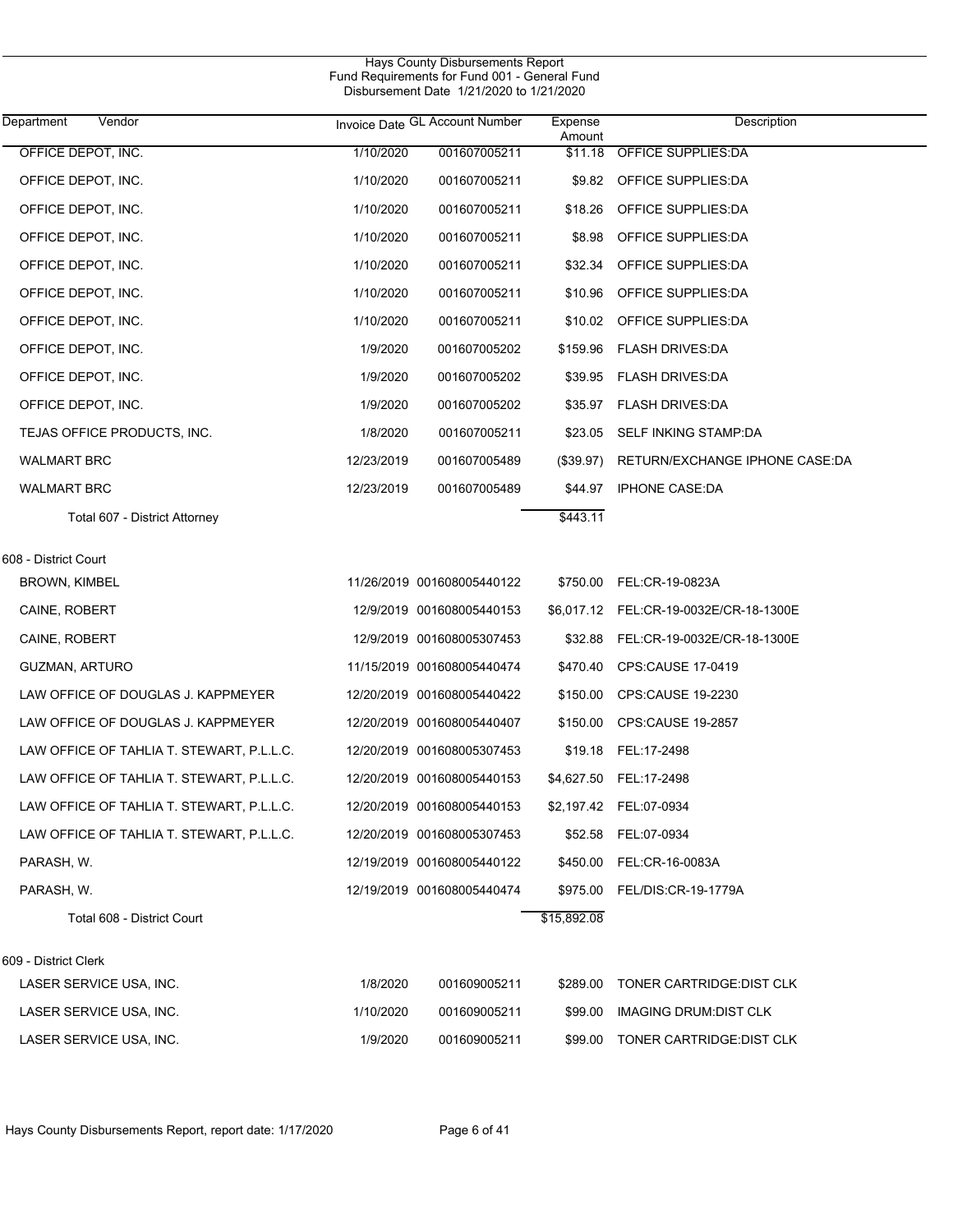| Hays County Disbursements Report              |
|-----------------------------------------------|
| Fund Requirements for Fund 001 - General Fund |
| Disbursement Date 1/21/2020 to 1/21/2020      |

| Department<br>Vendor                 |            | Invoice Date GL Account Number | Expense<br>Amount | Description                                   |
|--------------------------------------|------------|--------------------------------|-------------------|-----------------------------------------------|
| <b>TEXAS ASSOCIATION OF COUNTIES</b> | 2/6/2020   | 001609005551                   | \$200.00          | REG FEE: BEVERLY CRUMLEY                      |
| Total 609 - District Clerk           |            |                                | \$687.00          |                                               |
| 612 - County Courts at Law           |            |                                |                   |                                               |
| CAINE, ROBERT                        |            | 12/12/2019 001612005440203     | \$500.00          | MIS/DIS:18-2978CR/19-0323CR/19-0324CR/19-     |
| LAW OFFICE OF ROBERTO L. RODRIGUEZ   |            | 11/5/2019 001612005440202      | \$175.00          | 0325CR/19-0326CR<br>MIS:19-3035CR3            |
| Total 612 - County Courts at Law     |            |                                | \$675.00          |                                               |
| 614 - General Counsel                |            |                                |                   |                                               |
| RICOH USA, INC.                      | 1/7/2020   | 001614005473                   | \$184.55          | FEB 20 LEASE:3697519                          |
| RICOH USA, INC.                      | 1/7/2020   | 001614005473                   | \$55.50           | FEB 20 MTC W/TONER:3697519                    |
| Total 614 - General Counsel          |            |                                | \$240.05          |                                               |
| 618 - Sheriff                        |            |                                |                   |                                               |
| 1-800-RADIATOR & A/C                 | 1/2/2020   | 001618005413                   | \$108.00          | <b>RADIATOR:SHER</b>                          |
| <b>ADVANCE AUTO PARTS</b>            | 12/31/2019 | 001618005413                   | \$68.05           | <b>TRANSMISSION LINES:SHER</b>                |
| ADVANCE AUTO PARTS                   | 12/31/2019 | 001618005413                   | (\$155.97)        | RETURN BRAKE PADS/PAINTED ROTORS:SHER         |
| ADVANCE AUTO PARTS                   | 12/31/2019 | 001618005413                   | (\$45.49)         | RETURN BRAKE PADS/PAINTED ROTORS: SHER        |
| ADVANCE AUTO PARTS                   | 12/30/2019 | 001618005413                   | $($ \$60.00)      | RETURN CORE BRAKE COUPLER: SHER               |
| <b>ADVANCE AUTO PARTS</b>            | 12/31/2019 | 001618005413                   | (\$110.00)        | <b>RETURN CORE CHARGE:SHER</b>                |
| ADVANCE AUTO PARTS                   | 1/2/2020   | 001618005413                   | \$14.75           | OIL PRESSURE SWITCH:SHER                      |
| ADVANCE AUTO PARTS                   | 12/30/2019 | 001618005413                   | \$196.70          | <b>HUB ASSEMBLY:SHER</b>                      |
| <b>ADVANCE AUTO PARTS</b>            | 12/31/2019 | 001618005413                   | \$135.23          | ALTERNATOR: SHER                              |
| ADVANCE AUTO PARTS                   | 12/31/2019 | 001618005413                   | \$48.00           | ALTERNATOR: SHER                              |
| <b>ADVANCE AUTO PARTS</b>            | 12/30/2019 | 001618005413                   | \$13.06           | SERPENTINE BELT:SHER                          |
| <b>ADVANCE AUTO PARTS</b>            | 12/31/2019 | 001618005413                   | \$393.40          | HUB ASSEMBLY: SHER                            |
| ADVANCE AUTO PARTS                   | 12/30/2019 | 001618005413                   | \$51.99           | <b>BRAKE PAD:SHER</b>                         |
| ADVANCE AUTO PARTS                   | 1/3/2020   | 001618005413                   | \$166.77          | <b>BRAKE PAD/ROTORS:SHER</b>                  |
| ADVANCE AUTO PARTS                   | 12/31/2019 | 001618005413                   | $(\$34.44)$       | <b>RETURN BRAKE PADS/PAINTED ROTORS: SHER</b> |
| ADVANCE AUTO PARTS                   | 12/31/2019 | 001618005413                   | $(\$45.49)$       | RETURN BRAKE PADS/PAINTED ROTORS: SHER        |
| ADVANCE AUTO PARTS                   | 12/31/2019 | 001618005413                   | $(\$70.18)$       | RETURN BRAKE PADS/PAINTED ROTORS:SHER         |
| ADVANCE AUTO PARTS                   | 12/31/2019 | 001618005413                   | (\$16.93)         | <b>EXCHANGE IDLER PULLEY: SHER</b>            |
| ADVANCE AUTO PARTS                   | 12/31/2019 | 001618005413                   | \$14.47           | <b>EXCHANGE IDLER PULLEY:SHER</b>             |
| ADVANCE AUTO PARTS                   | 12/31/2019 | 001618005413                   | \$16.93           | <b>IDLER PULLEY:SHER</b>                      |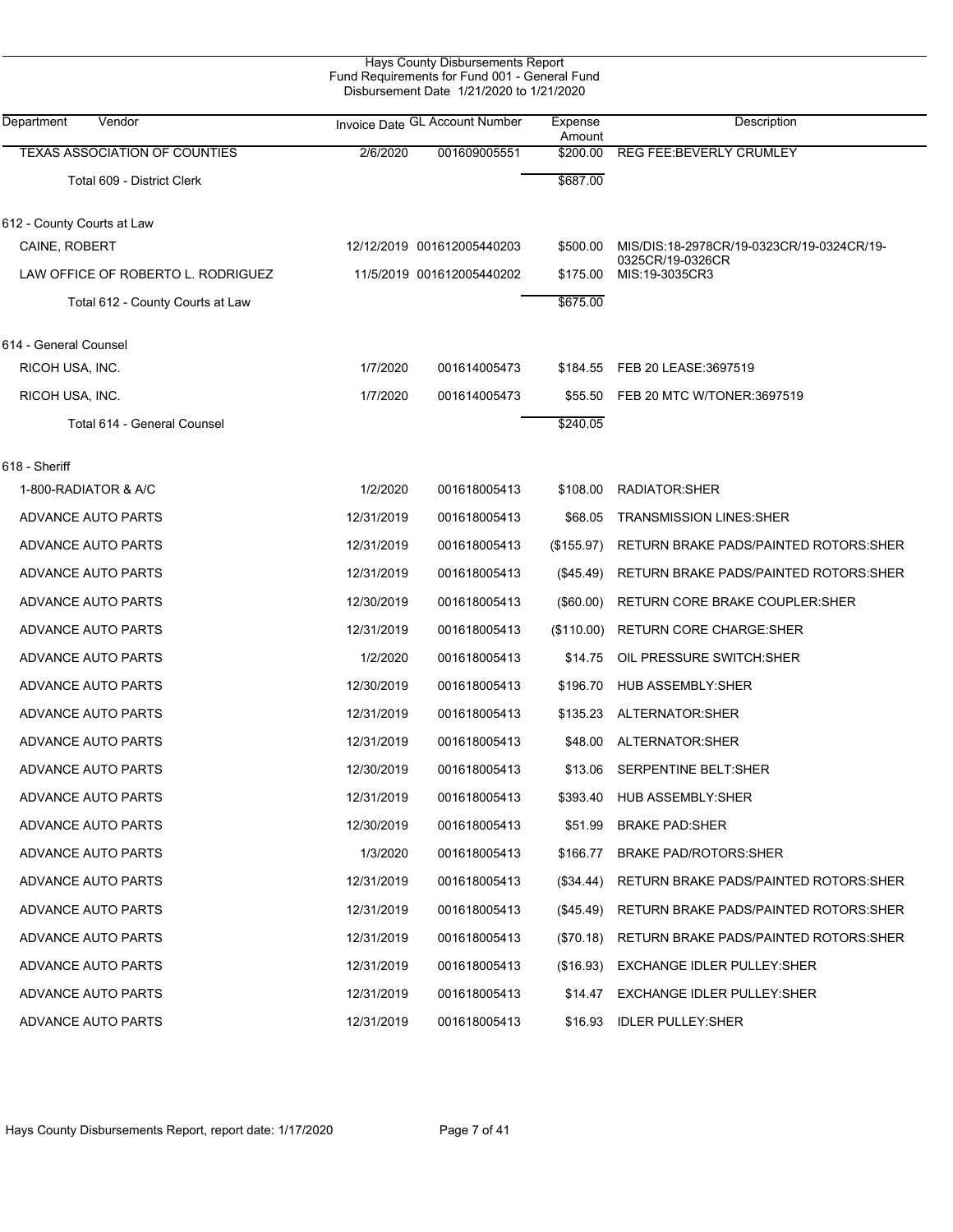| Department<br>Vendor               |            | Invoice Date GL Account Number | Expense<br>Amount | Description                                   |
|------------------------------------|------------|--------------------------------|-------------------|-----------------------------------------------|
| <b>ALEX'S PAINT &amp; BODY</b>     | 1/13/2020  | 001618005413                   | \$1,301.80        | 2014 CHEVY TAHOE REPAIRS: SHER                |
| ALEX'S PAINT & BODY                | 1/13/2020  | 001618005413                   | \$1,539.50        | 2014 CHEVY TAHOE REPAIRS: SHER                |
| AMAZON CAPITAL SERVICES            | 1/8/2020   | 001618005211                   | \$209.99          | <b>PAPER SHREDDER:SHER</b>                    |
| AMAZON CAPITAL SERVICES            | 1/8/2020   | 001618005211                   | \$7.48            | PAPER SHREDDER OIL:SHER                       |
| AMAZON CAPITAL SERVICES            | 1/8/2020   | 001618005211                   | \$26.38           | SHIPPING OF PAPER SHREDDER/OIL:SHER           |
| AMAZON CAPITAL SERVICES            | 1/8/2020   | 001618005211                   | $(\$26.38)$       | RETURN SHIPPING ON PAPER SHREDDER/OIL:SHER    |
| AMAZON CAPITAL SERVICES            | 1/9/2020   | 001618005211                   | \$76.48           | <b>MAGNETIC MARKER BOARD:SHER</b>             |
| AMAZON CAPITAL SERVICES            | 1/8/2020   | 001618005206                   | \$12.99           | <b>SHOTGUN RACK:SHER</b>                      |
| AMAZON CAPITAL SERVICES            | 1/8/2020   | 001618005206                   | \$5.99            | <b>SHOTGUN RACK:SHER</b>                      |
| ARNOLD OIL COMPANY OF AUSTIN, L.P. | 12/31/2019 | 001618005413                   | \$553.44          | <b>MOTOR OIL:SHER</b>                         |
| ARNOLD OIL COMPANY OF AUSTIN, L.P. | 12/31/2019 | 001618005413                   | \$1,303.92        | <b>MOTOR OIL:SHER</b>                         |
| <b>ASCENSION SETON HAYS</b>        | 12/10/2019 | 001618035431                   | \$75.00           | I.F.-8076086592                               |
| AT&T                               | 12/24/2019 | 001618005489                   | \$56.24           | LONG DISTANCE:SHER                            |
| <b>AUSTIN EXTREME GRAPHICS</b>     | 12/12/2019 | 001618005413                   | \$90.45           | VEHICLE GRAPHICS/INSTALLATION:SHER            |
| <b>AUSTIN EXTREME GRAPHICS</b>     | 12/12/2019 | 001618005413                   | \$50.00           | VEHICLE GRAPHICS/INSTALLATION:SHER            |
| BIDDLE CONSULTING GROUP, INC.      | 12/18/2019 | 001618005429                   | \$1,995.00        | <b>CRITICALL SOFTWARE ANNUAL LICENSE:SHER</b> |
| <b>BLUEBONNET CHRYSLER DODGE</b>   | 10/30/2019 | 001618005413                   | \$50.71           | STARTER:SHER                                  |
| BLUEBONNET MOTORS, INC.            | 1/7/2020   | 001618005413                   | \$6.30            | NUT:SHER                                      |
| BLUEBONNET MOTORS, INC.            | 1/6/2020   | 001618005413                   | \$245.38          | MIRROR/KIT:SHER                               |
| BLUEBONNET MOTORS, INC.            | 1/6/2020   | 001618005413                   | \$25.92           | MIRROR/KIT:SHER                               |
| <b>CARD SERVICE CENTER</b>         | 1/10/2020  | 001618005302                   | \$30.00           | <b>MEMBERSHIP FEE:SHER</b>                    |
| <b>CARD SERVICE CENTER</b>         | 1/10/2020  | 001618005302                   | \$30.00           | <b>MEMBERSHIP FEE:SHER</b>                    |
| <b>CARD SERVICE CENTER</b>         | 1/10/2020  | 001618005302                   | \$25.00           | <b>MEMBERSHIP FEE:SHER</b>                    |
| <b>CARD SERVICE CENTER</b>         | 1/10/2020  | 001618035207                   | \$48.06           | KITCHEN STEAMER PARTS/SHIPPING: JAIL          |
| <b>CARD SERVICE CENTER</b>         | 1/10/2020  | 001618035207                   |                   | \$290.00 TELESCOPING CARRIERS:JAIL            |
| <b>CARD SERVICE CENTER</b>         | 1/10/2020  | 001618035207                   | \$39.99           | <b>TELESCOPING CARRIERS: JAIL</b>             |
| <b>CARD SERVICE CENTER</b>         | 1/10/2020  | 001618005335                   |                   | \$11.00 FINGERPRINTING:SHER                   |
| <b>CARD SERVICE CENTER</b>         | 1/10/2020  | 001618035207                   | \$167.56          | TILT SKILLET PARTS/SHIPPING: JAIL             |
| <b>CARD SERVICE CENTER</b>         | 1/10/2020  | 001618005302                   | \$99.00           | DEC 19 RSO TRACKER: SHER                      |
| CHUCK NASH CHEVROLET               | 1/9/2020   | 001618005413                   | \$805.00          | 2013 CHEVROLET TAHOE REPAIRS: SHER            |
| CHUCK NASH CHEVROLET               | 1/9/2020   | 001618005413                   | \$2,768.80        | 2013 CHEVROLET TAHOE REPAIRS: SHER            |
| CHUCK NASH CHEVROLET               | 1/9/2020   | 001618005413                   | \$65.00           | 2013 CHEVROLET TAHOE REPAIRS: SHER            |
| CITY OF SAN MARCOS                 |            | 1/8/2020 001618005480020       | \$1,572.53        | 0000898400:UTILITIES                          |
| CITY OF SAN MARCOS                 |            | 1/8/2020 001618005480020       |                   | \$452.42  0000898400:UTILITIES                |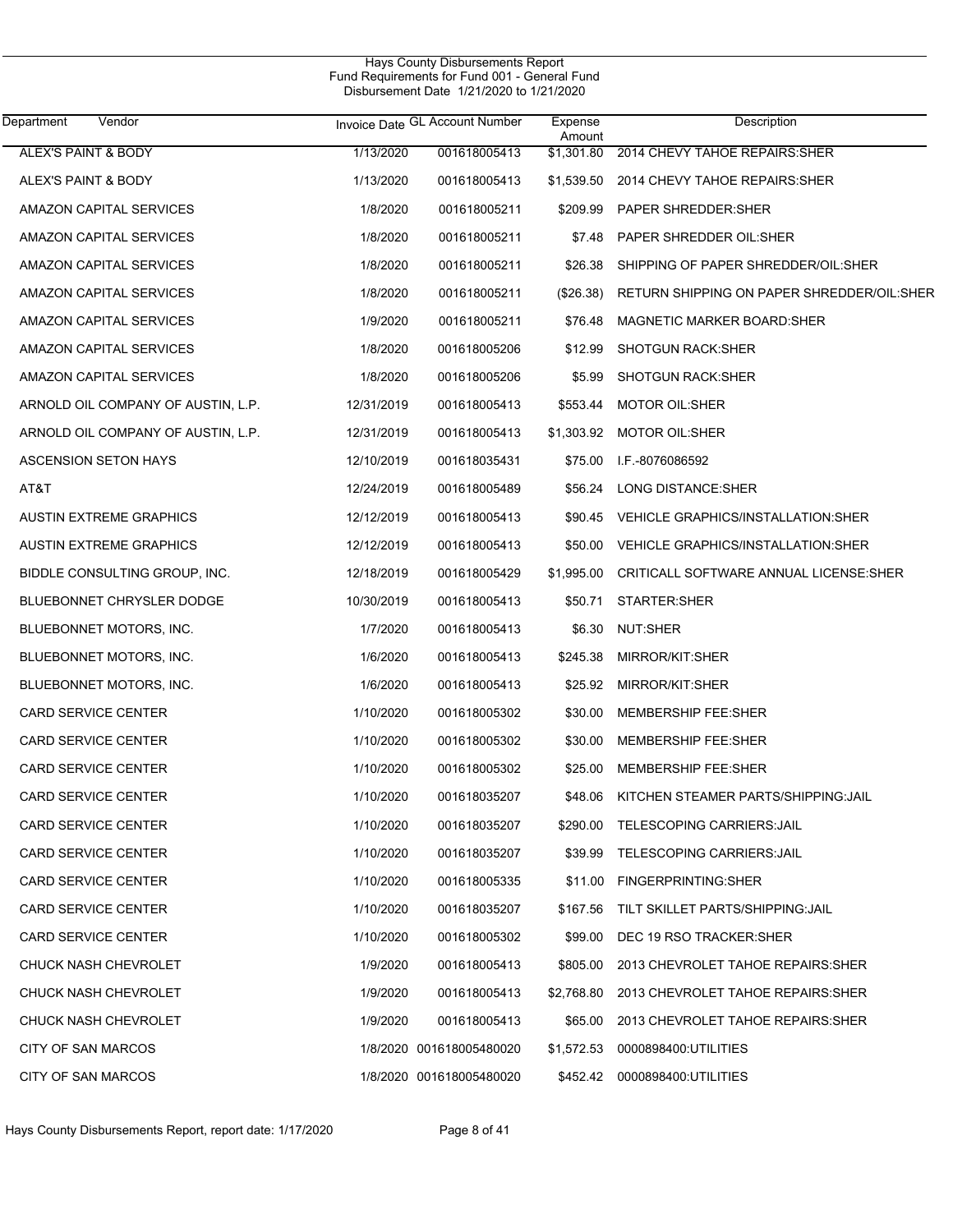| Department<br>Vendor           |                                        |            | Invoice Date GL Account Number | Expense<br>Amount | Description                                                |
|--------------------------------|----------------------------------------|------------|--------------------------------|-------------------|------------------------------------------------------------|
| <b>CITY OF SAN MARCOS</b>      |                                        |            | 1/8/2020 001618005480020       | \$368.35          | 0000898400:UTILITIES                                       |
| <b>CITY OF SAN MARCOS</b>      |                                        |            | 1/8/2020 001618005480020       | \$1,270.50        | 0000898400:UTILITIES                                       |
| CITY OF SAN MARCOS             |                                        |            | 1/8/2020 001618005480020       | \$224.69          | 0003713500:UTILITIES                                       |
| CITY OF SAN MARCOS             |                                        |            | 1/8/2020 001618005480020       | \$167.91          | 0003713500:UTILITIES                                       |
| <b>CITY OF SAN MARCOS</b>      |                                        |            | 1/8/2020 001618005480020       | \$2,214.30        | 0003713500:UTILITIES                                       |
| <b>CITY OF SAN MARCOS</b>      |                                        |            | 1/8/2020 001618035480030       | \$8,990.06        | 0000898300:UTILITIES                                       |
| <b>CITY OF SAN MARCOS</b>      |                                        |            | 1/8/2020 001618035480030       | \$10,987.56       | 0000898300:UTILITIES                                       |
| CITY OF SAN MARCOS             |                                        |            | 1/8/2020 001618035480030       | \$9,298.35        | 0000898300:UTILITIES                                       |
| CITY OF SAN MARCOS             |                                        |            | 1/8/2020 001618035480030       | \$193.60          | 0000898300:UTILITIES                                       |
|                                | <b>CULLIGAN WATER CONDITIONING</b>     | 11/6/2019  | 001618035451                   | \$119.50          | WATER SOFTENER REPAIR: JAIL                                |
| <b>ENTERPRISE FM TRUST</b>     |                                        | 1/4/2020   | 001618005475                   | \$12,322.63       | JAN 20 VEH LEASES: SHER                                    |
|                                | FBI NATIONAL ACADEMY ASSOCIATES        | 1/2/2020   | 001618005302                   | \$95.00           | MEMBERSHIP DUES:SHER                                       |
|                                | FBI NATIONAL ACADEMY ASSOCIATES        | 1/2/2020   | 001618005302                   | \$35.00           | MEMBERSHIP DUES:SHER                                       |
|                                | FLOWERS BAKING CO. OF SAN ANTONIO, LLC | 1/7/2020   | 001618035232                   | \$498.78          | BREAD/BUNS/TORTILLAS: JAIL                                 |
|                                | FLOWERS BAKING CO. OF SAN ANTONIO, LLC | 1/14/2020  | 001618035232                   | \$498.78          | BREAD/BUNS/TORTILLAS: JAIL                                 |
| FRONTIER COMMUNICATIONS        |                                        | 1/7/2020   | 001618005489                   | \$230.90          | TELEPHONE/LONG DISTANCE:SHER                               |
| <b>FRONTIER COMMUNICATIONS</b> |                                        | 1/7/2020   | 001618005489                   | \$78.17           | TELEPHONE/LONG DISTANCE:SHER                               |
| GALLS, LLC                     |                                        | 12/21/2019 | 001618005474                   | \$33.99           | UNIFORM RAIN COAT:SHER                                     |
| GALLS, LLC                     |                                        | 12/21/2019 | 001618005474                   | \$10.95           | UNIFORM RAIN COAT:SHER                                     |
| GALLS, LLC                     |                                        | 12/12/2019 | 001618005474                   | \$89.95           | UNIFORM JACKET:SHER                                        |
| GALLS, LLC                     |                                        | 12/23/2019 | 001618005206                   | \$24.00           | ROLLABLE DUMP POUCH:SHER                                   |
| GALLS, LLC                     |                                        | 12/23/2019 | 001618005206                   | \$10.95           | ROLLABLE DUMP POUCH:SHER                                   |
| GALLS, LLC                     |                                        | 12/31/2019 | 001618035474                   | \$42.00           | UNIFORM TACTICAL PANTS: JAIL                               |
| GALLS, LLC                     |                                        | 12/31/2019 | 001618035474                   | \$10.95           | UNIFORM TACTICAL PANTS: JAIL                               |
| GALLS, LLC                     |                                        | 12/23/2019 | 001618005474                   |                   | \$181.70 UNIFORM TROUSERS:SHER                             |
| GALLS, LLC                     |                                        | 12/12/2019 | 001618005474                   | \$76.00           | UNIFORMS:SHER                                              |
| GALLS, LLC                     |                                        | 12/12/2019 | 001618005474                   |                   | \$114.00 UNIFORMS:SHER                                     |
| GALLS, LLC                     |                                        | 12/26/2019 | 001618005206                   | \$249.99          | UNIFORM 5 IN 1 DUTY:SHER                                   |
| GOLDEN WEST OIL COMPANY        |                                        | 1/9/2020   | 001618005413                   | \$89.50           | RUBBER VALVES/WHEEL                                        |
| GOLDEN WEST OIL COMPANY        |                                        | 1/9/2020   | 001618005413                   | \$13.67           | WEIGHTS/ANTIFREEZE/WIPERS:SHER<br>RUBBER VALVES/WHEEL      |
| GOLDEN WEST OIL COMPANY        |                                        | 1/9/2020   | 001618005413                   | \$80.64           | WEIGHTS/ANTIFREEZE/WIPERS:SHER<br>RUBBER VALVES/WHEEL      |
| GOLDEN WEST OIL COMPANY        |                                        | 1/9/2020   | 001618005413                   | \$79.90           | WEIGHTS/ANTIFREEZE/WIPERS:SHER<br>RUBBER VALVES/WHEEL      |
|                                | GOODYEAR AUTO SERVICE CENTER           | 1/8/2020   | 001618005413                   |                   | WEIGHTS/ANTIFREEZE/WIPERS:SHER<br>\$110.00 FLEET TIRE:SHER |
|                                | GOODYEAR AUTO SERVICE CENTER           | 12/30/2019 | 001618005413                   |                   | \$569.64 TIRES:SHER                                        |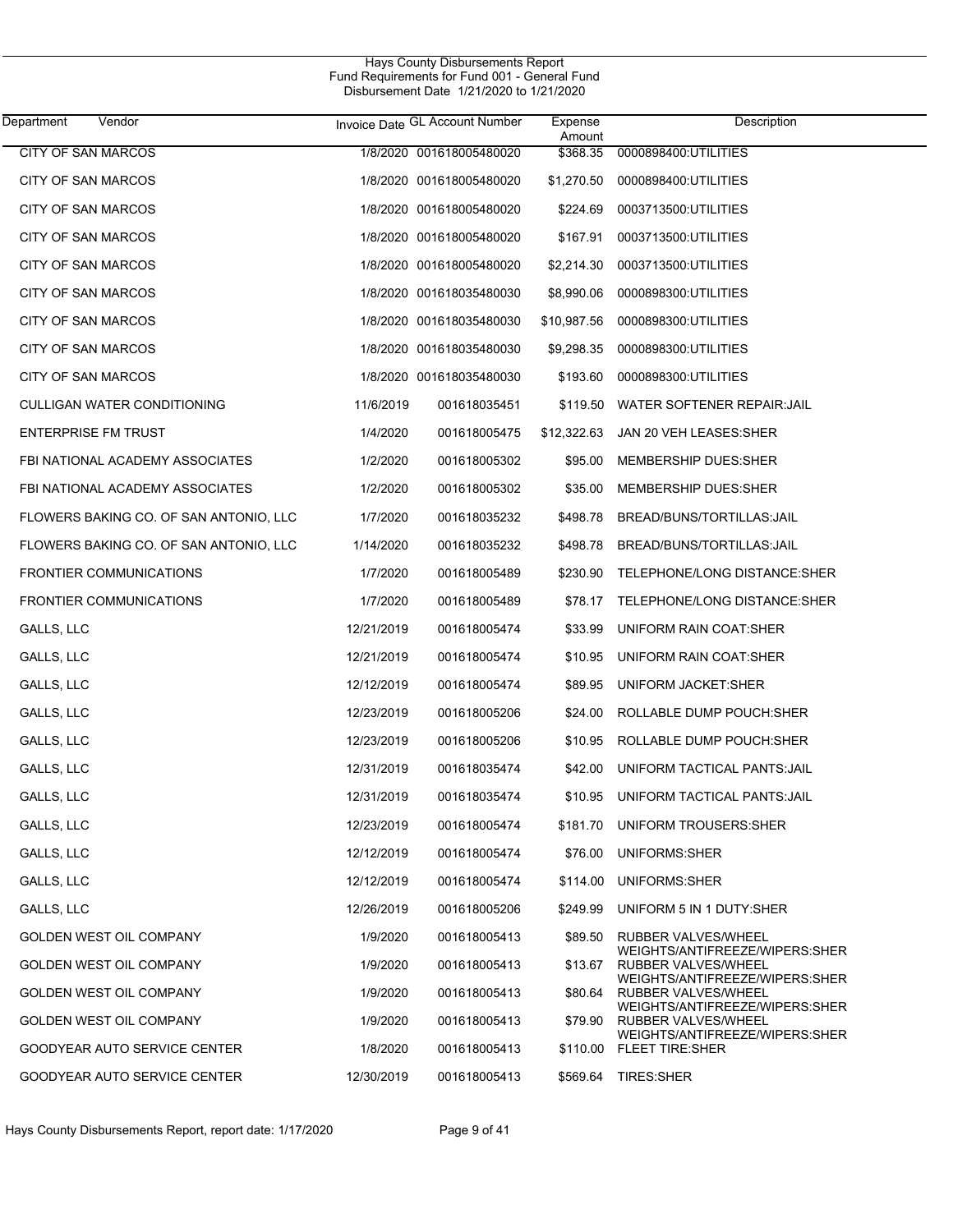| Department<br>Vendor                                 |            | Invoice Date GL Account Number | Expense<br>Amount | Description                             |
|------------------------------------------------------|------------|--------------------------------|-------------------|-----------------------------------------|
| GOODYEAR AUTO SERVICE CENTER                         | 1/8/2020   | 001618005413                   |                   | \$814.74 FLEET TIRES:SHER               |
| GOODYEAR AUTO SERVICE CENTER                         | 1/8/2020   | 001618005413                   |                   | \$852.66 FLEET TIRES:SHER               |
| GRAINGER, INC.                                       | 1/6/2020   | 001618005202                   |                   | \$329.42 INVERTERS:SHER                 |
| GRAINGER, INC.                                       | 1/9/2020   | 001618035207                   |                   | \$11.75 INSERT BITS:JAIL                |
| <b>GRAINGER, INC.</b>                                | 1/9/2020   | 001618035207                   | \$64.20           | <b>INSERT BITS/SOCKET:JAIL</b>          |
| GRAINGER, INC.                                       | 1/9/2020   | 001618035207                   | \$12.48           | <b>INSERT BITS/SOCKET: JAIL</b>         |
| <b>GRIFFITH FORD SAN MARCOS</b>                      | 1/3/2020   | 001618005413                   | \$465.23          | LAMP ASY:SHER                           |
| GRIFFITH FORD SAN MARCOS                             | 1/3/2020   | 001618005413                   | \$80.00           | LAMP ASY:SHER                           |
| GRIFFITH FORD SAN MARCOS                             | 1/3/2020   | 001618005413                   | $(\$80.00)$       | LAMP ASY:SHER                           |
| GT DISTRIBUTORS, INC.                                | 1/6/2020   | 001618005206                   |                   | \$71.97 DUTY BELTS/LINER BELTS:SHER     |
| GT DISTRIBUTORS, INC.                                | 1/6/2020   | 001618005206                   | \$149.97          | DUTY BELTS/LINER BELTS:SHER             |
| GT DISTRIBUTORS, INC.                                | 12/31/2019 | 001618005206                   | \$1,998.00        | AMMO:SHER                               |
| GT DISTRIBUTORS, INC.                                | 12/23/2019 | 001618005206                   |                   | \$119.95 LINER BELTS/HINGED CASE:SHER   |
| GT DISTRIBUTORS, INC.                                | 12/23/2019 | 001618005206                   | \$59.98           | LINER BELTS/HINGED CASE:SHER            |
| GUADALUPE COUNTY SHERIFF'S DEPARTMENT                | 1/6/2020   | 001618035361                   |                   | \$26,300.00 DEC 19 INMATE HOUSING: JAIL |
| GULF COAST PAPER COMPANY, INC.                       | 1/9/2020   | 001618035208                   | \$430.90          | <b>JANITORIAL SUPPLIES: JAIL</b>        |
| GULF COAST PAPER COMPANY, INC.                       | 1/9/2020   | 001618035208                   | \$93.08           | <b>JANITORIAL SUPPLIES: JAIL</b>        |
| GULF COAST PAPER COMPANY, INC.                       | 1/9/2020   | 001618035208                   | \$150.48          | <b>JANITORIAL SUPPLIES: JAIL</b>        |
| GULF COAST PAPER COMPANY, INC.                       | 1/9/2020   | 001618035208                   | \$397.36          | <b>JANITORIAL SUPPLIES: JAIL</b>        |
| GULF COAST PAPER COMPANY, INC.                       | 1/9/2020   | 001618035208                   | \$99.34           | <b>JANITORIAL SUPPLIES: JAIL</b>        |
| GULF COAST PAPER COMPANY, INC.                       | 1/9/2020   | 001618035208                   | \$7.20            | <b>JANITORIAL SUPPLIES: JAIL</b>        |
| GULF COAST PAPER COMPANY, INC.                       | 1/9/2020   | 001618035208                   | \$16.11           | <b>JANITORIAL SUPPLIES: JAIL</b>        |
| GULF COAST PAPER COMPANY, INC.                       | 1/9/2020   | 001618035208                   | \$73.92           | JANITORIAL SUPPLIES: JAIL               |
| GULF COAST PAPER COMPANY, INC.                       | 1/9/2020   | 001618035208                   |                   | \$59.22 JANITORIAL SUPPLIES: JAIL       |
| HILL COUNTRY SPRINGS                                 | 1/7/2020   | 001618005391                   |                   | \$8.00 CUPS:SHER                        |
| <b>HILL COUNTRY SPRINGS</b>                          |            | 1/7/2020 001618005480020       |                   | \$165.00 WATER:SHER                     |
| <b>HILL COUNTRY SPRINGS</b>                          |            | 1/7/2020 001618005480020       | \$2.99            | <b>ENVIRO EMISSIONS FEE:SHER</b>        |
| <b>HILL COUNTRY SPRINGS</b>                          |            | 12/5/2019 001618005480020      | \$135.00          | <b>WATER:SHER</b>                       |
| HILL COUNTRY SPRINGS                                 |            | 12/5/2019 001618005480020      | \$2.99            | <b>ENVIRO EMISSIONS FEE:SHER</b>        |
| INTERNATIONAL ASSN FOR PROPERTY &<br>EVIDENCE        | 1/6/2020   | 001618005302                   | \$50.00           | <b>MEMBERSHIP DUES:SHER</b>             |
| INTERNATIONAL ASSN FOR PROPERTY &<br>EVIDENCE        | 1/6/2020   | 001618005302                   | \$50.00           | <b>MEMBERSHIP DUES:SHER</b>             |
| INTERNATIONAL ASSN FOR PROPERTY &<br><b>EVIDENCE</b> | 1/6/2020   | 001618005302                   | \$50.00           | <b>MEMBERSHIP DUES:SHER</b>             |
| INTERSTATE TOWING OF KYLE                            | 1/7/2020   | 001618005362                   | \$250.00          | TOWING:CASE #201574                     |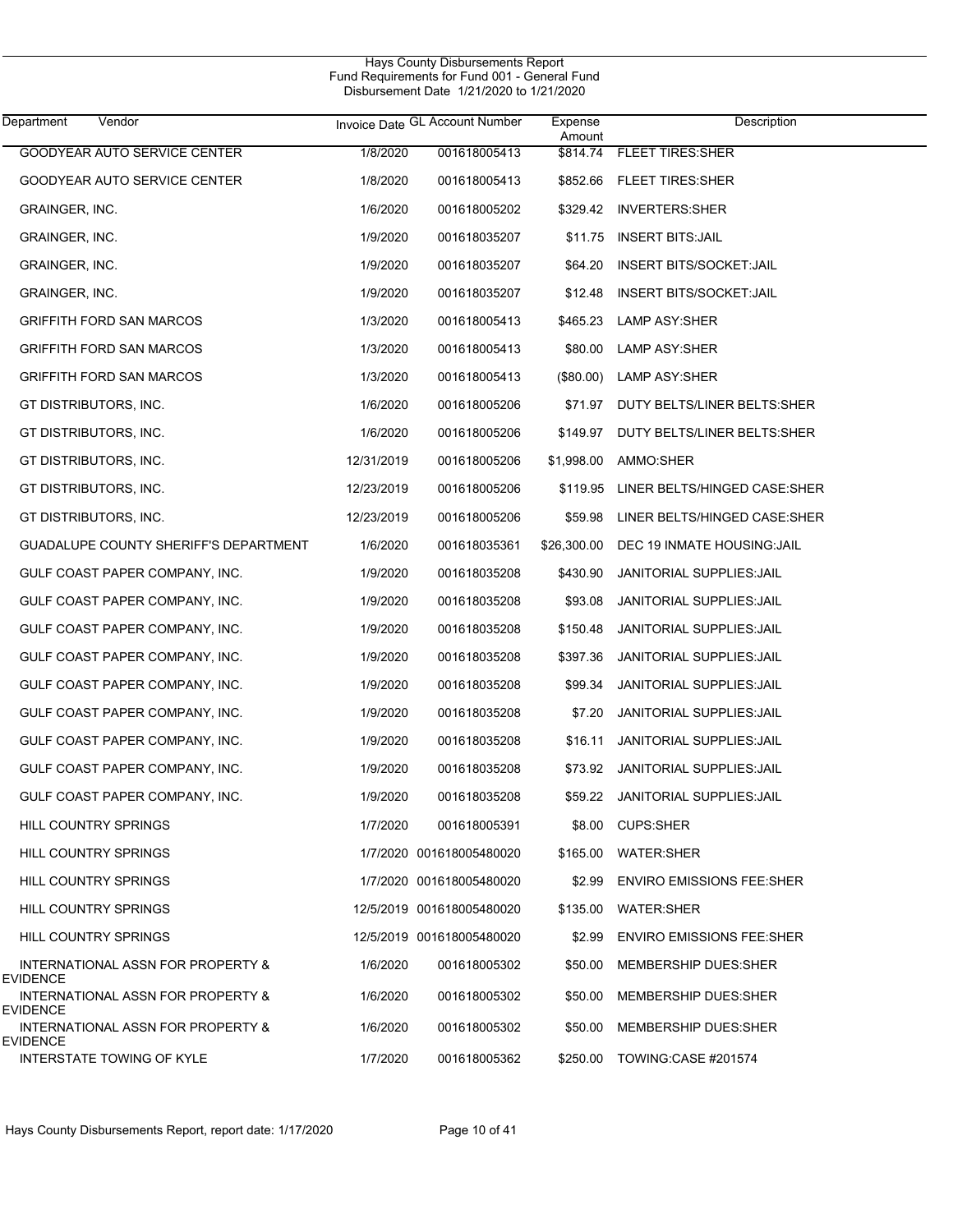| Department<br>Vendor              |            | Invoice Date GL Account Number | Expense<br>Amount | Description                                                                 |
|-----------------------------------|------------|--------------------------------|-------------------|-----------------------------------------------------------------------------|
| <b>INTERSTATE TOWING OF KYLE</b>  | 1/7/2020   | 001618005362                   |                   | \$20.00 TOWING:CASE #201574                                                 |
| INTERSTATE TOWING OF KYLE         | 1/7/2020   | 001618005362                   |                   | \$20.00 TOWING:CASE #201574                                                 |
| LASER SERVICE USA, INC.           | 1/6/2020   | 001618005211                   |                   | \$49.00 TONER CARTRIDGE:SHER                                                |
| LASER SERVICE USA, INC.           | 1/14/2020  | 001618035211                   | \$198.00          | TONER CARTRIDGES: JAIL                                                      |
| LASER SERVICE USA, INC.           | 1/14/2020  | 001618005211                   |                   | \$49.00 TONER CARTRIDGE:SHER                                                |
| <b>LEXISNEXIS ACCURINT</b>        | 12/31/2019 | 001618005362                   | \$39.75           | DEC 19 SEARCHES/REPORTS: SHER                                               |
| LIFELINE TRAINING - CALIBRE PRESS | 11/8/2019  | 001618035551                   | \$359.00          | REG FEE:JAIL                                                                |
| LIFELINE TRAINING - CALIBRE PRESS | 11/8/2019  | 001618035551                   |                   | \$359.00 REG FEE:JAIL                                                       |
| LOWER COLORADO RIVER AUTHORITY    | 12/31/2019 | 001618005411                   |                   | \$200.00 NOV 19 UPS MTC AGMT:SHER                                           |
| MANCINI-MICHELL, PSY.D, ANITA     | 1/10/2020  | 001618005335                   |                   | \$175.00 PSYCH EVALS:SHER                                                   |
| MANCINI-MICHELL, PSY.D, ANITA     | 1/10/2020  | 001618005335                   |                   | \$175.00 PSYCH EVALS:SHER                                                   |
| MANCINI-MICHELL, PSY.D, ANITA     | 1/10/2020  | 001618035335                   |                   | \$175.00 PSYCH EVAL:JAIL                                                    |
| NARDIS PUBLIC SAFETY              | 12/31/2019 | 001618005474                   |                   | \$55.24 UNIFORM PANTS:SHER                                                  |
| NARDIS PUBLIC SAFETY              | 1/3/2020   | 001618035474                   |                   | \$8.00 ALTERATIONS: JAIL                                                    |
| NEWARK ELEMENT14                  | 12/19/2019 | 001618035207                   |                   | \$58.72 PUSH BUTTON SWITCH:JAIL                                             |
| NEWARK ELEMENT14                  | 12/19/2019 | 001618035207                   |                   | \$3.05 PUSH BUTTON SWITCH: JAIL                                             |
| O'REILLY AUTO PARTS               | 12/31/2019 | 001618005413                   |                   | \$264.70 ROTORS:SHER                                                        |
| O'REILLY AUTO PARTS               | 1/6/2020   | 001618005413                   | \$74.00           | DISC PAD SET:SHER                                                           |
| O'REILLY AUTO PARTS               | 1/9/2020   | 001618005413                   |                   | \$163.42 DISC PAD SETS/ROTORS:SHER                                          |
| O'REILLY AUTO PARTS               | 1/9/2020   | 001618005413                   | \$77.50           | DISC PAD SETS/ROTORS:SHER                                                   |
| O'REILLY AUTO PARTS               | 1/9/2020   | 001618005413                   | \$264.70          | DISC PAD SETS/ROTORS:SHER                                                   |
| O'REILLY AUTO PARTS               | 1/8/2020   | 001618005413                   | \$529.40          | ROTORS:SHER                                                                 |
| O'REILLY AUTO PARTS               | 1/9/2020   | 001618005413                   |                   | \$36.99 SPOT SPRAYER:SHER                                                   |
| O'REILLY AUTO PARTS               | 1/2/2020   | 001618005413                   |                   | \$943.22 DISC PAD SETS/ROTORS:SHER                                          |
| O'REILLY AUTO PARTS               | 12/30/2019 | 001618005413                   |                   | \$77.50 DISC PAD SET/ROTORS:SHER                                            |
| O'REILLY AUTO PARTS               | 12/30/2019 | 001618005413                   | \$264.70          | DISC PAD SET/ROTORS:SHER                                                    |
| O'REILLY AUTO PARTS               | 1/6/2020   | 001618005413                   | \$264.70          | ROTORS:SHER                                                                 |
| OFFICE DEPOT, INC.                | 1/8/2020   | 001618035211                   |                   | \$197.94 COPY PAPER: JAIL                                                   |
| OFFICE DEPOT, INC.                | 1/10/2020  | 001618005211                   | \$3.09            | <b>BUSINESS CARD HOLDER:SHER</b>                                            |
| OFFICE DEPOT, INC.                | 1/10/2020  | 001618035211                   |                   | \$14.97 CORRECTION TAPE: JAIL                                               |
| OFFICE DEPOT, INC.                | 1/10/2020  | 001618005211                   | \$9.79            | BUBBLE MAILERS/COPY PAPER/INK<br>CARTRIDGE/STORAGE BXS/FOLDERS:SHER         |
| OFFICE DEPOT, INC.                | 1/10/2020  | 001618005211                   | \$32.99           | <b>BUBBLE MAILERS/COPY PAPER/INK</b><br>CARTRIDGE/STORAGE BXS/FOLDERS:SHER  |
| OFFICE DEPOT, INC.                | 1/10/2020  | 001618005211                   |                   | \$17.10 BUBBLE MAILERS/COPY PAPER/INK<br>CARTRIDGE/STORAGE BXS/FOLDERS:SHER |
| OFFICE DEPOT, INC.                | 1/10/2020  | 001618005211                   |                   | \$11.77 BUBBLE MAILERS/COPY PAPER/INK<br>CARTRIDGE/STORAGE BXS/FOLDERS:SHER |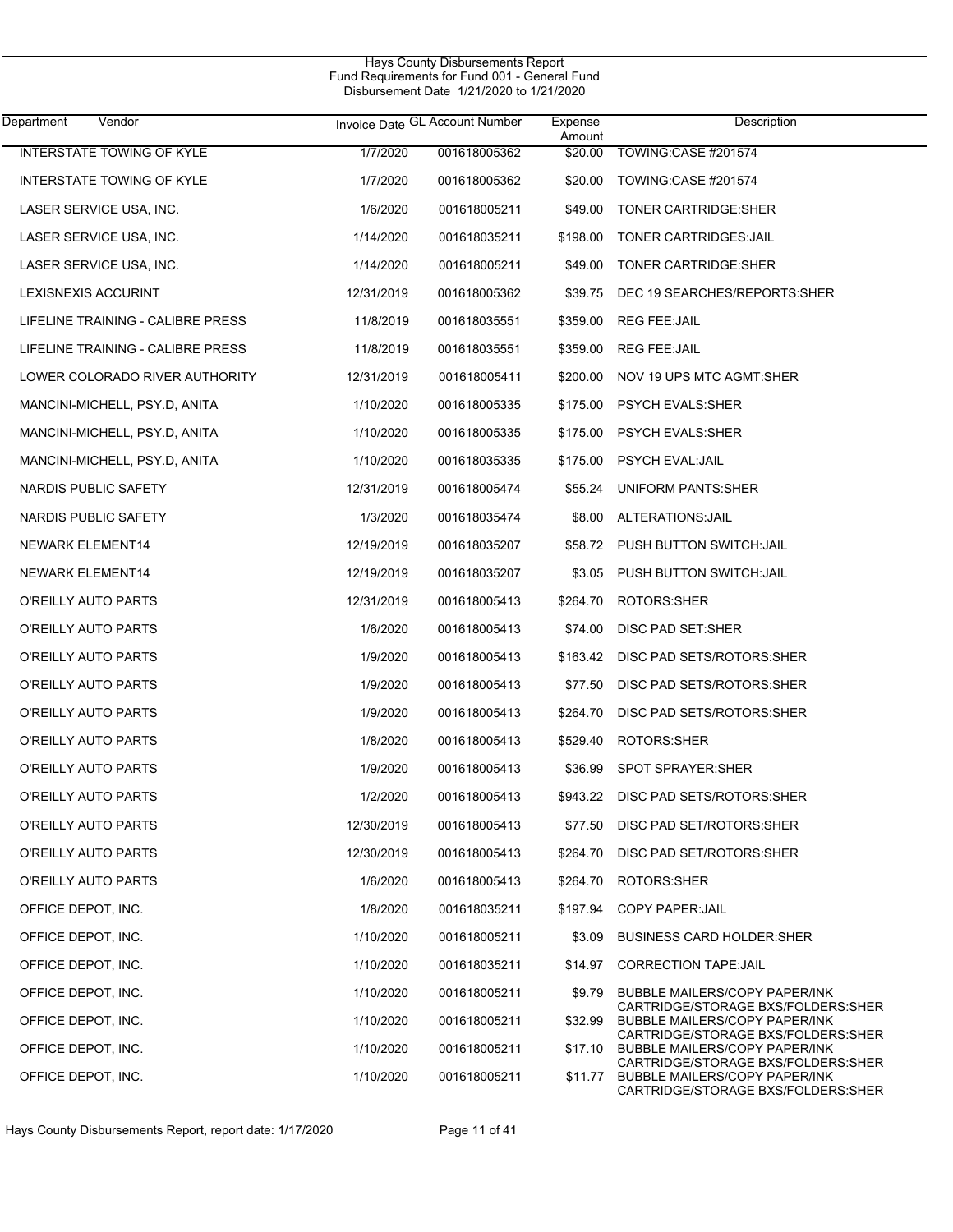| Vendor<br>Department                    |            | Invoice Date GL Account Number | Expense<br>Amount | Description                                                        |
|-----------------------------------------|------------|--------------------------------|-------------------|--------------------------------------------------------------------|
| OFFICE DEPOT, INC.                      | 1/10/2020  | 001618005211                   | \$8.98            | <b>BUBBLE MAILERS/COPY PAPER/INK</b>                               |
| OFFICE DEPOT, INC.                      | 1/10/2020  | 001618035211                   | \$4.79            | CARTRIDGE/STORAGE BXS/FOLDERS:SHER<br><b>OFFICE SUPPLIES: JAIL</b> |
| OFFICE DEPOT, INC.                      | 1/10/2020  | 001618035211                   | \$2.08            | <b>OFFICE SUPPLIES: JAIL</b>                                       |
| OFFICE DEPOT, INC.                      | 1/10/2020  | 001618035211                   | \$5.39            | <b>OFFICE SUPPLIES: JAIL</b>                                       |
| OFFICE DEPOT, INC.                      | 1/10/2020  | 001618035211                   | \$6.59            | <b>OFFICE SUPPLIES: JAIL</b>                                       |
| OFFICE DEPOT, INC.                      | 1/10/2020  | 001618035211                   |                   | \$4.49 OFFICE SUPPLIES: JAIL                                       |
| OFFICE DEPOT, INC.                      | 1/10/2020  | 001618035211                   |                   | \$1.74 OFFICE SUPPLIES: JAIL                                       |
| OFFICE DEPOT, INC.                      | 1/10/2020  | 001618035211                   |                   | \$108.97 OFFICE SUPPLIES: JAIL                                     |
| OFFICE DEPOT, INC.                      | 1/10/2020  | 001618035211                   | \$5.20            | OFFICE SUPPLIES: JAIL                                              |
| OFFICE DEPOT, INC.                      | 1/10/2020  | 001618035211                   |                   | \$25.30 OFFICE SUPPLIES: JAIL                                      |
| OFFICE DEPOT, INC.                      | 1/10/2020  | 001618035211                   | \$8.89            | OFFICE SUPPLIES: JAIL                                              |
| OFFICE DEPOT, INC.                      | 1/10/2020  | 001618035211                   | \$7.69            | <b>OFFICE SUPPLIES: JAIL</b>                                       |
| OFFICE DEPOT, INC.                      | 1/10/2020  | 001618035211                   | \$4.00            | <b>OFFICE SUPPLIES: JAIL</b>                                       |
| OFFICE DEPOT, INC.                      | 1/10/2020  | 001618035211                   |                   | \$7.32 OFFICE SUPPLIES: JAIL                                       |
| PRADO, LUCIO                            | 12/27/2019 | 001618035363                   | \$5.00            | REIMB FOR PARKING FOR INMATE<br><b>TRANSPORT:JAIL</b>              |
| PRECISION CAMERA, LP                    |            | 1/3/2020 001618005717400       | \$3,999.00        | UV IR CAMERA: SHER                                                 |
| PROTECTION UNLIMITED                    | 1/8/2020   | 001618005413                   | \$275.00          | <b>WINDOW TINT:SHER</b>                                            |
| PUBLIC AGENCY TRAINING COUNCIL          | 12/16/2019 | 001618005551                   | \$325.00          | <b>REG FEE:SHER</b>                                                |
| PUBLIC AGENCY TRAINING COUNCIL          | 12/16/2019 | 001618005551                   | \$325.00          | <b>REG FEE:SHER</b>                                                |
| PUBLIC AGENCY TRAINING COUNCIL          | 12/16/2019 | 001618005551                   | \$325.00          | <b>REG FEE:SHER</b>                                                |
| PUBLIC AGENCY TRAINING COUNCIL          | 12/16/2019 | 001618005551                   | \$325.00          | <b>REG FEE:SHER</b>                                                |
| PUBLIC AGENCY TRAINING COUNCIL          | 12/16/2019 | 001618005551                   | \$325.00          | <b>REG FEE:SHER</b>                                                |
| PUBLIC AGENCY TRAINING COUNCIL          | 12/16/2019 | 001618005551                   | \$325.00          | <b>REG FEE:SHER</b>                                                |
| PUBLIC AGENCY TRAINING COUNCIL          | 12/16/2019 | 001618005551                   |                   | \$325.00 REG FEE:SHER                                              |
| PUBLIC AGENCY TRAINING COUNCIL          | 12/16/2019 | 001618005551                   | \$325.00          | <b>REG FEE:SHER</b>                                                |
| QUICK ALIGN                             | 12/27/2019 | 001618005413                   | \$110.00          | <b>DIAGNOSE PROBLEM:SHER</b>                                       |
| QUICK ALIGN                             | 1/10/2020  | 001618005413                   | \$74.00           | THRUST ANGLE ALIGNMENT: SHER                                       |
| REPROGRAPHICS AND DISTRIBUTION SERVICES | 1/10/2020  | 001618005206                   | \$195.00          | ALCOHOL BLOOD TEST KITS:SHER                                       |
| RICOH USA, INC.                         | 1/7/2020   | 001618035473                   | \$44.89           | JAN 20 LEASE:3660490                                               |
| RICOH USA, INC.                         | 1/7/2020   | 001618005473                   | \$3,352.23        | JAN 20 LEASE: 292291                                               |
| RICOH USA, INC.                         | 1/7/2020   | 001618005473                   |                   | \$311.73 ADD'L IMAGES:292291                                       |
| RICOH USA, INC.                         | 1/7/2020   | 001618035473                   | \$428.45          | JAN 20 LEASE: 1009769A34                                           |
| RICOH USA, INC.                         | 1/7/2020   | 001618005473                   | \$163.95          | JAN 20 LEASE: 1009769A26                                           |
| RICOH USA, INC.                         | 1/7/2020   | 001618035473                   | \$1,273.58        | JAN 20 LEASE: 292291                                               |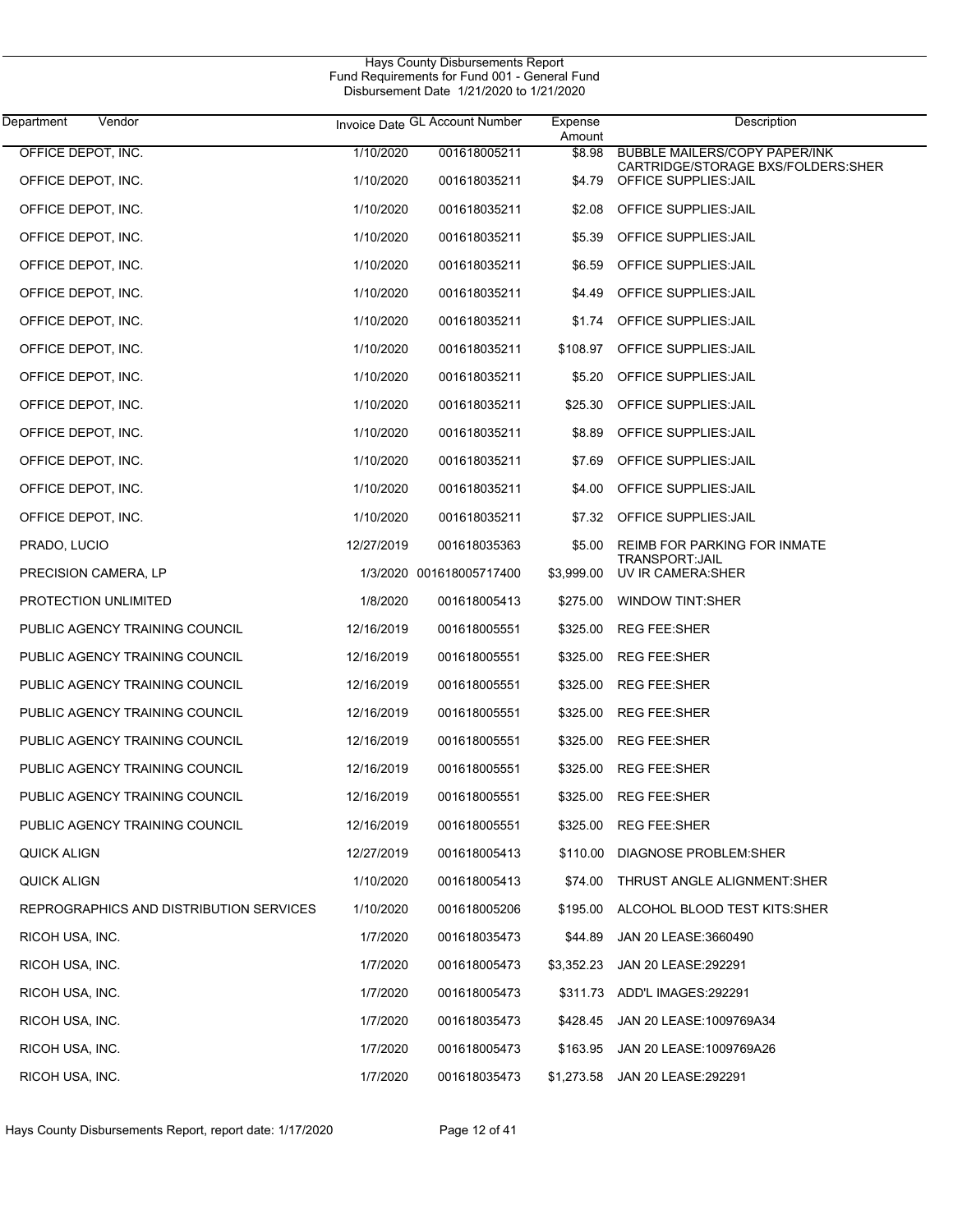$\overline{\phantom{0}}$ 

| Department<br>Vendor                 |            | Invoice Date GL Account Number | Expense<br>Amount | Description                                 |
|--------------------------------------|------------|--------------------------------|-------------------|---------------------------------------------|
| RODRIGUEZ, OLIVIA                    | 2/7/2020   | 001618005551                   | \$35.00           | N/T MEALS ADVANCE:SHER                      |
| RODRIGUEZ, OLIVIA                    | 2/7/2020   | 001618005551                   | \$65.00           | N/T MEALS ADVANCE:SHER                      |
| RODRIGUEZ, OLIVIA                    | 2/7/2020   | 001618005551                   | \$80.00           | N/T MEALS ADVANCE:SHER                      |
| SAFE RESTRAINTS, INC.                | 12/16/2019 | 001618005206                   | \$92.00           | WRAP BAG REPLACEMENT:SHER                   |
| SAFE RESTRAINTS, INC.                | 12/16/2019 | 001618005206                   | \$15.00           | SHIPPING OF WRAP BAG REPLACEMENT:SHER       |
| SCHUELKE, JESSICA                    | 2/12/2020  | 001618035551                   | \$14.00           | N/T MEALS ADVANCE: JAIL                     |
| SCHUELKE, JESSICA                    | 2/12/2020  | 001618035551                   | \$26.00           | N/T MEALS ADVANCE: JAIL                     |
| SCHUELKE, JESSICA                    | 2/12/2020  | 001618035551                   | \$32.00           | N/T MEALS ADVANCE: JAIL                     |
| <b>SCOTT &amp; WHITE CLINIC</b>      | 11/15/2019 | 001618035431                   |                   | \$331.24 E.N.-PT9408145810                  |
| <b>SCOTT &amp; WHITE CLINIC</b>      | 11/15/2019 | 001618035431                   |                   | \$100.62 E.N.-PT9408145780                  |
| <b>SCOTT &amp; WHITE CLINIC</b>      | 11/15/2019 | 001618035431                   | \$565.50          | E.N.-PT9408145760                           |
| <b>SCOTT &amp; WHITE CLINIC</b>      | 11/15/2019 | 001618035431                   |                   | \$142.22 E.N.-PT9408145800                  |
| SUPAK, MIRANDA                       | 2/12/2020  | 001618035551                   | \$14.00           | N/T MEALS ADVANCE: JAIL                     |
| SUPAK, MIRANDA                       | 2/12/2020  | 001618035551                   | \$26.00           | N/T MEALS ADVANCE: JAIL                     |
| SUPAK, MIRANDA                       | 2/12/2020  | 001618035551                   | \$32.00           | N/T MEALS ADVANCE: JAIL                     |
| SUR-POWR BATTERY                     | 1/3/2020   | 001618005413                   | \$87.00           | <b>BATTERIES:SHER</b>                       |
| TEXAS DECON, LLC                     | 1/9/2020   | 001618035431                   | \$190.00          | MEDICAL WASTE DISPOSAL:JAIL                 |
| TEXAS DISPOSAL SYSTEMS, INC.         | 12/31/2019 | 001618035452                   | \$550.68          | DEC 19 TRASH SVC:JAIL                       |
| TEXDOOR, LTD.                        | 1/9/2020   | 001618035451                   | \$475.00          | SALLY PORT DOOR REPAIRS: JAIL               |
| TRANSUNION RISK AND ALTERNATIVE DATA | 1/1/2020   | 001618005362                   | \$290.60          | DEC 19 SEARCHES/REPORTS:SHER                |
| <b>SOLUTIONS</b><br><b>TXDMV</b>     | 12/31/2019 | 001618005413                   | \$7.50            | STATE INSPECTION FEE:SHER                   |
| <b>TXDMV</b>                         | 1/31/2020  | 001618005413                   | \$7.50            | STATE INSPECTION FEE:SHER                   |
| TXDMV                                | 1/31/2020  | 001618005413                   | \$7.50            | STATE INSPECTION FEE:SHER                   |
| <b>U.S. FOODSERVICE</b>              | 12/31/2019 | 001618035201                   |                   | \$146.82 BAGS/CAPS/JUGS/GLOVES:JAIL         |
| UNIFIRST CORPORATION                 | 12/25/2019 | 001618035474                   |                   | \$21.55 UNIFORMS: JAIL-MTC                  |
| UNIFIRST CORPORATION                 | 12/25/2019 | 001618005474                   |                   | \$173.57 UNIFORMS:SHER-VEH MTC              |
| UNIFIRST CORPORATION                 | 1/8/2020   | 001618005474                   |                   | \$50.95 UNIFORMS: SHER-VEH MTC              |
| UNIFIRST CORPORATION                 | 1/8/2020   | 001618035474                   | \$21.55           | UNIFORMS: JAIL-MTC                          |
| UNIFIRST CORPORATION                 | 12/25/2019 | 001618035474                   | \$24.85           | UNIFORMS: JAIL-KITCHEN                      |
| UNIFIRST CORPORATION                 | 1/8/2020   | 001618035474                   | \$24.85           | UNIFORMS: JAIL-KITCHEN                      |
| UNIFIRST CORPORATION                 | 12/25/2019 | 001618005474                   | \$50.95           | UNIFORMS: SHER-VEH MTC                      |
| UNIFIRST CORPORATION                 | 1/1/2020   | 001618005474                   | \$50.95           | UNIFORMS:SHER-VEH MTC                       |
| <b>WALMART BRC</b>                   | 1/5/2020   | 001618035201                   |                   | \$10.78 CUPS:JAIL                           |
| WELLPATH, LLC                        | 1/2/2020   | 001618035801                   |                   | \$4,210.97 NOV 19 BILLBACKS CAPPED EXP:JAIL |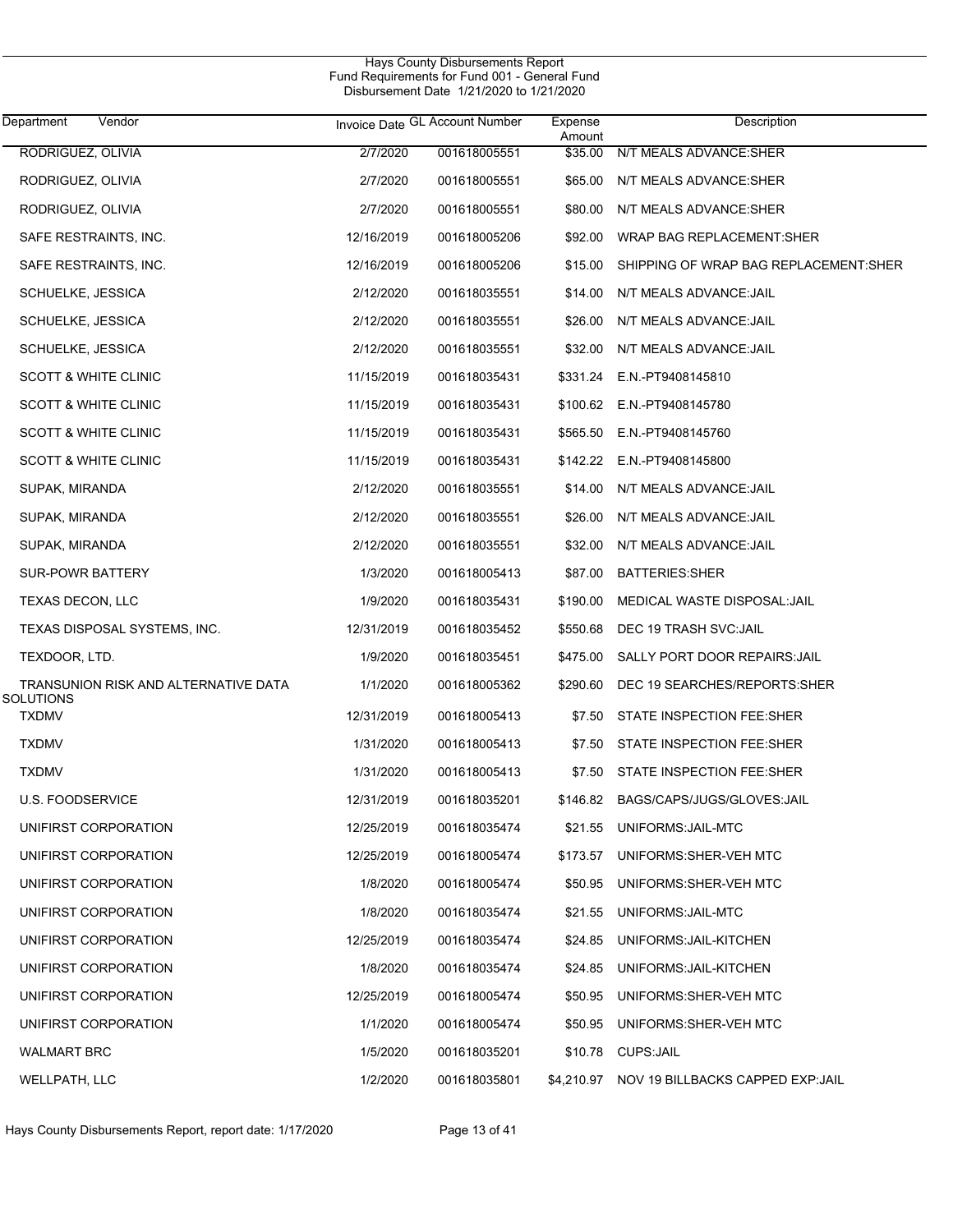| Hays County Disbursements Report              |
|-----------------------------------------------|
| Fund Requirements for Fund 001 - General Fund |
| Disbursement Date 1/21/2020 to 1/21/2020      |
|                                               |

| Department<br>Vendor                 |            | Invoice Date GL Account Number | Expense<br>Amount | Description                          |
|--------------------------------------|------------|--------------------------------|-------------------|--------------------------------------|
| Total 618 - Sheriff                  |            |                                | \$123,574.30      |                                      |
| 619 - Tax Assessor Collector         |            |                                |                   |                                      |
| <b>FRONTIER COMMUNICATIONS</b>       | 1/4/2020   | 001619005489                   |                   | \$316.08 TELEPHONE/LONG DISTANCE:TAX |
| <b>FRONTIER COMMUNICATIONS</b>       | 1/7/2020   | 001619005489                   | \$243.30          | TELEPHONE/LONG DISTANCE:TAX          |
| RICOH USA, INC.                      | 1/7/2020   | 001619005473                   |                   | \$158.07 FEB 20 LEASE:3698605        |
| RICOH USA, INC.                      | 1/7/2020   | 001619005473                   | \$142.91          | JAN 20 LEASE:3646462                 |
| RICOH USA, INC.                      | 1/7/2020   | 001619005473                   | \$20.70           | JAN 20 MTC W/TONER:3646462           |
| <b>XEROX CORPORATION</b>             | 1/1/2020   | 001619005473                   | \$72.20           | C7X220211 COPIER:TAX                 |
| <b>XEROX CORPORATION</b>             | 1/1/2020   | 001619005473                   | \$80.00           | C7X285073 COPIER:TAX                 |
| Total 619 - Tax Assessor Collector   |            |                                | \$1,033.26        |                                      |
|                                      |            |                                |                   |                                      |
| 620 - Treasurer                      |            |                                |                   |                                      |
| CTAT REGION 7                        | 1/14/2020  | 001620005302                   | \$20.00           | <b>MEMBERSHIP DUES:TREAS</b>         |
| <b>TEXAS ASSOCIATION OF COUNTIES</b> | 1/14/2020  | 001620005302                   | \$150.00          | <b>MEMBERSHIP DUES:TREAS</b>         |
| <b>TEXAS ASSOCIATION OF COUNTIES</b> | 1/14/2020  | 001620005302                   | \$25.00           | <b>MEMBERSHIP DUES:TREAS</b>         |
| Total 620 - Treasurer                |            |                                | \$195.00          |                                      |
| 626 - Justice of the Peace Pct 1, 2  |            |                                |                   |                                      |
| <b>AGUIRRE, TRINIDAD</b>             | 12/12/2019 | 001626005306                   |                   | \$6.00 F19-236J2 JUROR               |
| AMAZON CAPITAL SERVICES              | 1/8/2020   | 001626005211                   | \$165.99          | SHREDDER: JP 1-2                     |
| AMAZON CAPITAL SERVICES              | 1/8/2020   | 001626005211                   | \$19.09           | SHIPPING OF SHREDDER: JP 1-2         |
| AMAZON CAPITAL SERVICES              | 1/8/2020   | 001626005211                   | (\$19.09)         | RETURN SHIPPING: JP 1-2              |
| <b>AT&amp;T MOBILITY</b>             | 12/19/2019 | 001626005489                   | \$47.73           | WIRELESS SVC:287284157667X12272019   |
| <b>AT&amp;T MOBILITY</b>             | 11/19/2019 | 001626005489                   | \$47.73           | WIRELESS SVC:287284157667X11272019   |
| <b>BICKFORD, GARY</b>                | 12/11/2019 | 001626005306                   |                   |                                      |
| BICKFORD, HANNA-BEA                  | 12/11/2019 | 001626005306                   |                   |                                      |
| BROWNLEE, JOHN                       | 12/11/2020 | 001626005306                   | \$6.00            | F19-236J2 JUROR                      |
|                                      |            | 001626005306                   |                   |                                      |
| BROWNLEE, ANDY                       | 12/11/2019 |                                | \$6.00            | F19-236J2 JUROR                      |
| CASTRO, RACHEL                       | 12/11/2019 | 001626005306                   | \$30.00           | F19-236J2 JUROR                      |
| COE, RANDY                           | 12/11/2020 | 001626005306                   | \$6.00            | F19-236J2 JUROR                      |
| DELGADO, ALYSSA                      | 12/12/2019 | 001626005306                   | \$15.00           | F19-236J2 JUROR                      |
| DOVETAIL COMMUNICATION GROUP         | 9/24/2019  | 001626005306                   | \$360.00          | <b>INTERPRETING SVCS:JP 2</b>        |
| <b>FARRIS, ASHLEY</b>                | 12/11/2019 | 001626005306                   | \$6.00            | F19-236J2 JUROR                      |
| GALVAN, MERCEDES                     | 12/12/2019 | 001626005306                   | \$15.00           | F19-236J2 JUROR                      |
| GARCIA, MARY                         | 12/11/2019 | 001626005306                   | \$30.00           | F19-236J2 JUROR                      |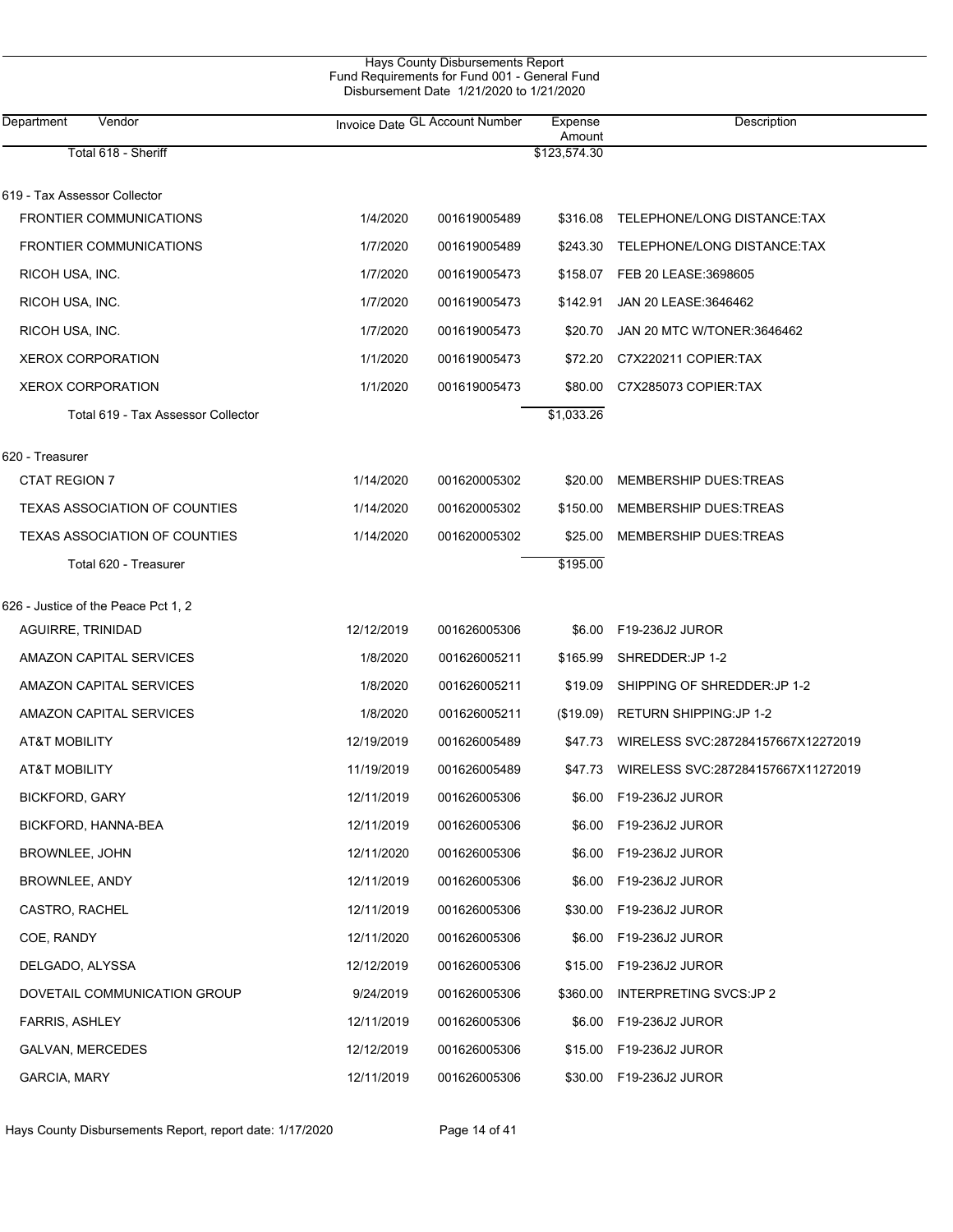| Hays County Disbursements Report<br>Fund Requirements for Fund 001 - General Fund<br>Disbursement Date 1/21/2020 to 1/21/2020 |            |                                |                   |                                      |  |  |  |
|-------------------------------------------------------------------------------------------------------------------------------|------------|--------------------------------|-------------------|--------------------------------------|--|--|--|
| Department<br>Vendor                                                                                                          |            | Invoice Date GL Account Number | Expense<br>Amount | Description                          |  |  |  |
| HENRY, JAMES                                                                                                                  | 12/12/2019 | 001626005306                   | \$15.00           | F19-236J2 JUROR                      |  |  |  |
| HOUSSIAN, WILLIAM                                                                                                             | 12/12/2019 | 001626005306                   | \$6.00            | F19-236J2 JUROR                      |  |  |  |
| KINSEY, PHYLLIS                                                                                                               | 12/12/2019 | 001626005306                   | \$15.00           | F19-236J2 JUROR                      |  |  |  |
| LOGAN, BEVERLY                                                                                                                | 12/12/2019 | 001626005306                   | \$15.00           | F19-236J2 JUROR                      |  |  |  |
| LOPEZ, LUIS                                                                                                                   | 12/12/2019 | 001626005306                   | \$6.00            | F19-236J2 JUROR                      |  |  |  |
| LUCIO, BIANCA                                                                                                                 | 12/11/2019 | 001626005306                   | \$30.00           | F19-236J2 JUROR                      |  |  |  |
| MARTINEZ, MARIA                                                                                                               | 12/11/2019 | 001626005306                   | \$30.00           | F19-236J2 JUROR                      |  |  |  |
| MARTINEZ, BELINDA                                                                                                             | 12/12/2019 | 001626005306                   | \$15.00           | F19-236J2 JUROR                      |  |  |  |
| OMAR, HASAN                                                                                                                   | 12/12/2019 | 001626005306                   | \$6.00            | F19-236J2 JUROR                      |  |  |  |
| RAYMOND, YVONNE                                                                                                               | 12/11/2019 | 001626005306                   | \$30.00           | F19-236J2 JUROR                      |  |  |  |
| REQUEJO, MARIA                                                                                                                | 12/11/2019 | 001626005306                   | \$6.00            | F19-236J2 JUROR                      |  |  |  |
| <b>SCOTT, JENNIFER</b>                                                                                                        | 12/11/2019 | 001626005306                   | \$30.00           | F19-236J2 JUROR                      |  |  |  |
| <b>TEXAS ASSOCIATION OF COUNTIES</b>                                                                                          | 1/1/2020   | 001626005302                   | \$60.00           | MEMBERSHIP DUES: JP 1-2              |  |  |  |
| VALDEZ, JR., RAMIRO                                                                                                           | 12/12/2019 | 001626005306                   | \$6.00            | F19-236J2 JUROR                      |  |  |  |
| <b>WILLIAMSON, GENE</b>                                                                                                       | 12/12/2019 | 001626005306                   | \$6.00            | F19-236J2 JUROR                      |  |  |  |
| Total 626 - Justice of the Peace Pct 1, 2                                                                                     |            |                                | \$1,029.45        |                                      |  |  |  |
| 627 - Justice of the Peace Pct 2                                                                                              |            |                                |                   |                                      |  |  |  |
| AMERICAN ASSOCIATION OF NOTARIES                                                                                              | 2/25/2020  | 001627005302                   | \$85.95           | NOTARY RENEWAL: JP 2                 |  |  |  |
| AMERICAN ASSOCIATION OF NOTARIES                                                                                              | 2/25/2020  | 001627005302                   | \$6.95            | SHIPPING OF NOTARY RENEWAL PKG: JP 2 |  |  |  |
| GALLARDO, JOSE                                                                                                                | 1/13/2020  | 001627004505                   | \$11.00           | REFUND FINE OVERPAYMENT: JP 2        |  |  |  |
| HAYS CO. CHILD WELFARE BOARD                                                                                                  | 12/12/2019 | 001627005306                   | \$6.00            | JP 2 JUROR DONATION                  |  |  |  |
| RICOH USA, INC.                                                                                                               | 1/7/2020   | 001627005473                   |                   | \$144.96 JAN 20 LEASE:1009769A29     |  |  |  |
| Total 627 - Justice of the Peace Pct 2                                                                                        |            |                                | \$254.86          |                                      |  |  |  |
| 628 - Justice of the Peace Pct 3                                                                                              |            |                                |                   |                                      |  |  |  |
| RICOH USA, INC.                                                                                                               | 1/7/2020   | 001628005473                   | \$57.58           | JAN 20 LEASE: 1009769A29             |  |  |  |
| WARREN, KATHRYN                                                                                                               | 1/13/2020  | 001628004505                   | \$38.00           | REFUND FINE OVERPAYMENT: JP 3        |  |  |  |
| Total 628 - Justice of the Peace Pct 3                                                                                        |            |                                | \$95.58           |                                      |  |  |  |
| 629 - Justice of the Peace Pct 4                                                                                              |            |                                |                   |                                      |  |  |  |
| <b>FRONTIER COMMUNICATIONS</b>                                                                                                | 1/7/2020   | 001629005489                   | \$349.63          | TELEPHONE/LONG DISTANCE: JP 5        |  |  |  |
| Total 629 - Justice of the Peace Pct 4                                                                                        |            |                                | \$349.63          |                                      |  |  |  |
| 630 - Justice of the Peace Pct 5                                                                                              |            |                                |                   |                                      |  |  |  |
| <b>FRONTIER COMMUNICATIONS</b>                                                                                                | 1/7/2020   | 001630005489                   |                   | \$127.30 TELEPHONE:JP 5              |  |  |  |

Hays County Disbursements Report, report date: 1/17/2020 Page 15 of 41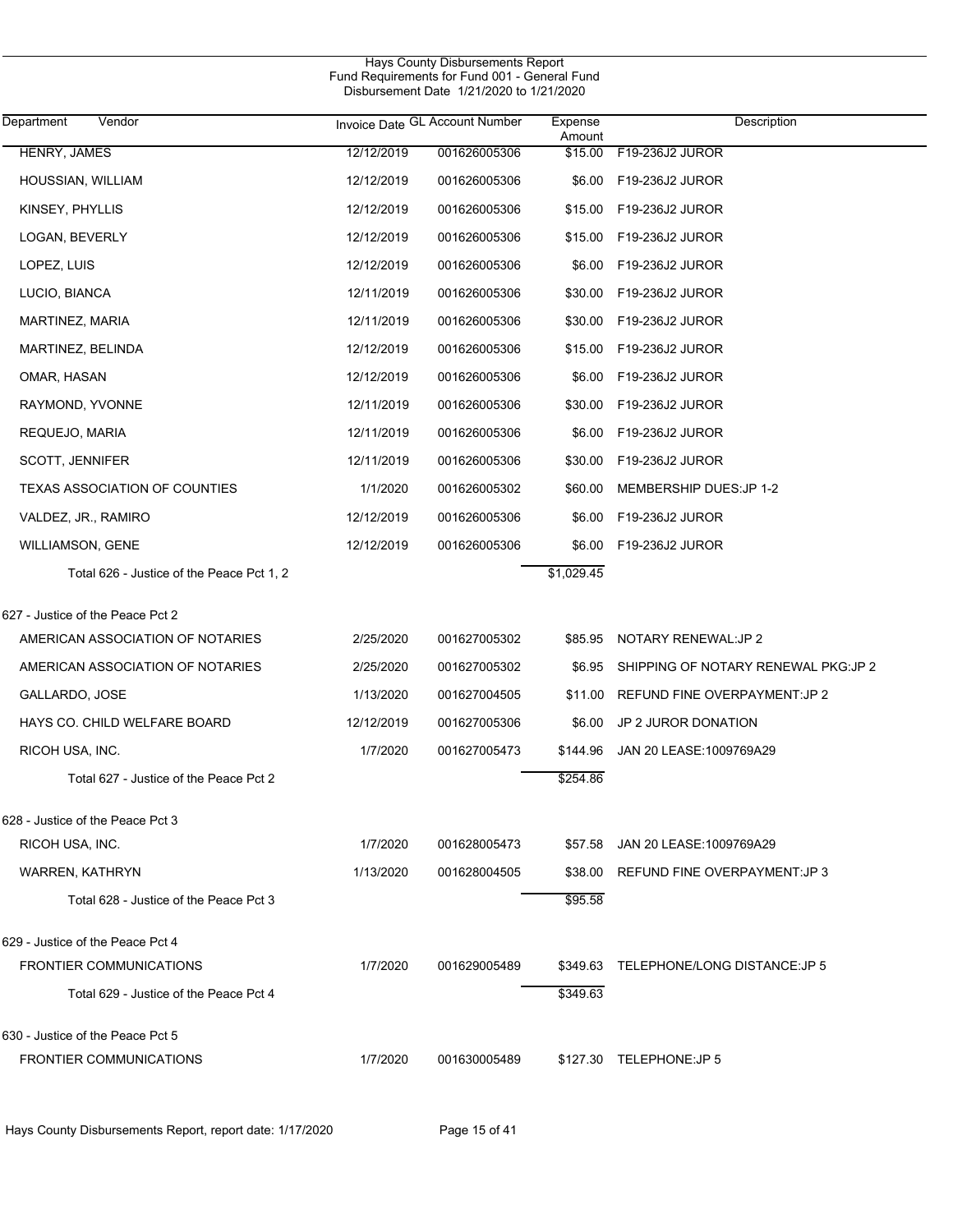| Department<br>Vendor                              |            | Invoice Date GL Account Number | Expense<br>Amount | Description                                              |
|---------------------------------------------------|------------|--------------------------------|-------------------|----------------------------------------------------------|
| RICOH USA, INC.                                   | 1/7/2020   | 001630005473                   | \$130.58          | JAN 20 LEASE: 3623807                                    |
| RICOH USA, INC.                                   | 1/7/2020   | 001630005473                   | \$13.80           | JAN 20 MTC W/TONER:3623807                               |
| RICOH USA, INC.                                   | 1/7/2020   | 001630005473                   | \$24.87           | ADD'L IMAGES:3623807                                     |
| <b>TEXAS STATE UNIVERSITY</b>                     | 9/24/2020  | 001630005551                   |                   | \$150.00 REG FEE:JP 5                                    |
| <b>TEXAS STATE UNIVERSITY</b>                     | 9/24/2020  | 001630005551                   |                   | \$110.00 LODGING: JP 5                                   |
| Total 630 - Justice of the Peace Pct 5            |            |                                | \$556.55          |                                                          |
| 635 - Constable Pct 1                             |            |                                |                   |                                                          |
| AT&T MOBILITY                                     | 12/19/2019 | 001635005489                   | \$323.25          | WIRELESS SVC:287284529565X12272019                       |
| AXON ENTERPRISE, INC.                             | 12/18/2019 | 001635005429                   | \$2,844.00        | UNLIMITED BWC BUNDLE/OFFICER SAFETY                      |
| AXON ENTERPRISE, INC.                             | 12/18/2019 | 001635005429                   | \$8,316.00        | PLAN:CONST1<br>UNLIMITED BWC BUNDLE/OFFICER SAFETY       |
| <b>ENTERPRISE FM TRUST</b>                        | 1/4/2020   | 001635005475                   | \$1,613.82        | <b>PLAN:CONST1</b><br>JAN 20 VEH LEASES: CONST 1         |
| GT DISTRIBUTORS, INC.                             | 12/19/2019 | 001635005206                   | \$48.58           | TOURNIQUET/HOLSTERS/FLASHLIGHT                           |
| GT DISTRIBUTORS, INC.                             | 12/19/2019 | 001635005206                   | \$34.79           | <b>BATTERY:CONST 1</b><br>TOURNIQUET/HOLSTERS/FLASHLIGHT |
| GT DISTRIBUTORS, INC.                             | 12/19/2019 | 001635005206                   | \$17.99           | <b>BATTERY:CONST 1</b><br>TOURNIQUET/HOLSTERS/FLASHLIGHT |
| GT DISTRIBUTORS, INC.                             | 12/19/2019 | 001635005206                   | \$872.40          | <b>BATTERY:CONST 1</b><br>SHOTGUNS:CONST 1               |
| RICOH USA, INC.                                   | 1/7/2020   | 001635005473                   | \$144.95          | JAN 20 LEASE:1009769A29                                  |
| <b>TEXAS ASSOCIATION OF COUNTIES</b>              | 1/1/2020   | 001635005302                   | \$60.00           | MEMBERSHIP DUES:CONST 1                                  |
| <b>TEXAS STATE UNIVERSITY</b>                     | 10/9/2019  | 001635005551                   | \$150.00          | REG FEE:CONST 1                                          |
| <b>TEXAS STATE UNIVERSITY</b>                     | 1/7/2020   | 001635005551                   | \$150.00          | REG FEE:CONST 1                                          |
| <b>TEXAS STATE UNIVERSITY</b>                     | 10/8/2019  | 001635005551                   | \$150.00          | REG FEE:CONST 1                                          |
| TRANSUNION RISK AND ALTERNATIVE DATA<br>SOLUTIONS | 1/1/2020   | 001635005448                   |                   | \$47.02 DEC 19 SEARCHES/REPORTS:CONST 1                  |
| Total 635 - Constable Pct 1                       |            |                                | \$14,772.80       |                                                          |
| 636 - Constable Pct 2                             |            |                                |                   |                                                          |
| 4-WAY AUTO REPAIR                                 | 12/20/2019 | 001636005413                   | \$147.60          | 2017 RAM 1500 REPAIRS: CONST 2                           |
| 4-WAY AUTO REPAIR                                 | 12/20/2019 | 001636005413                   |                   | \$50.00 2017 RAM 1500 REPAIRS: CONST 2                   |
| 4-WAY AUTO REPAIR                                 | 1/10/2020  | 001636005413                   |                   | \$60.00 OIL/FILTER CHANGE:CONST 2                        |
| AT&T MOBILITY                                     | 12/19/2019 | 001636005489                   | \$91.36           | WIRELESS SVC:287284529565X12272019                       |
| <b>ENTERPRISE FM TRUST</b>                        | 1/4/2020   | 001636005475                   |                   | \$1,613.82 JAN 20 VEH LEASES:CONST 2                     |
| OFFICE DEPOT, INC.                                | 12/23/2019 | 001636005211                   |                   | \$40.96 PINK COPY PAPER:CONST 2                          |
| RICOH USA, INC.                                   | 1/7/2020   | 001636005473                   |                   | \$135.00 JAN 20 LEASE:1009769A25                         |
| TRANSUNION RISK AND ALTERNATIVE DATA<br>SOLUTIONS | 1/1/2020   | 001636005448                   |                   | \$47.02 DEC 19 SEARCHES/REPORTS:CONST 2                  |
| Total 636 - Constable Pct 2                       |            |                                | \$2,185.76        |                                                          |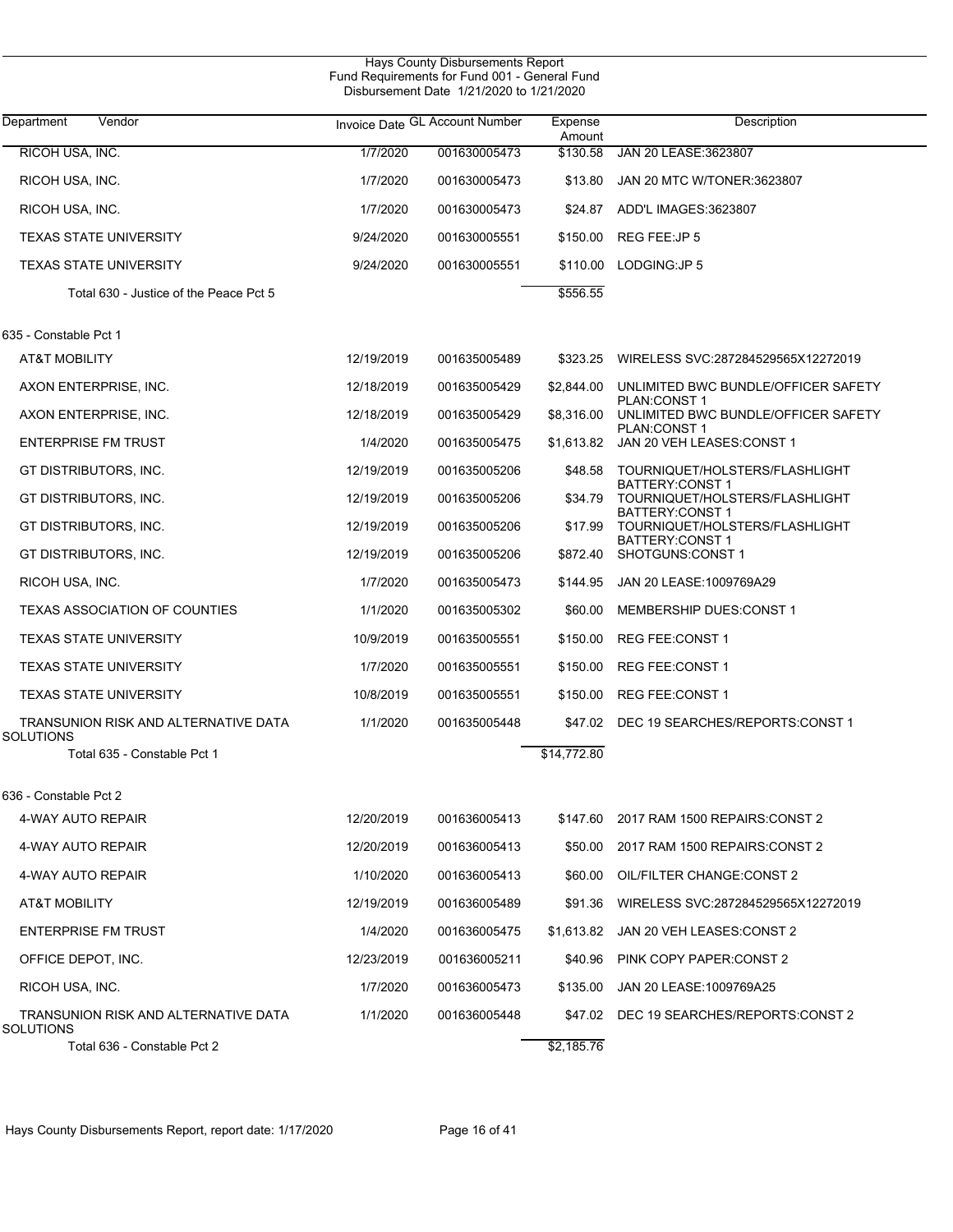| Hays County Disbursements Report<br>Fund Requirements for Fund 001 - General Fund<br>Disbursement Date 1/21/2020 to 1/21/2020 |            |                                |                   |                                          |  |  |  |
|-------------------------------------------------------------------------------------------------------------------------------|------------|--------------------------------|-------------------|------------------------------------------|--|--|--|
| Department<br>Vendor                                                                                                          |            | Invoice Date GL Account Number | Expense<br>Amount | Description                              |  |  |  |
| 637 - Constable Pct 3                                                                                                         |            |                                |                   |                                          |  |  |  |
| AXON ENTERPRISE, INC.                                                                                                         | 12/18/2019 | 001637005429                   | \$5,940.00        | OFFICER SAFETY PLAN YR 4 PAYMENT:CONST 3 |  |  |  |
| RICOH USA, INC.                                                                                                               | 1/7/2020   | 001637005473                   | \$56.54           | JAN 20 LEASE:CON 3                       |  |  |  |
| RICOH USA, INC.                                                                                                               | 1/7/2020   | 001637005473                   | \$22.00           | JAN 20 MTC W/TONER:CON 3                 |  |  |  |
| TORRES, DONNY                                                                                                                 | 1/8/2020   | 001637005413                   | \$49.99           | REIMB FOR JUMPER CABLES: CONST 3         |  |  |  |
| Total 637 - Constable Pct 3                                                                                                   |            |                                | \$6,068.53        |                                          |  |  |  |
| 638 - Constable Pct 4                                                                                                         |            |                                |                   |                                          |  |  |  |
| <b>ALPHAGRAPHICS</b>                                                                                                          | 1/13/2020  | 001638005461                   | \$15.00           | SHIPPING OF WARRANT CARDS:CONST 4        |  |  |  |
| <b>ALPHAGRAPHICS</b>                                                                                                          | 1/13/2020  | 001638005461                   | \$125.00          | <b>WARRANT CARDS:CONST 4</b>             |  |  |  |
| <b>FRONTIER COMMUNICATIONS</b>                                                                                                | 1/7/2020   | 001638005489                   | \$266.58          | TELEPHONE/LONG DISTANCE:CONST 4          |  |  |  |
| <b>TEXAS ASSOCIATION OF COUNTIES</b>                                                                                          | 1/1/2020   | 001638005302                   | \$60.00           | MEMBERSHIP DUES:CONST 4                  |  |  |  |
| <b>TEXAS ASSOCIATION OF COUNTIES</b>                                                                                          | 1/1/2020   | 001638005302                   | \$35.00           | MEMBERSHIP DUES:CONST 4                  |  |  |  |
| <b>TEXAS ASSOCIATION OF COUNTIES</b>                                                                                          | 1/1/2020   | 001638005302                   | \$35.00           | MEMBERSHIP DUES:CONST 4                  |  |  |  |
| <b>TEXAS ASSOCIATION OF COUNTIES</b>                                                                                          | 1/1/2020   | 001638005302                   | \$35.00           | MEMBERSHIP DUES:CONST 4                  |  |  |  |
| <b>TEXAS ASSOCIATION OF COUNTIES</b>                                                                                          | 1/1/2020   | 001638005302                   | \$35.00           | MEMBERSHIP DUES:CONST 4                  |  |  |  |
| <b>TEXAS ASSOCIATION OF COUNTIES</b>                                                                                          | 1/1/2020   | 001638005302                   | \$35.00           | MEMBERSHIP DUES:CONST 4                  |  |  |  |
| <b>TEXAS STATE UNIVERSITY</b>                                                                                                 | 1/13/2020  | 001638005551                   | \$150.00          | <b>REG FEE:CONST 4</b>                   |  |  |  |
| Total 638 - Constable Pct 4                                                                                                   |            |                                | \$791.58          |                                          |  |  |  |
| 639 - Constable Pct 5                                                                                                         |            |                                |                   |                                          |  |  |  |
| LOWER COLORADO RIVER AUTHORITY                                                                                                | 1/10/2020  | 001639005206                   | \$17.90           | RADIO ACCESSORIES: CONST 5               |  |  |  |
| Total 639 - Constable Pct 5                                                                                                   |            |                                | \$17.90           |                                          |  |  |  |
| 645 - Countywide                                                                                                              |            |                                |                   |                                          |  |  |  |
| BRIGHTVIEW LANDSCAPE SERVICES, INC.                                                                                           | 12/30/2019 | 001645005491                   | \$5,491.00        | CEMETERY MTC: VARIOUS LOCATIONS          |  |  |  |
| CENTRAL TEXAS AUTOPSY, PLLC                                                                                                   | 1/10/2020  | 001645005432                   | \$2,100.00        | A.S.E.-07-29-19                          |  |  |  |
| CENTRAL TEXAS AUTOPSY, PLLC                                                                                                   | 1/10/2020  | 001645005432                   | \$2,100.00        | S.S.G.-05-24-19                          |  |  |  |
| DAVIS KAUFMAN PLLC                                                                                                            | 12/30/2019 | 001645005463                   | \$7,083.00        | JAN 20 MONTHLY RETAINER:CO WIDE          |  |  |  |
| DAVIS KAUFMAN PLLC                                                                                                            | 10/30/2019 | 001645005463                   | \$7,083.00        | NOV 19 MONTHLY RETAINER:CO WIDE          |  |  |  |
| DEEP EAST TEXAS SELF INSURANCE FUND                                                                                           | 1/10/2020  | 001645005340                   | \$314,999.00      | WORKERS COMPENSATION PREMIUM:CO WIDE     |  |  |  |
| FREDERICK, PERALES, ALLMON & ROCKWELL,                                                                                        | 12/10/2019 | 001645005441                   | \$6,850.20        | PROF SVCS:ELECTRO PURIFICATION           |  |  |  |
| P.C.<br>FREDERICK, PERALES, ALLMON & ROCKWELL,                                                                                | 11/11/2019 | 001645005441                   | \$1,963.40        | <b>PROF SVCS:BLANCO WWTP</b>             |  |  |  |
| P.C.<br>FREDERICK, PERALES, ALLMON & ROCKWELL,                                                                                | 12/16/2019 | 001645005441                   | \$2,235.20        | <b>PROF SVCS:BLANCO WWTP</b>             |  |  |  |
| P.C.<br>LEGENDS TRI-COUNTY FUNERAL SERVICES                                                                                   | 11/29/2019 | 001645005432                   | \$350.00          | J.K.H.-11-29-19                          |  |  |  |
| LEGENDS TRI-COUNTY FUNERAL SERVICES                                                                                           | 12/30/2019 | 001645005432                   | \$445.00          | $C.B.M.-12-18-19$                        |  |  |  |

Hays County Disbursements Report, report date: 1/17/2020 Page 17 of 41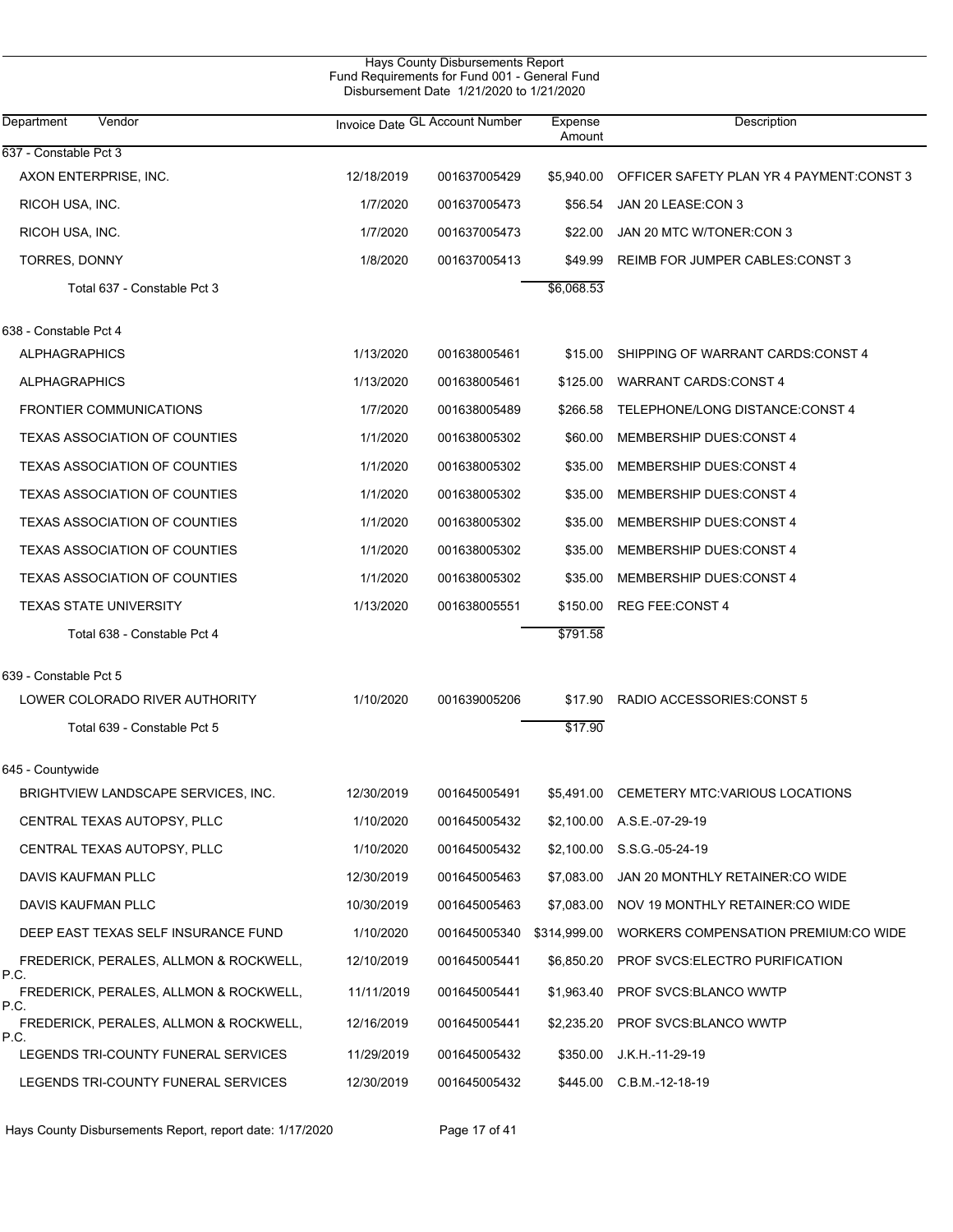| Department<br>Vendor                    |            | Invoice Date GL Account Number | Expense<br>Amount | Description                       |
|-----------------------------------------|------------|--------------------------------|-------------------|-----------------------------------|
| LEGENDS TRI-COUNTY FUNERAL SERVICES     | 12/30/2019 | 001645005432                   | \$350.00          | Z.M.-12-16-19                     |
| LEGENDS TRI-COUNTY FUNERAL SERVICES     | 12/30/2019 | 001645005432                   | \$350.00          | D.L.P.-12-11-19                   |
| LEGENDS TRI-COUNTY FUNERAL SERVICES     | 12/30/2019 | 001645005432                   | \$445.00          | B.T.-12-23-19                     |
| LEGENDS TRI-COUNTY FUNERAL SERVICES     | 11/1/2019  | 001645005432                   | \$395.00          | T.H.-10-31-19                     |
| LEGENDS TRI-COUNTY FUNERAL SERVICES     | 12/30/2019 | 001645005432                   | \$445.00          | P.D.-12-02-19                     |
| LEGENDS TRI-COUNTY FUNERAL SERVICES     | 12/30/2019 | 001645005432                   | \$95.00           | $K.N.R. -12-18-19$                |
| LEGENDS TRI-COUNTY FUNERAL SERVICES     | 12/30/2019 | 001645005432                   | \$350.00          | H.V -12-16-19                     |
| LEGENDS TRI-COUNTY FUNERAL SERVICES     | 12/30/2019 | 001645005432                   | \$350.00          | M.M.-12-19-19                     |
| LEGENDS TRI-COUNTY FUNERAL SERVICES     | 12/30/2019 | 001645005432                   | \$445.00          | K.Y.-12-10-19                     |
| LEGENDS TRI-COUNTY FUNERAL SERVICES     | 12/30/2019 | 001645005432                   | \$350.00          | J.D.M.-12-07-19                   |
| LEGENDS TRI-COUNTY FUNERAL SERVICES     | 11/1/2019  | 001645005432                   | \$350.00          | C.H.-10-12-19                     |
| LEGENDS TRI-COUNTY FUNERAL SERVICES     | 12/30/2019 | 001645005432                   | \$350.00          | I.G.L.-12-01-19                   |
| LOWER COLORADO RIVER AUTHORITY          | 12/31/2019 | 001645005471                   | \$144.55          | NOV 19 RADIO SVC:CONST 5          |
| LOWER COLORADO RIVER AUTHORITY          | 12/31/2019 | 001645005471                   | \$8,671.50        | NOV 19 RADIO SVC:CO WIDE          |
| LOWER COLORADO RIVER AUTHORITY          | 12/31/2019 | 001645005471                   | \$423.75          | NOV 19 RADIO SVC:CONST 1          |
| LOWER COLORADO RIVER AUTHORITY          | 1/10/2020  | 001645005471                   | \$236.30          | JAN 20 RADIO SVC:CO WIDE          |
| LOWER COLORADO RIVER AUTHORITY          | 12/31/2019 | 001645005471                   | \$359.15          | NOV 19 RADIO SVC: EMER SVCS       |
| LOWER COLORADO RIVER AUTHORITY          | 12/31/2019 | 001645005471                   | \$209.50          | NOV 19 RADIO SVC:RD               |
| LOWER COLORADO RIVER AUTHORITY          | 12/31/2019 | 001645005471                   | \$333.95          | NOV 19 RADIO SVC:CONST 3          |
| LOWER COLORADO RIVER AUTHORITY          | 12/31/2019 | 001645005471                   | \$174.55          | NOV 19 RADIO SVC: EMER SVCS       |
| LOWER COLORADO RIVER AUTHORITY          | 12/31/2019 | 001645005471                   | \$254.40          | NOV 19 RADIO SVC: PARKS           |
| LOWER COLORADO RIVER AUTHORITY          | 12/31/2019 | 001645005471                   | \$279.20          | NOV 19 RADIO SVC:CONST 2          |
| LOWER COLORADO RIVER AUTHORITY          | 12/31/2019 | 001645005471                   | \$34.95           | NOV 19 RADIO SVC:CO JUDGE         |
| LOWER COLORADO RIVER AUTHORITY          | 12/31/2019 | 001645005471                   | \$39.90           | NOV 19 RADIO SVC: DIST CT         |
| LOWER COLORADO RIVER AUTHORITY          | 12/31/2019 | 001645005471                   |                   | \$224.35 NOV 19 RADIO SVC:CONST 4 |
| LOWER COLORADO RIVER AUTHORITY          | 12/31/2019 | 001645005471                   | \$234.35          | NOV 19 RADIO SVC:DA               |
| Total 645 - Countywide                  |            |                                | \$366,595.20      |                                   |
| 651 - Dept of Public Safety - L&W       |            |                                |                   |                                   |
| <b>CENTURYLINK</b>                      | 1/7/2020   | 001651005489                   | \$72.95           | FAX LINES: DPS-L&W                |
| <b>XEROX CORPORATION</b>                | 1/1/2020   | 001651005473                   | \$99.52           | 3TX386879 COPIER:DPS-L&W          |
| <b>XEROX CORPORATION</b>                | 1/1/2020   | 001651005473                   | \$50.14           | 3TX386879 ADD'L IMAGES:DPS-L&W    |
| Total 651 - Dept of Public Safety - L&W |            |                                | \$222.61          |                                   |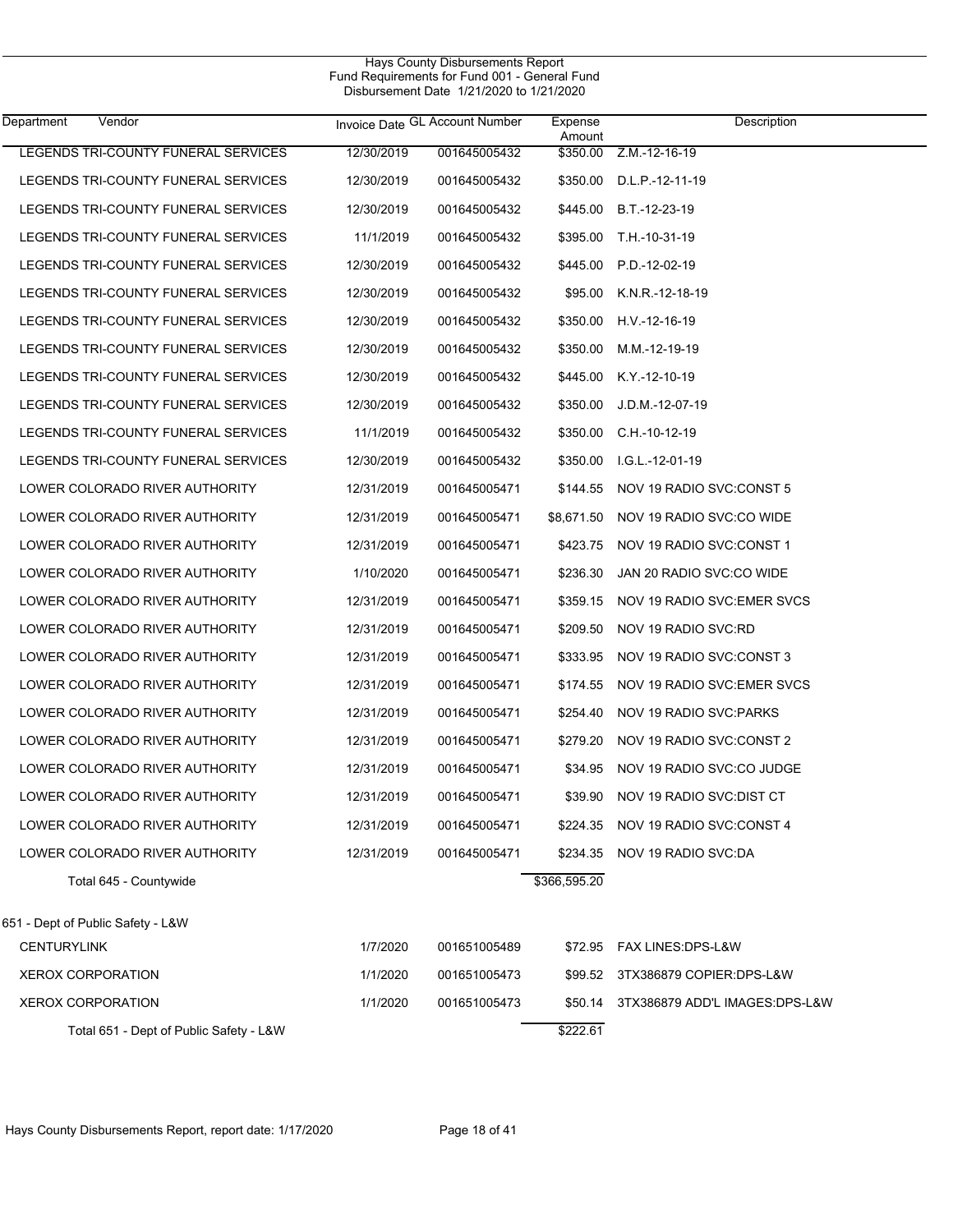|                                          |            | Hays County Disbursements Report<br>Fund Requirements for Fund 001 - General Fund<br>Disbursement Date 1/21/2020 to 1/21/2020 |             |                                                                     |  |
|------------------------------------------|------------|-------------------------------------------------------------------------------------------------------------------------------|-------------|---------------------------------------------------------------------|--|
| Vendor<br>Department                     |            | Invoice Date GL Account Number                                                                                                |             | Description                                                         |  |
| 655 - Election Administration            |            |                                                                                                                               |             |                                                                     |  |
| AMG PRINTING & MAILING LLC               | 1/1/2020   | 001655005212                                                                                                                  | \$36,304.36 | POSTAGE FOR MASS MAILING OF VOTER<br><b>REGISTRATION CARDS:ELEC</b> |  |
| AMG PRINTING & MAILING LLC               | 1/1/2020   | 001655005461                                                                                                                  | \$1,900.00  | <b>VOTER REGISTRATION CARDS: ELEC</b>                               |  |
| AMG PRINTING & MAILING LLC               | 1/1/2020   | 001655005461                                                                                                                  | \$7,394.00  | <b>VOTER REGISTRATION CARDS:ELEC</b>                                |  |
| ANDERSON, JENNIFER                       | 1/3/2020   | 001655005212                                                                                                                  | \$178.00    | REIMB FOR BOX 907 RENT: ELEC                                        |  |
| RICOH USA, INC.                          | 1/7/2020   | 001655005473                                                                                                                  | \$50.00     | JAN 20 LEASE: 1009769A36                                            |  |
| RICOH USA, INC.                          | 1/7/2020   | 001655005473                                                                                                                  | \$100.00    | JAN 20 MTC W/TONER: 1009769A36                                      |  |
| Total 655 - Election Administration      |            |                                                                                                                               | \$45,926.36 |                                                                     |  |
| 656 - Office of Emergency Services       |            |                                                                                                                               |             |                                                                     |  |
| AMAZON CAPITAL SERVICES                  |            | 1/12/2020 001656983135411                                                                                                     | \$84.36     | WHEEL CHOCK TIE DOWN KITS: EMER SVCS                                |  |
| AMAZON CAPITAL SERVICES                  |            | 1/12/2020 001656983135411                                                                                                     | \$14.82     | SHIPPING: EMER SVCS                                                 |  |
| AMAZON CAPITAL SERVICES                  |            | 1/12/2020 001656983135201                                                                                                     | (\$14.82)   | <b>RETURN SHIPPING: EMER SVCS</b>                                   |  |
| <b>CARD SERVICE CENTER</b>               |            | 1/13/2020 001656983135301                                                                                                     | \$31.35     | JAN 20 GOOGLE SUBSCRIPTION:CERT                                     |  |
| RICOH USA, INC.                          | 1/7/2020   | 001656005473                                                                                                                  | \$177.67    | JAN 20 LEASE: 1009769A32                                            |  |
| Total 656 - Office of Emergency Services |            |                                                                                                                               | \$293.38    |                                                                     |  |
| 660 - Extension                          |            |                                                                                                                               |             |                                                                     |  |
| <b>BLANKENSHIP, KATE</b>                 | 1/7/2020   | 001660005551                                                                                                                  | \$15.00     | REIMB FOR REG FEE: EXT OFC                                          |  |
| <b>BLANKENSHIP, KATE</b>                 | 12/16/2019 | 001660005501                                                                                                                  | \$7.00      | N/T MEALS/LODGING:EXT OFC                                           |  |
| <b>BLANKENSHIP, KATE</b>                 | 12/16/2019 | 001660005501                                                                                                                  | \$13.00     | N/T MEALS/LODGING:EXT OFC                                           |  |
| <b>BLANKENSHIP, KATE</b>                 | 12/16/2019 | 001660005501                                                                                                                  | \$16.00     | N/T MEALS/LODGING:EXT OFC                                           |  |
| <b>BLANKENSHIP, KATE</b>                 | 12/16/2019 | 001660005501                                                                                                                  | \$108.48    | N/T MEALS/LODGING:EXT OFC                                           |  |
| <b>GRANDE COMMUNICATIONS</b>             | 12/16/2019 | 001660005489                                                                                                                  |             | \$535.69 INTERNET SVC/LONG DIST                                     |  |
| MANGOLD, JASON                           | 12/6/2019  | 001660005501                                                                                                                  | \$117.16    | <b>MILEAGE:EXT OFC</b>                                              |  |
| MANGOLD, JASON                           | 12/6/2019  | 001660005501                                                                                                                  | \$14.00     | N/T MEAL/LODGING/MILEAGE: EXT OFC                                   |  |
| MANGOLD, JASON                           | 12/6/2019  | 001660005501                                                                                                                  | \$26.00     | N/T MEAL/LODGING/MILEAGE: EXT OFC                                   |  |
| MANGOLD, JASON                           | 12/6/2019  | 001660005501                                                                                                                  | \$94.92     | N/T MEAL/LODGING/MILEAGE: EXT OFC                                   |  |
| MANGOLD, JASON                           | 12/6/2019  | 001660005501                                                                                                                  | \$82.82     | N/T MEAL/LODGING/MILEAGE: EXT OFC                                   |  |
| MANGOLD, JASON                           | 12/6/2019  | 001660005501                                                                                                                  | \$16.00     | N/T MEAL/LODGING/MILEAGE:EXT OFC                                    |  |
| OFFICE DEPOT, INC.                       | 1/10/2020  | 001660005211                                                                                                                  | \$181.88    | COPY PAPER/INDEX CARD STOCK: EXT OFC                                |  |
| OFFICE DEPOT, INC.                       | 1/10/2020  | 001660005211                                                                                                                  | \$5.99      | COPY PAPER/INDEX CARD STOCK: EXT OFC                                |  |
| RICOH USA, INC.                          | 1/7/2020   | 001660005473                                                                                                                  | \$432.06    | JAN 20 LEASE: 1009769A25                                            |  |
| TEJAS OFFICE PRODUCTS, INC.              | 11/20/2019 | 001660005211                                                                                                                  | \$19.64     | OFFICE SUPPLIES: EXT OFC                                            |  |
| TEJAS OFFICE PRODUCTS, INC.              | 11/20/2019 | 001660005211                                                                                                                  | \$21.16     | OFFICE SUPPLIES: EXT OFC                                            |  |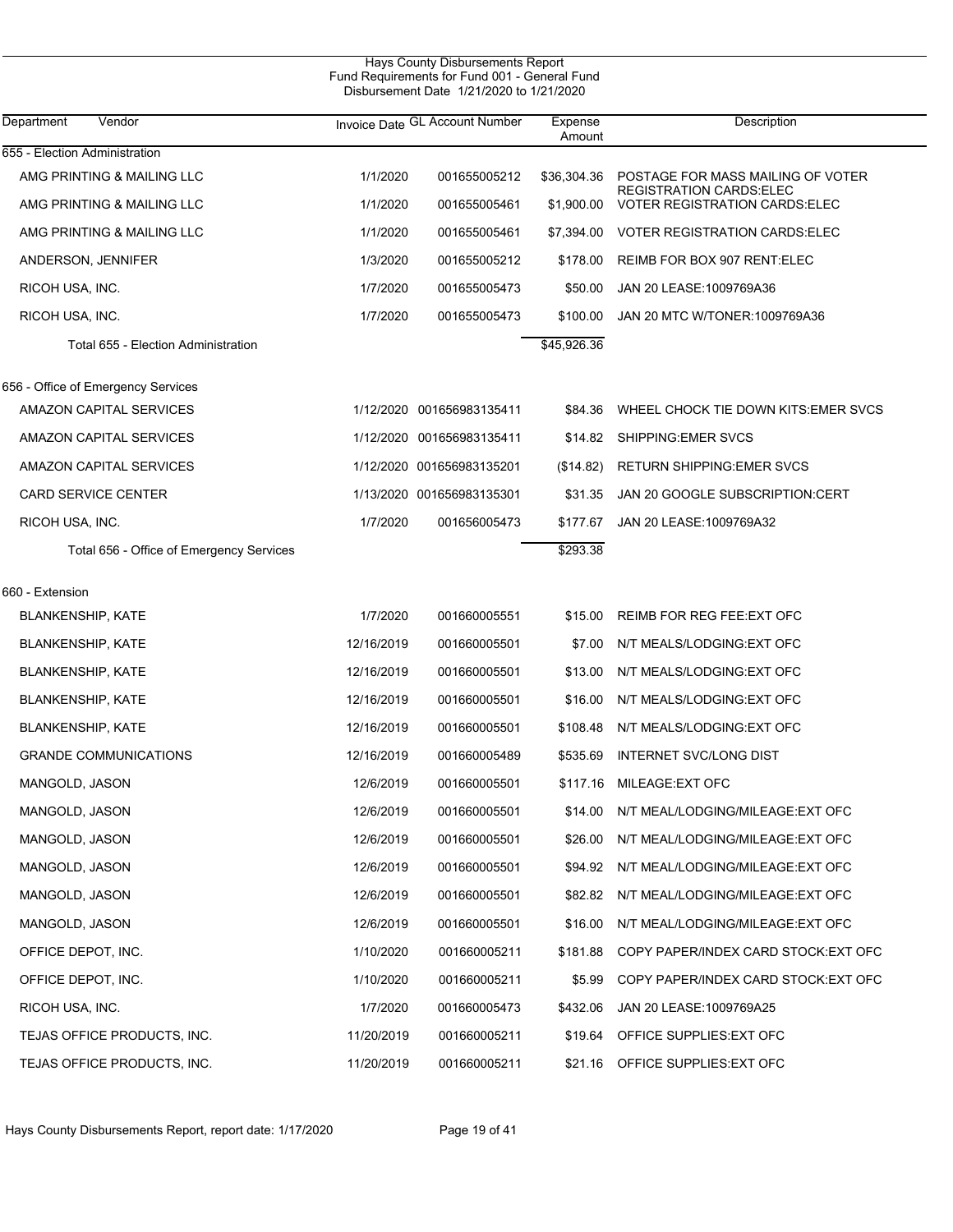| Hays County Disbursements Report<br>Fund Requirements for Fund 001 - General Fund<br>Disbursement Date 1/21/2020 to 1/21/2020 |            |                                |                   |                                                                                                     |  |  |  |
|-------------------------------------------------------------------------------------------------------------------------------|------------|--------------------------------|-------------------|-----------------------------------------------------------------------------------------------------|--|--|--|
| Department<br>Vendor                                                                                                          |            | Invoice Date GL Account Number | Expense<br>Amount | Description                                                                                         |  |  |  |
| TEJAS OFFICE PRODUCTS, INC.                                                                                                   | 11/20/2019 | 001660005211                   | \$9.94            | OFFICE SUPPLIES: EXT OFC                                                                            |  |  |  |
| TEJAS OFFICE PRODUCTS, INC.                                                                                                   | 11/20/2019 | 001660005211                   | \$23.74           | OFFICE SUPPLIES: EXT OFC                                                                            |  |  |  |
| Total 660 - Extension                                                                                                         |            |                                | \$1,740.48        |                                                                                                     |  |  |  |
| 676 - Historical Commission                                                                                                   |            |                                |                   |                                                                                                     |  |  |  |
| <b>FRONTIER COMMUNICATIONS</b>                                                                                                | 1/2/2020   | 001676005489                   | \$215.57          | TELEPHONE/LONG DISTANCE/INTERNET:HIST<br><b>COMM</b>                                                |  |  |  |
| Total 676 - Historical Commission                                                                                             |            |                                | \$215.57          |                                                                                                     |  |  |  |
| 677 - Human Resources                                                                                                         |            |                                |                   |                                                                                                     |  |  |  |
| SHI GOVERNMENT SOLUTIONS, INC.                                                                                                | 1/13/2020  | 001677005429                   | \$2,388.00        | <b>ARCHIVE SOFTWARE:HR</b>                                                                          |  |  |  |
| <b>TEXAS STATE UNIVERSITY</b>                                                                                                 | 1/10/2020  | 001677005391                   | \$75.00           | <b>REG FEE FOR JOB FAIR:HR</b>                                                                      |  |  |  |
| Total 677 - Human Resources                                                                                                   |            |                                | \$2,463.00        |                                                                                                     |  |  |  |
| 680 - Information Technology                                                                                                  |            |                                |                   |                                                                                                     |  |  |  |
| <b>ACOMM</b>                                                                                                                  | 1/3/2020   | 001680005429                   | \$375.00          | <b>FY20 PHONE SYSTEM LICENSE/MTC:INFO TECH</b>                                                      |  |  |  |
| <b>ACOMM</b>                                                                                                                  | 1/3/2020   | 001680005429                   | \$595.00          | <b>FY20 PHONE SYSTEM LICENSE/MTC:INFO TECH</b>                                                      |  |  |  |
| <b>ACOMM</b>                                                                                                                  | 1/3/2020   | 001680005429                   | \$375.00          | <b>FY20 PHONE SYSTEM LICENSE/MTC:INFO TECH</b>                                                      |  |  |  |
| <b>ACOMM</b>                                                                                                                  | 1/3/2020   | 001680005429                   | \$595.00          | <b>FY20 PHONE SYSTEM LICENSE/MTC:INFO TECH</b>                                                      |  |  |  |
| <b>ACOMM</b>                                                                                                                  | 1/3/2020   | 001680005429                   | \$595.00          | FY20 PHONE SYSTEM LICENSE/MTC: INFO TECH                                                            |  |  |  |
| <b>ACOMM</b>                                                                                                                  | 1/3/2020   | 001680005429                   | \$375.00          | <b>FY20 PHONE SYSTEM LICENSE/MTC:INFO TECH</b>                                                      |  |  |  |
| <b>ACOMM</b>                                                                                                                  | 1/3/2020   | 001680005429                   | \$595.00          | FY20 PHONE SYSTEM LICENSE/MTC: INFO TECH                                                            |  |  |  |
| <b>ACOMM</b>                                                                                                                  | 1/3/2020   | 001680005429                   | \$595.00          | FY20 PHONE SYSTEM LICENSE/MTC: INFO TECH                                                            |  |  |  |
| <b>ACOMM</b>                                                                                                                  | 1/3/2020   | 001680005429                   | \$375.00          | FY20 PHONE SYSTEM LICENSE/MTC: INFO TECH                                                            |  |  |  |
| AT&T MOBILITY                                                                                                                 | 1/2/2020   | 001680005489                   | \$7,491.90        | AIR CARDS:99480089X01102020                                                                         |  |  |  |
| DELL MARKETING, L.P.                                                                                                          |            | 1/8/2020 001680005712700       | \$47.88           | EHTERNET                                                                                            |  |  |  |
| DELL MARKETING, L.P.                                                                                                          |            | 1/8/2020 001680005712700       | \$252.00          | SWITCHES/TRANSCEIVERS/CABLES:INFO TECH<br><b>EHTERNET</b><br>SWITCHES/TRANSCEIVERS/CABLES:INFO TECH |  |  |  |
| DELL MARKETING, L.P.                                                                                                          |            | 1/8/2020 001680005712700       | \$33,540.48       | <b>EHTERNET</b><br>SWITCHES/TRANSCEIVERS/CABLES:INFO TECH                                           |  |  |  |
| Total 680 - Information Technology                                                                                            |            |                                | \$45,807.26       |                                                                                                     |  |  |  |
| 686 - Juvenile Probation                                                                                                      |            |                                |                   |                                                                                                     |  |  |  |
| EMBASSY SUITES BY HILTON DENTON<br><b>CENVENTION CENTER</b>                                                                   | 3/10/2020  | 001686005551                   | \$216.96          | CI LODGING: JUV PROB                                                                                |  |  |  |
| EMBASSY SUITES BY HILTON DENTON<br><b>CENVENTION CENTER</b>                                                                   | 3/10/2020  | 001686005551                   | \$216.96          | CI LODGING: JUV PROB                                                                                |  |  |  |
| <b>HECTOR GARZA CENTER</b>                                                                                                    | 12/31/2019 | 001686005361                   | \$2,767.66        | PANS PID 9629                                                                                       |  |  |  |
| <b>HECTOR GARZA CENTER</b>                                                                                                    | 12/31/2019 | 001686005361                   | \$4,715.29        | PANS PID 9629                                                                                       |  |  |  |
| HILTON DALLAS/ROCKWALL LAKEFRONT                                                                                              | 2/26/2020  | 001686005551                   | \$406.80          | CI LODGING: JUV PROB                                                                                |  |  |  |
| HILTON DALLAS/ROCKWALL LAKEFRONT                                                                                              | 2/26/2020  | 001686005551                   | \$406.80          | CI LODGING:LISA DAY                                                                                 |  |  |  |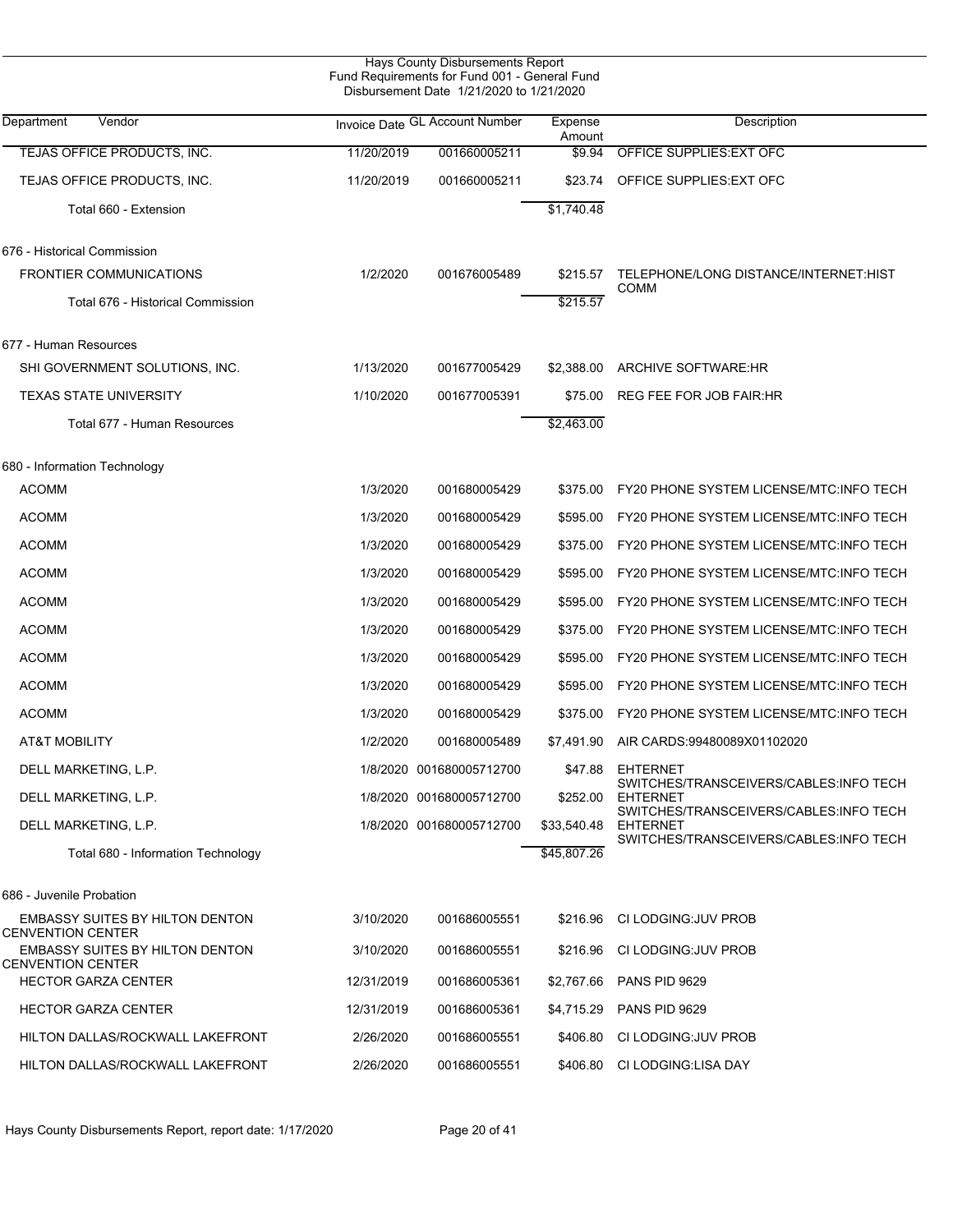| Department<br>Vendor                            |            | Invoice Date GL Account Number | Expense<br>Amount | Description                                              |
|-------------------------------------------------|------------|--------------------------------|-------------------|----------------------------------------------------------|
| MENDOZA, MONIQUE                                | 3/10/2020  | 001686005551                   | \$26.00           | CI N/T MEALS ADVANCE: JUV PROB                           |
| MENDOZA, MONIQUE                                | 3/10/2020  | 001686005551                   | \$32.00           | CI N/T MEALS ADVANCE: JUV PROB                           |
| RECOVERY HEALTHCARE CORP.                       |            | 12/31/2019 001686990275448     | \$1,442.00        | CPCBPG DEC 19 GPS TRACKING/INSURANCE: JUV<br><b>PROB</b> |
| SAN MARCOS INTERPRETING SERVICE FOR THE<br>DEAF | 1/2/2020   | 001686005391                   | \$196.00          | YS INTERPRETING SVCS:PID 8207                            |
| SUNDHOLM, CHRISTOPHER                           | 3/10/2020  | 001686005551                   | \$26.00           | CI N/T MEALS ADVANCE: JUV PROB                           |
| SUNDHOLM, CHRISTOPHER                           | 3/10/2020  | 001686005551                   | \$32.00           | CI N/T MEALS ADVANCE: JUV PROB                           |
| <b>TXTAG CSC</b>                                | 11/19/2019 | 001686005501                   | \$10.48           | CI TOLL CHGS: JUV PROB                                   |
| <b>TXTAG CSC</b>                                | 12/25/2019 | 001686005501                   | \$4.00            | CI TOLL FEE: JUV PROB                                    |
| <b>TXTAG CSC</b>                                | 12/25/2019 | 001686005501                   | \$1.15            | CI MAILING FEE: JUV PROB                                 |
| <b>WARREN, ROBERT</b>                           | 1/1/2020   | 001686005391                   | \$80.00           | CBPG JAN 20 STORAGE: JUV PROB                            |
| Total 686 - Juvenile Probation                  |            |                                | \$10,580.10       |                                                          |
| 695 - Building Maintenance                      |            |                                |                   |                                                          |
| <b>CARD SERVICE CENTER</b>                      | 1/10/2020  | 001695005451                   |                   | \$375.00 WATER TESTING: YARR                             |
| <b>CT ELECTRIC</b>                              | 1/8/2020   | 001695005451                   | \$275.00          | RELOCATE ELECTRIC OUTLET: PCT 5                          |
| <b>CT ELECTRIC</b>                              | 1/8/2020   | 001695005451                   | \$63.00           | RELOCATE ELECTRIC OUTLET: PCT 5                          |
| <b>FRONTIER COMMUNICATIONS</b>                  |            | 1/4/2020 001695005480120       |                   | \$192.06 ALARM LINES: PCT 2                              |
| <b>GREEN GUY RECYCLING</b>                      | 1/10/2020  | 001695005452                   | \$140.83          | DEC 19 HAULING FEE:MTC                                   |
| HOME DEPOT CREDIT SERVICES                      | 1/9/2020   | 001695005201                   | \$29.97           | MISC TOOLS:MTC                                           |
| HOME DEPOT CREDIT SERVICES                      | 1/9/2020   | 001695005201                   | \$19.97           | MISC TOOLS:MTC                                           |
| HOME DEPOT CREDIT SERVICES                      | 1/9/2020   | 001695005201                   | \$9.98            | MISC TOOLS:MTC                                           |
| HOME DEPOT CREDIT SERVICES                      | 1/9/2020   | 001695005201                   | \$19.97           | MISC TOOLS:MTC                                           |
| HOME DEPOT CREDIT SERVICES                      | 1/9/2020   | 001695005201                   | \$99.00           | MISC TOOLS:MTC                                           |
| LOWE'S, INC.                                    | 1/7/2020   | 001695005208                   | \$18.68           | <b>MISC SUPPLIES:MTC</b>                                 |
| LOWE'S, INC.                                    | 1/7/2020   | 001695005201                   |                   | \$30.57 MISC SUPPLIES:MTC                                |
| PEDERNALES ELECTRIC COOPERATIVE, INC.           |            | 1/8/2020 001695005480190       |                   | \$1,039.98 ELEC SVC:3000004848                           |
| PEDERNALES ELECTRIC COOPERATIVE, INC.           |            | 11/8/2019 001695005480240      |                   | \$44.79 ELEC SVC:3001262567                              |
| PEDERNALES ELECTRIC COOPERATIVE, INC.           |            | 11/16/2019 001695005480170     |                   | \$38.25 ELEC SVC:3001093448                              |
| PEDERNALES ELECTRIC COOPERATIVE, INC.           |            | 12/17/2019 001695005480170     |                   | \$38.25 ELEC SVC:3001093448                              |
| PEDERNALES ELECTRIC COOPERATIVE, INC.           |            | 1/11/2020 001695005480240      |                   | \$38.86 ELEC SVC:3001060091                              |
| PEDERNALES ELECTRIC COOPERATIVE, INC.           |            | 1/9/2020 001695005480240       |                   | \$46.80 ELEC SVC:3001262567                              |
| PEDERNALES ELECTRIC COOPERATIVE, INC.           |            | 11/12/2019 001695005480240     |                   | \$39.74 ELEC SVC:3001060091                              |
| PEDERNALES ELECTRIC COOPERATIVE, INC.           |            | 12/11/2019 001695005480240     |                   | \$39.02 ELEC SVC:3001060091                              |
| PEDERNALES ELECTRIC COOPERATIVE, INC.           |            | 12/7/2019 001695005480240      |                   | \$47.91 ELEC SVC:3001262567                              |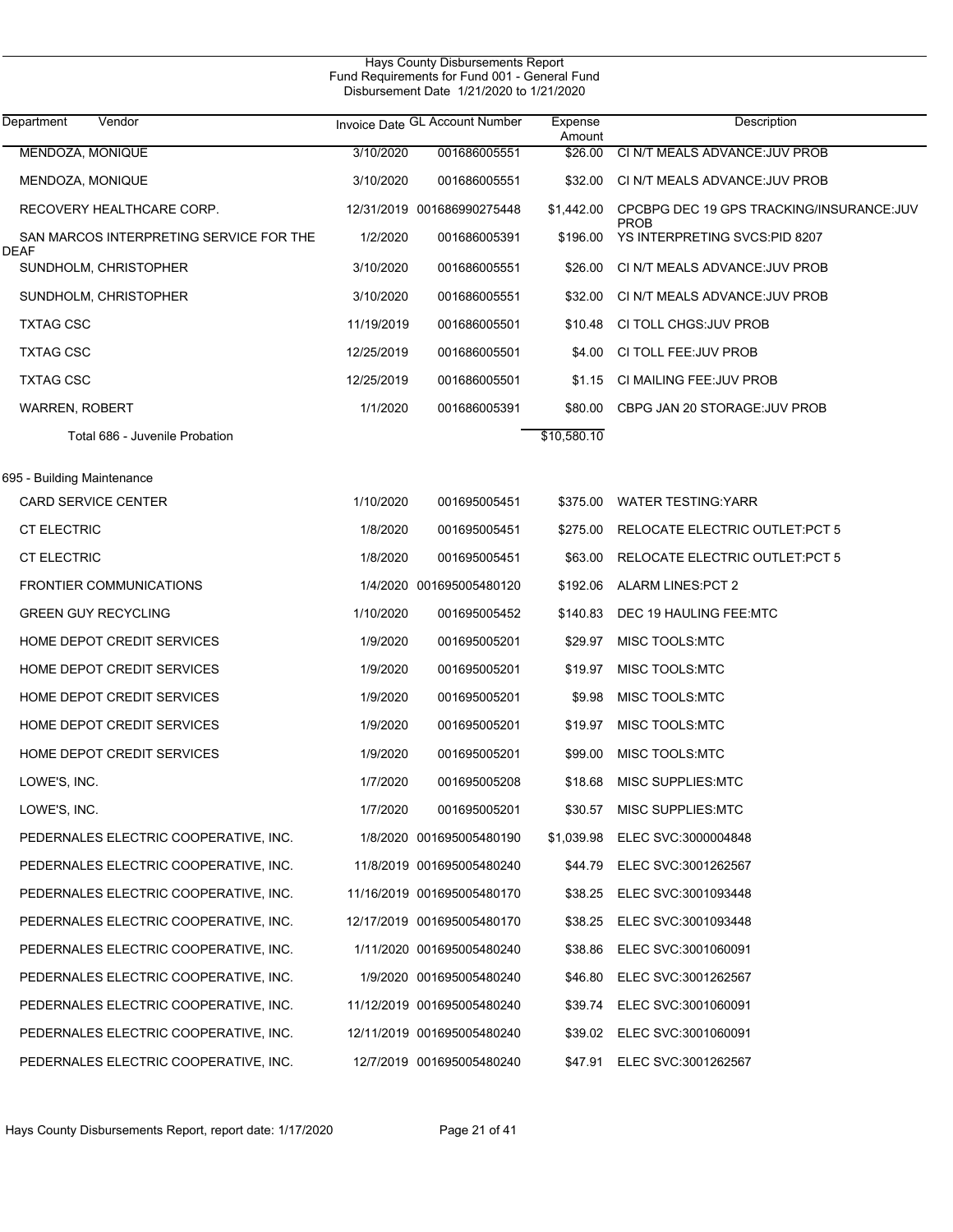| Vendor<br>Department                                   |            | Invoice Date GL Account Number |                   | Description                                                      |  |
|--------------------------------------------------------|------------|--------------------------------|-------------------|------------------------------------------------------------------|--|
| SECURITY ONE, INC.                                     | 12/31/2019 | 001695005411                   | Amount<br>\$50.00 | REMOVE CODES/TEST ALARM                                          |  |
| SECURITY ONE, INC.                                     | 12/31/2019 | 001695005411                   | \$50.00           | SYSTEM:BROADWAY<br>REMOVE CODES/TEST ALARM SYSTEM: YARR          |  |
| SECURITY ONE, INC.                                     | 12/18/2019 | 001695005411                   | \$50.00           | REMOVE CODES/TEST ALARM                                          |  |
| SECURITY ONE, INC.                                     | 12/31/2019 | 001695005411                   | \$50.00           | SYSTEM:BROADWAY<br>REMOVE CODES/TEST ALARM SYSTEM: YARR          |  |
| SI MECHANICAL, LLC                                     | 1/8/2020   | 001695005451                   | \$188.85          | COMPRESSOR FAN MOTOR/INSTALLATION:MTC                            |  |
| SI MECHANICAL, LLC                                     | 1/8/2020   | 001695005451                   | \$680.00          | COMPRESSOR FAN MOTOR/INSTALLATION:MTC                            |  |
| SI MECHANICAL, LLC                                     | 1/9/2020   | 001695005451                   | \$10.53           | FILTERS/INSTALLATION:TRANS STA                                   |  |
| SI MECHANICAL, LLC                                     | 1/9/2020   | 001695005451                   | \$170.00          | FILTERS/INSTALLATION:TRANS STA                                   |  |
| SI MECHANICAL, LLC                                     | 1/9/2020   | 001695005451                   | \$255.00          | FILTER/INSTALLATION:RD                                           |  |
| SI MECHANICAL, LLC                                     | 1/9/2020   | 001695005451                   | \$10.53           | FILTER/INSTALLATION:RD                                           |  |
| STANLEY ACCESS TECH, LLC                               | 12/18/2019 | 001695005451                   | \$86.00           | LABOR/TRAVEL: GOV CTR                                            |  |
| STANLEY ACCESS TECH, LLC                               | 12/18/2019 | 001695005451                   | \$129.00          | LABOR/TRAVEL: GOV CTR                                            |  |
| TEXAS DISPOSAL SYSTEMS, INC.                           | 12/31/2019 | 001695005452                   | \$112.49          | DEC 19 TRASH SVC:PCT 2                                           |  |
| TEXAS DISPOSAL SYSTEMS, INC.                           | 12/31/2019 | 001695005452                   | \$825.00          | DEC 19 TRASH SVC:GOVT CTR                                        |  |
| UNIFIRST CORPORATION                                   | 12/27/2019 | 001695005207                   | \$110.31          | CARPETS:MTC                                                      |  |
| UNIFIRST CORPORATION                                   | 12/6/2019  | 001695005207                   |                   | \$151.55 CARPETS:MTC                                             |  |
| UNIFIRST CORPORATION                                   | 12/20/2019 | 001695005207                   | \$110.31          | CARPETS:MTC                                                      |  |
| Total 695 - Building Maintenance                       |            |                                | \$5,687.20        |                                                                  |  |
| 700 - Parks Administration                             |            |                                |                   |                                                                  |  |
| AMAZON CAPITAL SERVICES                                | 1/8/2020   | 001700005474                   | \$99.90           | <b>UNIFORM PANTS: PARKS</b>                                      |  |
| OFFICE DEPOT, INC.                                     | 1/6/2020   | 001700005211                   | \$3.98            | <b>BUSINESS CARD HOLDERS/PUSH PINS/TONER</b>                     |  |
| OFFICE DEPOT, INC.                                     | 1/6/2020   | 001700005211                   | \$1.37            | <b>CARTRIDGES:PARKS</b><br>BUSINESS CARD HOLDERS/PUSH PINS/TONER |  |
| OFFICE DEPOT, INC.                                     | 1/6/2020   | 001700005211                   | \$109.98          | <b>CARTRIDGES:PARKS</b><br>BUSINESS CARD HOLDERS/PUSH PINS/TONER |  |
| TEXAS DISPOSAL SYSTEMS, INC.                           | 12/31/2019 | 001700005452                   | \$462.10          | <b>CARTRIDGES:PARKS</b><br>DEC 19 TRASH SVC:5 MILE DAM           |  |
| TEXAS DISPOSAL SYSTEMS, INC.                           | 12/31/2019 | 001700005452                   | \$104.92          | DEC 19 TRASH SVC: JWNA                                           |  |
| Total 700 - Parks Administration                       |            |                                | \$782.25          |                                                                  |  |
|                                                        |            |                                |                   |                                                                  |  |
| 712 - Co Wide Operations<br><b>CARD SERVICE CENTER</b> | 1/10/2020  | 001712005429                   | \$165.00          | DROPBOX:CWOPS                                                    |  |
| GOMEZ, MIRANDA                                         | 1/13/2020  | 001712005551                   | \$19.98           | <b>REIMB FOR REG FEES: CWOPS</b>                                 |  |
| MCCLUNE, LINDSAY                                       | 1/9/2020   | 001712005551                   | \$34.00           | <b>REIMB FOR REG FEE: CWOPS</b>                                  |  |
| OFFICE DEPOT, INC.                                     | 1/9/2020   | 001712005211                   | \$9.56            | LAMINATING POUCHES/NOTEBKS/TAB                                   |  |
| OFFICE DEPOT, INC.                                     | 1/7/2020   | 001712005211                   | \$13.99           | DIVIDERS/BINDERS/TAPE/PENS:CWOPS<br><b>WALL POCKET:CWOPS</b>     |  |
| OFFICE DEPOT, INC.                                     | 1/9/2020   | 001712005211                   | \$13.92           | LAMINATING POUCHES/NOTEBKS/TAB                                   |  |
|                                                        |            |                                |                   | DIVIDERS/BINDERS/TAPE/PENS:CWOPS                                 |  |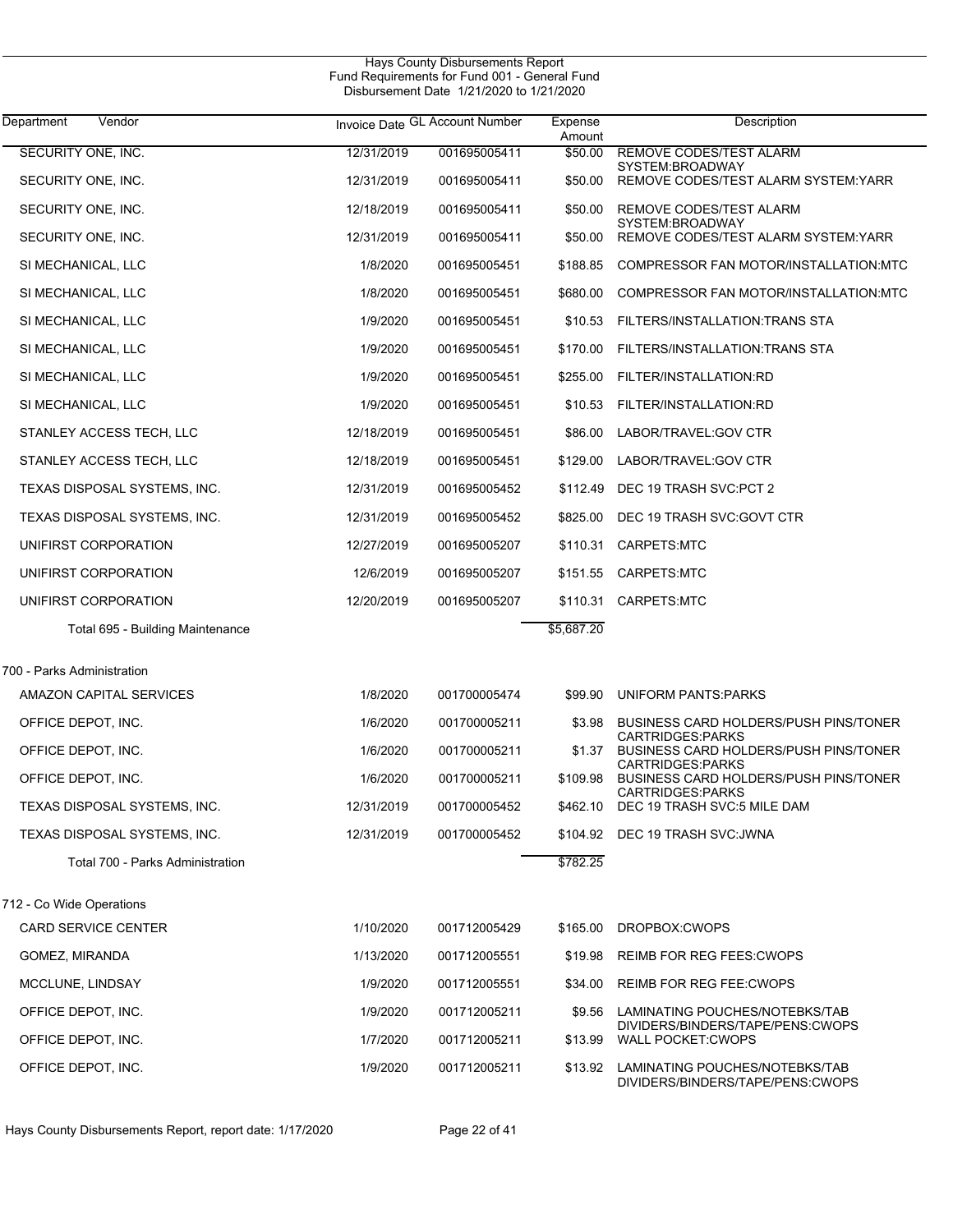| Department<br>Vendor                 |            | Invoice Date GL Account Number | Expense<br>Amount | Description                                                                                            |
|--------------------------------------|------------|--------------------------------|-------------------|--------------------------------------------------------------------------------------------------------|
| OFFICE DEPOT, INC.                   | 1/9/2020   | 001712005211                   | \$8.42            | LAMINATING POUCHES/NOTEBKS/TAB<br>DIVIDERS/BINDERS/TAPE/PENS:CWOPS                                     |
| OFFICE DEPOT, INC.                   | 1/9/2020   | 001712005211                   | \$28.32           | LAMINATING POUCHES/NOTEBKS/TAB                                                                         |
| OFFICE DEPOT, INC.                   | 1/9/2020   | 001712005211                   | \$58.73           | DIVIDERS/BINDERS/TAPE/PENS:CWOPS<br>LAMINATING POUCHES/NOTEBKS/TAB                                     |
| OFFICE DEPOT, INC.                   | 1/9/2020   | 001712005211                   | \$37.26           | DIVIDERS/BINDERS/TAPE/PENS:CWOPS<br>LAMINATING POUCHES/NOTEBKS/TAB<br>DIVIDERS/BINDERS/TAPE/PENS:CWOPS |
| OFFICE DEPOT, INC.                   | 1/9/2020   | 001712005211                   | \$27.27           | WEEKLY/MONTHLY PLANNER:CWOPS                                                                           |
| OFFICE DEPOT, INC.                   | 1/7/2020   | 001712005211                   | \$64.99           | OFFICE SUPPLIES: CWOPS                                                                                 |
| OFFICE DEPOT, INC.                   | 1/7/2020   | 001712005211                   | \$37.26           | OFFICE SUPPLIES: CWOPS                                                                                 |
| OFFICE DEPOT, INC.                   | 1/7/2020   | 001712005211                   | \$27.27           | OFFICE SUPPLIES: CWOPS                                                                                 |
| OFFICE DEPOT, INC.                   | 1/7/2020   | 001712005211                   | \$9.56            | OFFICE SUPPLIES: CWOPS                                                                                 |
| OFFICE DEPOT, INC.                   | 1/7/2020   | 001712005211                   | \$13.92           | OFFICE SUPPLIES: CWOPS                                                                                 |
| OFFICE DEPOT, INC.                   | 1/7/2020   | 001712005211                   |                   | \$8.42 OFFICE SUPPLIES:CWOPS                                                                           |
| OFFICE DEPOT, INC.                   | 1/7/2020   | 001712005211                   |                   | \$28.32 OFFICE SUPPLIES:CWOPS                                                                          |
| OFFICE DEPOT, INC.                   | 1/7/2020   | 001712005211                   | \$58.73           | OFFICE SUPPLIES: CWOPS                                                                                 |
| Total 712 - Co Wide Operations       |            |                                | \$664.92          |                                                                                                        |
| 716 - Transfer Stations              |            |                                |                   |                                                                                                        |
| CENTRAL WASTE & RECYCLING            | 1/13/2020  | 001716005452                   | \$425.00          | <b>GLASS RECYCLING: TRANS STA</b>                                                                      |
| TEXAS DISPOSAL SYSTEMS, INC.         | 12/31/2019 | 001716005452                   | \$4,890.00        | DEC 19 TRASH SVC:CCS-DRIFTWOOD                                                                         |
| TEXAS DISPOSAL SYSTEMS, INC.         | 12/31/2019 | 001716005452                   | \$5,129.50        | DEC 19 TRASH SVC:TRANS STA                                                                             |
| TEXAS DISPOSAL SYSTEMS, INC.         | 12/31/2019 | 001716005452                   | \$1,284.00        | DEC 19 TRASH SVC:CCS-DRIFTWOOD                                                                         |
| TEXAS DISPOSAL SYSTEMS, INC.         | 12/31/2019 | 001716005452                   | \$2,676.00        | DEC 19 TRASH SVC:TRANS STA                                                                             |
| Total 716 - Transfer Stations        |            |                                | \$14,404.50       |                                                                                                        |
| 720 - Veteran's Administration       |            |                                |                   |                                                                                                        |
| RICOH USA, INC.                      | 1/7/2020   | 001720005473                   | \$60.00           | JAN 20 LEASE: 1009769A14                                                                               |
| RICOH USA, INC.                      | 1/7/2020   | 001720005473                   |                   | \$58.22 ADD'L IMAGES:1009769A14                                                                        |
| Total 720 - Veteran's Administration |            |                                | \$118.22          |                                                                                                        |
| 895 - Community Services             |            |                                |                   |                                                                                                        |
| HAYS CO. CHILD WELFARE BOARD         |            | 11/15/2019 001895983545600     | \$500.00          | PASS THROUGH CONTRIBUTION FROM ELEANOR<br><b>B. CROOK:AUD</b>                                          |
| HAYS CO. CHILD WELFARE BOARD         |            | 10/28/2019 001895983545600     | \$3,750.00        | PASS THROUGH CONTRIBUTION FROM CITY OF<br><b>SAN MARCOS: AUD</b>                                       |
| HAYS CO. CHILD WELFARE BOARD         |            | 12/16/2019 001895983545600     | \$10,000.00       | PASS THROUGH CONTRIBUTION FROM THE<br>DUNAGAN FOUNDATION: AUD                                          |
| Total 895 - Community Services       |            |                                | \$14,250.00       |                                                                                                        |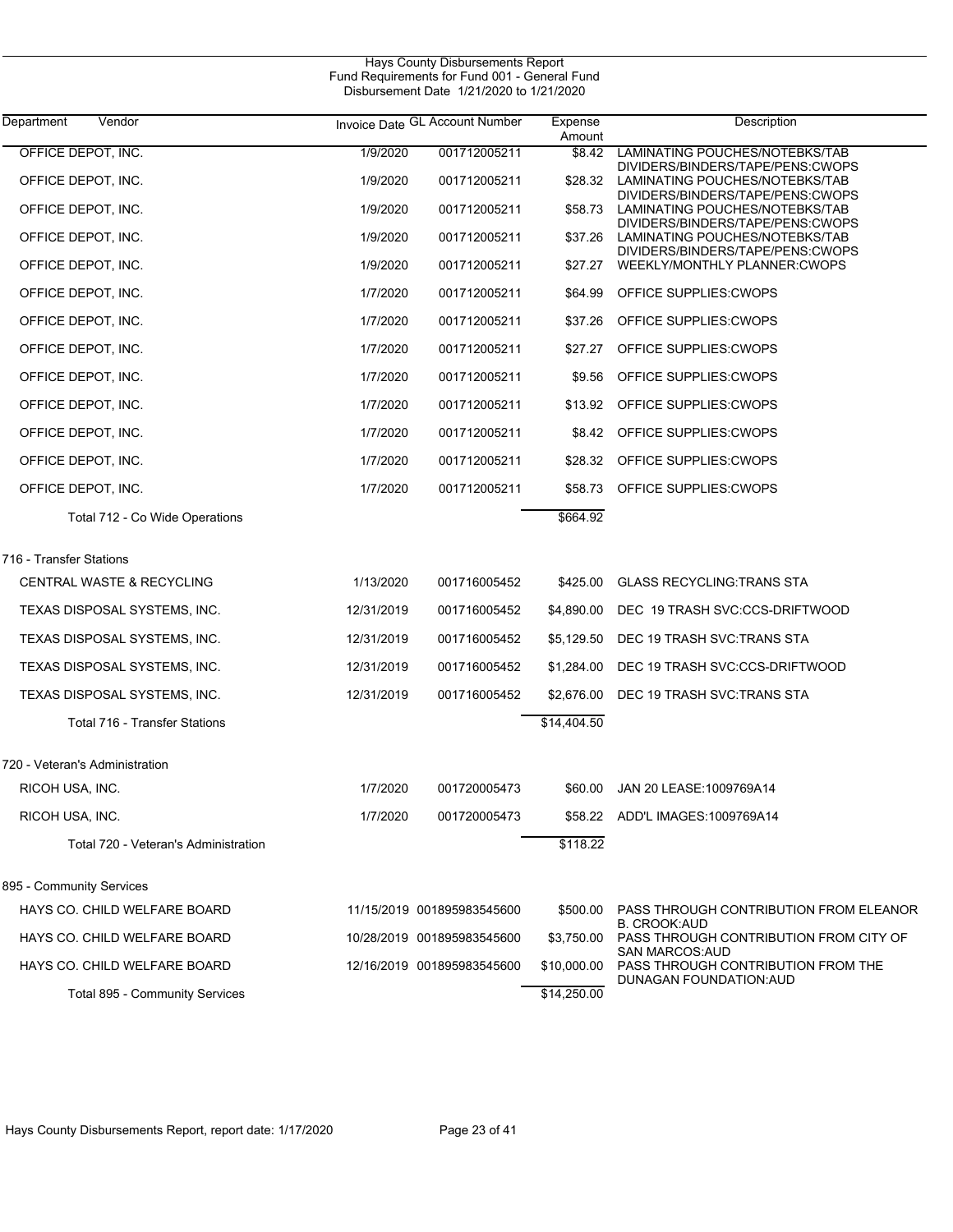| Hays County Disbursements Report<br>Fund Requirements for Fund 001 - General Fund<br>Disbursement Date 1/21/2020 to 1/21/2020 |                                             |                                |                   |                                                |  |  |  |
|-------------------------------------------------------------------------------------------------------------------------------|---------------------------------------------|--------------------------------|-------------------|------------------------------------------------|--|--|--|
| Department                                                                                                                    | Vendor                                      | Invoice Date GL Account Number | Expense<br>Amount | Description                                    |  |  |  |
|                                                                                                                               | 899 - Misc/Countywide Grants/Projects       |                                |                   |                                                |  |  |  |
|                                                                                                                               | CELLULAR CONTROLLED PRODUCTS                | 11/1/2019 001899991095411      | \$599.40          | MONTHLY SVC FEE: WIRELESS TRAPS HOG<br>DELAYED |  |  |  |
|                                                                                                                               | Total 899 - Misc/Countywide Grants/Projects |                                | \$599.40          |                                                |  |  |  |
|                                                                                                                               | Cash Required 001 - General Fund            |                                | \$730,409.29      |                                                |  |  |  |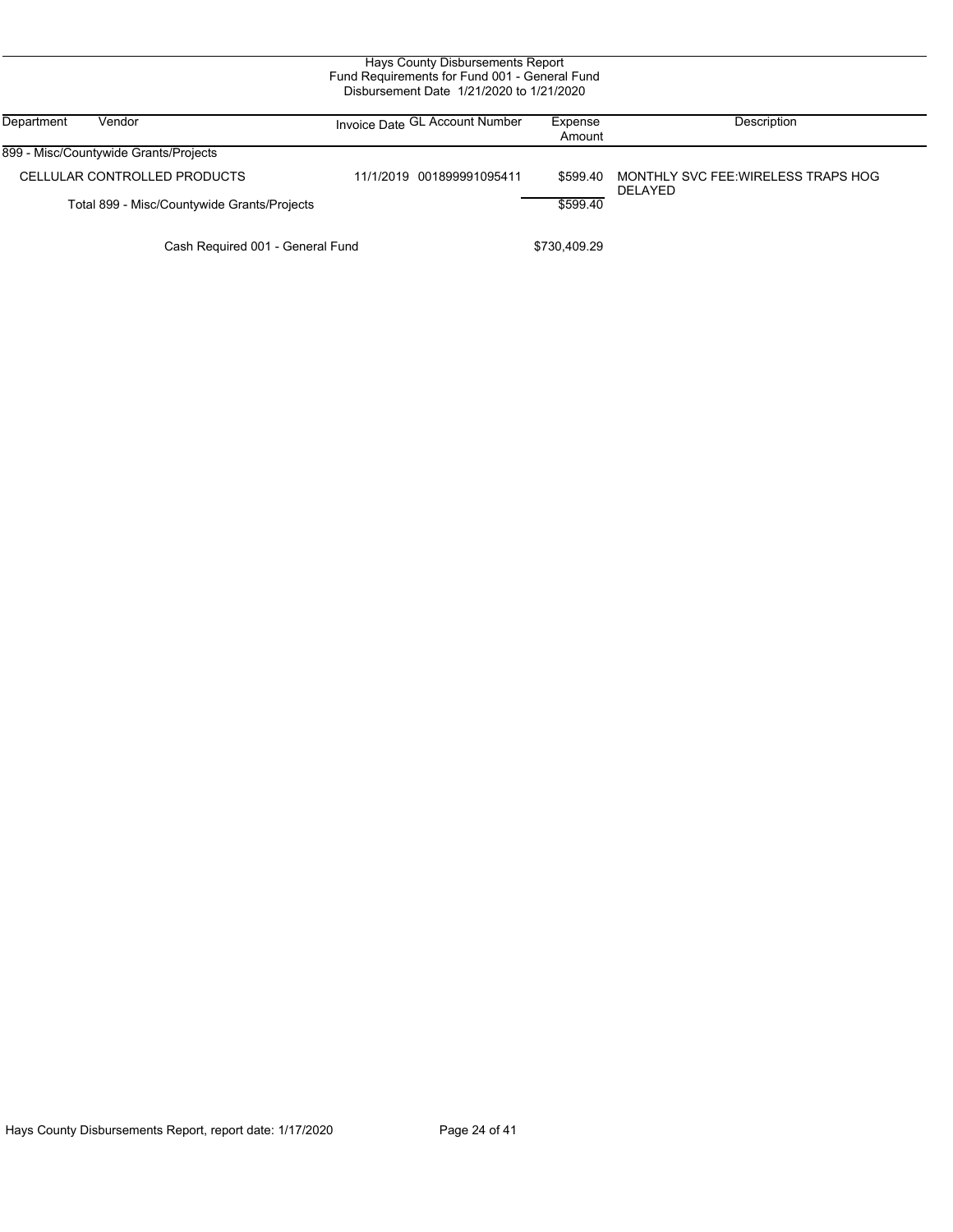# Hays County Disbursements Report Fund Requirements for Fund 003 - Medical & Dental Insurance Fund Disbursement Date 1/21/2020 to 1/21/2020

| Department<br>Vendor                                |            | Invoice Date GL Account Number | Expense<br>Amount | Description                       |
|-----------------------------------------------------|------------|--------------------------------|-------------------|-----------------------------------|
| 730 - Medical and Dental Insurance                  |            |                                |                   |                                   |
| DEARBORN LIFE INSURANCE CO.                         | 1/1/2020   | 003730005343                   | \$7.840.94        | DEC 19 PREMIUMS:HR                |
| METLIFE SMALL BUSINESS CENTER                       | 1/1/2020   | 003730005343                   | \$4.670.93        | JAN 20 PREMIUMS:HR                |
| METLIFE SMALL BUSINESS CENTER                       | 1/1/2020   | 003730005343                   | \$34.77           | DEC 19 ADJ:HR                     |
| <b>TEXAS LIFE INSURANCE COMPANY</b>                 | 1/15/2020  | 003730005343                   | \$2.359.93        | DEC 19 PREMIUMS:SM298520191231001 |
| UNITED HEALTHCARE                                   | 12/26/2019 | 003730005303                   | \$116.094.60      | JAN 20 PREMIUMS:HR                |
| Total 730 - Medical and Dental Insurance            |            |                                | \$131.001.17      |                                   |
| Cash Required 003 - Medical & Dental Insurance Fund |            |                                | \$131.001.17      |                                   |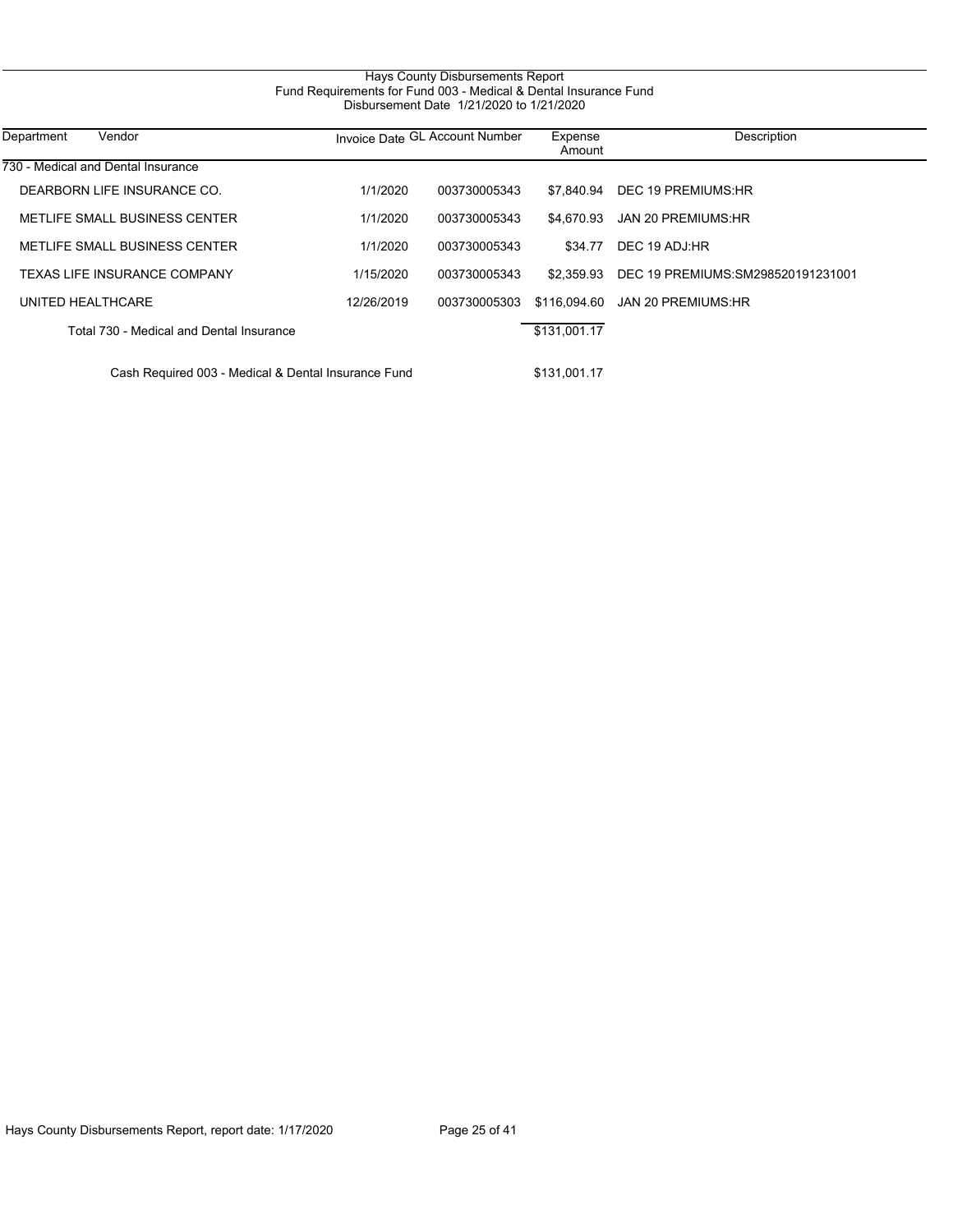| Hays County Disbursements Report                              |  |
|---------------------------------------------------------------|--|
| Fund Requirements for Fund 006 - Public Safety Bond 2017 Fund |  |
| Disbursement Date 1/21/2020 to 1/21/2020                      |  |

| Department<br>Vendor                             | Invoice Date GL Account Number    | Expense<br>Amount | Description                          |
|--------------------------------------------------|-----------------------------------|-------------------|--------------------------------------|
| 852 - Jail-Public Safety Construction            |                                   |                   |                                      |
| ECM INTERNATIONAL, INC.                          | 1/7/2020 0068529420156107<br>00   | \$12.641.42       | PROF SVCS:PROJECT 16509.02           |
| ECM INTERNATIONAL, INC.                          | 1/8/2020 0068529420056107<br>00   | \$20.966.46       | PROF SVCS:PROJECT 16509.01           |
| HELLMUTH, OBATA & KASSABAUM, L.P.                | 12/19/2019 0068529420156117<br>00 | \$31,240.07       | <b>PROF SVCS:PROJECT 16.09019.02</b> |
| HELLMUTH, OBATA & KASSABAUM, L.P.                | 12/19/2019 0068529420156117<br>00 | \$1.103.28        | PROF SVCS:PROJECT 16.09019.02        |
| HELLMUTH, OBATA & KASSABAUM, L.P.                | 12/19/2019 0068529420056117<br>00 | \$20,302.03       | PROF SVCS:PROJECT 16.09019.01        |
| HELLMUTH, OBATA & KASSABAUM, L.P.                | 12/19/2019 0068529420056117<br>00 | \$791.87          | <b>PROF SVCS:PROJECT 16.09019.01</b> |
| Total 852 - Jail-Public Safety Construction      |                                   | \$87,045.13       |                                      |
| Cash Required 006 - Public Safety Bond 2017 Fund |                                   | \$87.045.13       |                                      |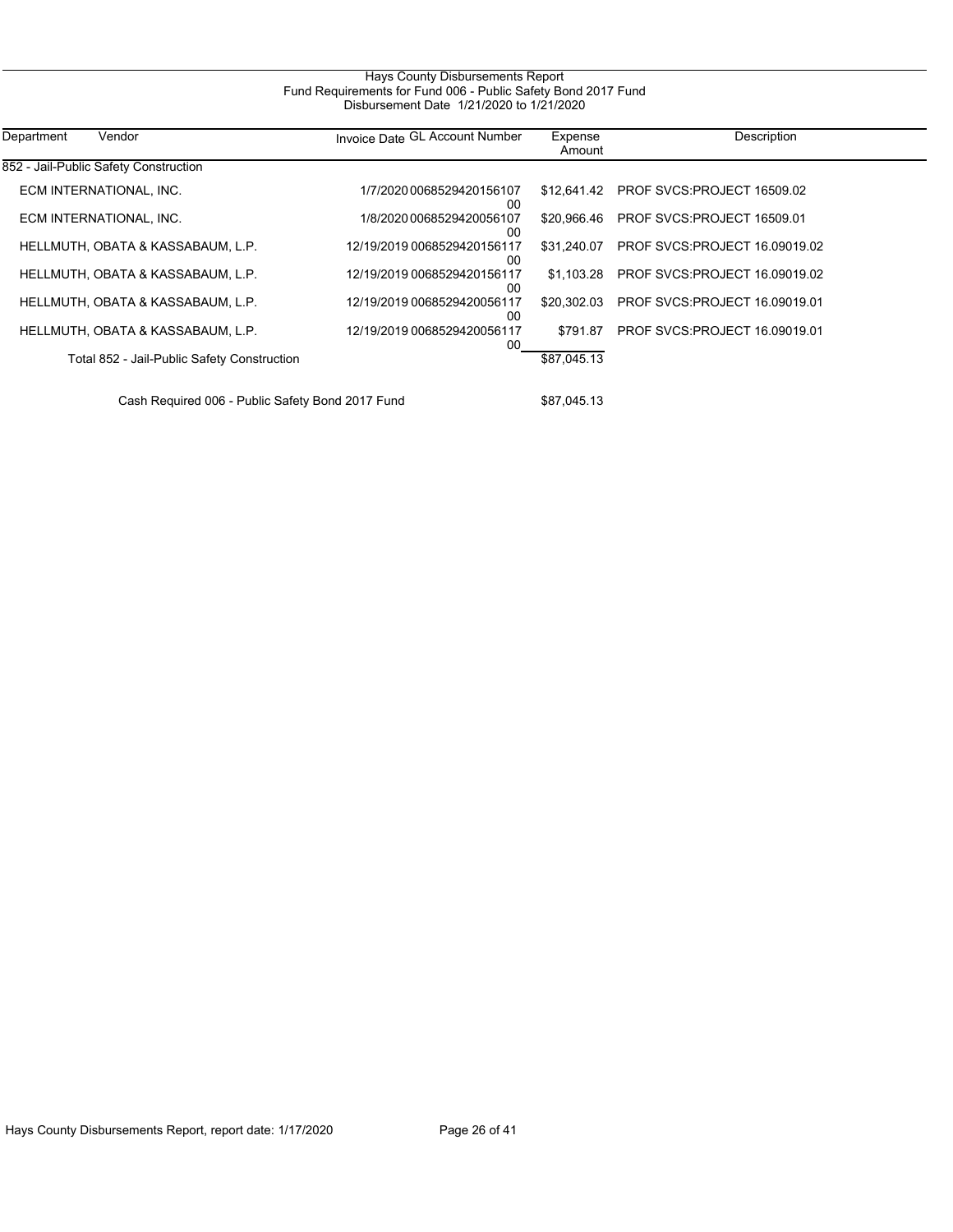| Department<br>Vendor           |            | Invoice Date GL Account Number | Expense<br>Amount | Description                                                |
|--------------------------------|------------|--------------------------------|-------------------|------------------------------------------------------------|
| 710 - RPTP                     |            |                                |                   |                                                            |
| A-LINE AUTO PARTS              | 12/23/2019 | 020710005413                   | \$87.69           | HOSES/COUPLINGS: VEH MTC                                   |
| A-LINE AUTO PARTS              | 12/23/2019 | 020710005413                   | \$59.44           | HOSES/COUPLINGS: VEH MTC                                   |
| A-LINE AUTO PARTS              | 1/9/2020   | 020710005413                   | \$73.36           | SPARK PLUGS/MASTER DISCONNECT SWITCH:VEH<br><b>MTC</b>     |
| A-LINE AUTO PARTS              | 1/9/2020   | 020710005413                   | \$24.89           | SPARK PLUGS/MASTER DISCONNECT SWITCH:VEH<br>MTC            |
| A-LINE AUTO PARTS              | 1/2/2020   | 020710005413                   | (\$11.00)         | <b>RETURN BRAKE CORE: VEH MTC</b>                          |
| ADVANCE AUTO PARTS             | 1/10/2020  | 020710005413                   | \$24.10           | WIPER BLADES: VEH MTC                                      |
| ADVANCE AUTO PARTS             | 1/7/2020   | 020710005413                   | \$59.68           | SPARK PLUGS/WIRE SET: VEH MTC                              |
| ADVANCE AUTO PARTS             | 1/7/2020   | 020710005413                   | \$55.19           | SPARK PLUGS/WIRE SET: VEH MTC                              |
| ADVANCE AUTO PARTS             | 1/3/2020   | 020710005413                   | \$39.50           | FILTER/DIESEL EXHAUST FLUID/BRAKE                          |
| ADVANCE AUTO PARTS             |            | 1/3/2020 020710005201002       | \$62.64           | CLEANER: VEH MTC<br>FILTER/DIESEL EXHAUST FLUID/BRAKE      |
| ADVANCE AUTO PARTS             | 1/13/2020  | 020710005413                   | \$48.74           | <b>CLEANER: VEH MTC</b><br>BRAKE PAD/BRAKE ROTORS: VEH MTC |
| <b>ADVANCE AUTO PARTS</b>      | 1/13/2020  | 020710005413                   | \$96.78           | <b>BRAKE PAD/BRAKE ROTORS: VEH MTC</b>                     |
| ADVANCE AUTO PARTS             |            | 1/7/2020 020710005201002       | \$31.59           | <b>ODOR ELIMINATORS: VEH MTC</b>                           |
| <b>ADVANCE AUTO PARTS</b>      | 1/3/2020   | 020710005271                   | \$112.50          | FILTER/DIESEL EXHAUST FLUID/BRAKE                          |
| AG-PRO TEXAS, LLC              | 1/10/2020  | 020710005413                   | \$260.90          | <b>CLEANER: VEH MTC</b><br>SWEEPER BLADES: VEH MTC         |
| ALL WARNING LIGHTS             | 1/8/2020   | 020710005413                   | \$269.95          | MINI LIGHTBAR: VEH MTC                                     |
| ALL WARNING LIGHTS             | 12/31/2019 | 020710005413                   | \$149.95          | <b>FLOOR MATS:VEH MTC</b>                                  |
| ALL WARNING LIGHTS             | 1/6/2020   | 020710005413                   | \$269.95          | MINI LIGHTBAR: VEH MTC                                     |
| ALL WARNING LIGHTS             | 1/9/2020   | 020710005413                   | \$269.95          | MINI LIGHTBAR: VEH MTC                                     |
| ALL WARNING LIGHTS             | 1/13/2020  | 020710005413                   | \$269.95          | MINI LIGHTBAR: VEH MTC                                     |
| ALL WARNING LIGHTS             | 12/31/2019 | 020710005413                   | \$149.95          | <b>FLOOR MATS:VEH MTC</b>                                  |
| ALL WARNING LIGHTS             | 1/10/2020  | 020710005413                   | \$269.95          | MINI LIGHTBAR: VEH MTC                                     |
| ALL WARNING LIGHTS             | 1/7/2020   | 020710005413                   | \$269.95          | MINI LIGHTBAR: VEH MTC                                     |
| ALLIED SALES COMPANY           | 1/8/2020   | 020710005271                   |                   | \$4,795.20 UNLEADED FUEL:RD                                |
| ALLIED SALES COMPANY           | 1/8/2020   | 020710005271                   |                   | \$9.20 UNLEADED FUEL:RD                                    |
| AMERESCO SOLAR SOLUTIONS, INC. | 1/8/2020   | 020710005210                   | \$238.00          | SOLAR PANELS/REGULATORS: VEH MTC                           |
| AMERESCO SOLAR SOLUTIONS, INC. | 1/8/2020   | 020710005210                   | \$60.00           | SOLAR PANELS/REGULATORS: VEH MTC                           |
| AMERESCO SOLAR SOLUTIONS, INC. | 1/8/2020   | 020710005210                   | \$13.50           | SOLAR PANELS/REGULATORS: VEH MTC                           |
| <b>AUTO ZONE</b>               | 1/6/2020   | 020710005413                   | \$3.79            | FASTENERS:VEH MTC                                          |
| <b>AUTO ZONE</b>               | 1/7/2020   | 020710005413                   | \$69.99           | <b>BATTERY:VEH MTC</b>                                     |
| CALDWELL COUNTRY CHEVROLET     |            | 12/31/2019 020710005713700     | \$25,339.00       | 2020 CHEVROLET PICKUP: VEH MTC                             |
| CALDWELL COUNTRY CHEVROLET     |            | 12/31/2019 020710005713700     |                   | \$25,339.00 2020 CHEVROLET PICKUP:VEH MTC                  |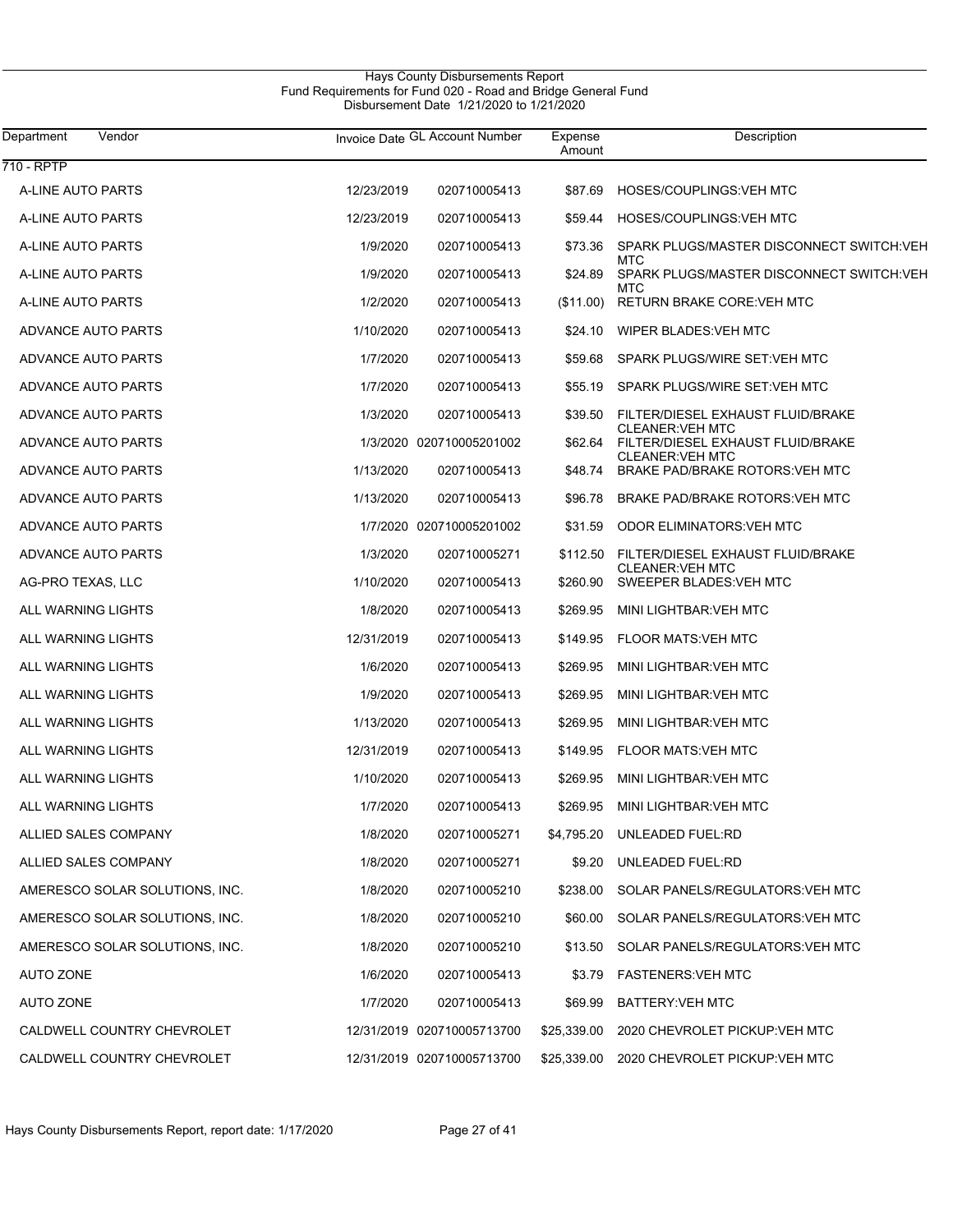| Department<br>Vendor               |            | Invoice Date GL Account Number | Expense<br>Amount | Description                                                          |
|------------------------------------|------------|--------------------------------|-------------------|----------------------------------------------------------------------|
| <b>CALDWELL COUNTRY CHEVROLET</b>  | 1/8/2020   | 020710005413                   | \$16.75           | <b>STATE INSPECTION FEE:RD</b>                                       |
| CALDWELL COUNTRY CHEVROLET         |            | 1/8/2020 020710005713700       | \$400.00          | 2020 CHEVROLET PICKUP/BUYBOARD FEE:VEH<br><b>MTC</b>                 |
| CALDWELL COUNTRY CHEVROLET         |            | 1/8/2020 020710005713700       | \$25,339.00       | 2020 CHEVROLET PICKUP/BUYBOARD FEE:VEH<br>MTC                        |
| CAPITOL BEARING SERVICE            | 1/9/2020   | 020710005413                   | \$48.27           | <b>FILTERS: VEH MTC</b>                                              |
| <b>CHUCK NASH CHEVROLET</b>        | 1/9/2020   | 020710005413                   | \$65.44           | <b>VALVE KIT:VEH MTC</b>                                             |
| <b>CHUCK NASH CHEVROLET</b>        | 1/6/2020   | 020710005413                   | \$66.18           | WINDOW SWITCH: VEH MTC                                               |
| <b>CHUCK NASH CHEVROLET</b>        | 12/23/2019 | 020710005413                   | \$166.64          | <b>LAMP:VEH MTC</b>                                                  |
| <b>CHUCK NASH CHEVROLET</b>        | 12/23/2019 | 020710005413                   | \$50.00           | <b>LAMP:VEH MTC</b>                                                  |
| <b>CHUCK NASH CHEVROLET</b>        | 1/3/2020   | 020710005413                   | \$220.00          | ALL WEATHER FLOOR LINERS: VEH MTC                                    |
| <b>CHUCK NASH CHEVROLET</b>        | 1/6/2020   | 020710005413                   | \$57.64           | STABILIZER SHAFT LINKS: VEH MTC                                      |
| COLORADO MATERIALS, LTD.           | 1/11/2020  | 020710005351                   | \$4,850.40        | #4 ROCK:RD                                                           |
| DIXIE TOOL AND LUBRICANTS, LLC     | 1/6/2020   | 020710005271                   | \$493.85          | <b>FUEL TREATMENT: VEH MTC</b>                                       |
| ERGON ASPHALT & EMULSIONS, INC.    | 1/6/2020   | 020710005351                   | \$2,402.45        | HFRS-2 OIL:RD                                                        |
| ERGON ASPHALT & EMULSIONS, INC.    | 1/6/2020   | 020710005351                   | \$1.60            | HFRS-2 OIL:RD                                                        |
| HAYS COUNTY TAX ASSESSOR COLLECTOR | 1/31/2020  | 020710005413                   | \$7.50            | STATE INSPECTION FEE:RD                                              |
| HAYS COUNTY TAX ASSESSOR COLLECTOR | 1/31/2020  | 020710005413                   | \$7.50            | STATE INSPECTION FEE:RD                                              |
| <b>HOFMANN'S SUPPLY</b>            |            | 1/13/2020 020710005201002      | \$45.44           | ARGON: VEH MTC                                                       |
| <b>HOFMANN'S SUPPLY</b>            |            | 1/13/2020 020710005201002      | \$1.95            | ARGON: VEH MTC                                                       |
| HOME DEPOT CREDIT SERVICES         |            | 1/7/2020 020710005201002       | \$70.50           | HYDRAULIC WATER STOP: VEH MTC                                        |
| HOME DEPOT CREDIT SERVICES         |            | 1/8/2020 020710005201002       | \$28.20           | WATER STOP CEMENT/PAINT ROLLER                                       |
| HOME DEPOT CREDIT SERVICES         |            | 1/8/2020 020710005201002       | \$15.81           | COVERS/FRAME:RD<br>WATER STOP CEMENT/PAINT ROLLER                    |
| <b>HOME DEPOT CREDIT SERVICES</b>  |            | 1/8/2020 020710005201002       | \$5.27            | COVERS/FRAME:RD<br>WATER STOP CEMENT/PAINT ROLLER<br>COVERS/FRAME:RD |
| HOME DEPOT CREDIT SERVICES         |            | 1/8/2020 020710005201005       |                   | \$19.97 MISC SUPPLIES:RD                                             |
| <b>HOME DEPOT CREDIT SERVICES</b>  |            | 1/8/2020 020710005201002       | \$32.82           | MISC SUPPLIES:RD                                                     |
| HOME DEPOT CREDIT SERVICES         |            | 1/8/2020 020710005201002       | \$15.97           | <b>MISC SUPPLIES:RD</b>                                              |
| <b>INTERSTATE BILLING SERVICE</b>  | 10/11/2019 | 020710005413                   | \$92.79           | <b>FILTERS:VEH MTC</b>                                               |
| <b>INTERSTATE BILLING SERVICE</b>  | 1/7/2020   | 020710005413                   | \$75.00           | <b>BATTERY:VEH MTC</b>                                               |
| <b>INTERSTATE BILLING SERVICE</b>  | 1/7/2020   | 020710005413                   | \$25.00           | <b>BATTERY:VEH MTC</b>                                               |
| INTERSTATE BILLING SERVICE         | 1/7/2020   | 020710005413                   | $(\$25.00)$       | <b>RETURN BATTERY: VEH MTC</b>                                       |
| INTERSTATE BILLING SERVICE         | 1/7/2020   | 020710005413                   | \$3.00            | <b>BATTERY SALES FEE: VEH MTC</b>                                    |
| INTERSTATE BILLING SERVICE         | 10/18/2019 | 020710005413                   | \$264.84          | <b>FILTER: VEH MTC</b>                                               |
| INTERSTATE BILLING SERVICE         | 5/9/2019   | 020710005413                   | (\$130.13)        | RETURN AIR FILTERS/HYDRAULIC FILTER:VEH MTC                          |
| INTERSTATE BILLING SERVICE         | 5/9/2019   | 020710005413                   | (\$29.78)         | RETURN AIR FILTERS/HYDRAULIC FILTER: VEH MTC                         |
| <b>INTERSTATE BILLING SERVICE</b>  | 1/7/2020   | 020710005413                   |                   | \$217.80 FILTERS: VEH MTC                                            |

Hays County Disbursements Report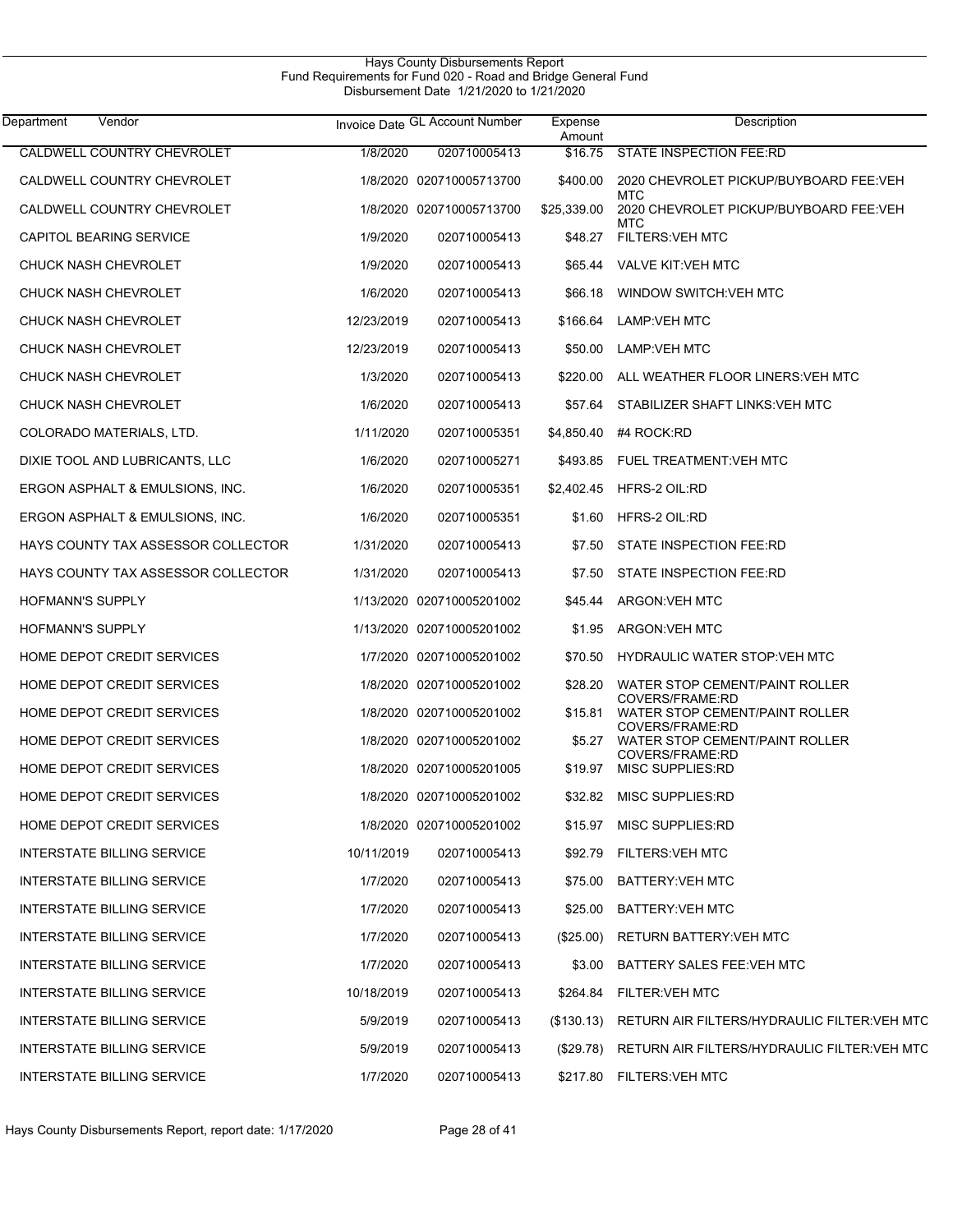| Hays County Disbursements Report                              |  |
|---------------------------------------------------------------|--|
| Fund Requirements for Fund 020 - Road and Bridge General Fund |  |
| Disbursement Date 1/21/2020 to 1/21/2020                      |  |

| Department<br>Vendor           |            | Invoice Date GL Account Number | Expense<br>Amount | Description                              |
|--------------------------------|------------|--------------------------------|-------------------|------------------------------------------|
| <b>J REYES AUTO LLC</b>        | 1/31/2020  | 020710005413                   | \$7.00            | STATE INSPECTION FEE: VEH MTC            |
| J REYES AUTO LLC               | 1/31/2020  | 020710005413                   | \$7.00            | STATE INSPECTION FEE: VEH MTC            |
| J REYES AUTO LLC               | 1/31/2020  | 020710005413                   | \$7.00            | STATE INSPECTION FEE: VEH MTC            |
| J REYES AUTO LLC               | 1/31/2020  | 020710005413                   | \$7.00            | STATE INSPECTION FEE: VEH MTC            |
| J REYES AUTO LLC               | 1/31/2020  | 020710005413                   | \$7.00            | STATE INSPECTION FEE: VEH MTC            |
| J REYES AUTO LLC               | 1/31/2020  | 020710005413                   | \$7.00            | STATE INSPECTION FEE: VEH MTC            |
| J REYES AUTO LLC               | 1/31/2020  | 020710005413                   | \$7.00            | STATE INSPECTION FEE: VEH MTC            |
| J REYES AUTO LLC               | 1/31/2020  | 020710005413                   | \$7.00            | STATE INSPECTION FEE: VEH MTC            |
| J.L. ICE, LLC                  |            | 1/9/2020 020710005201002       | \$60.00           | ICE:RD-YARR                              |
| JOHN M. WARREN, INC.           | 1/7/2020   | 020710005231                   | \$233.10          | <b>SAFETY VESTS:RD</b>                   |
| JOHN M. WARREN, INC.           | 1/7/2020   | 020710005231                   | \$139.50          | SAFETY VESTS:RD                          |
| JOHN M. WARREN, INC.           | 1/7/2020   | 020710005231                   | \$74.75           | <b>SAFETY VESTS:RD</b>                   |
| JOHN M. WARREN, INC.           | 1/7/2020   | 020710005231                   | \$50.00           | SAFETY VESTS:RD                          |
| KIMBALL MIDWEST                | 12/31/2019 | 020710005210                   | \$26.02           | CAP SCREWS/HEX NUTS: VEH MTC             |
| KIMBALL MIDWEST                | 12/31/2019 | 020710005210                   | \$24.13           | CAP SCREWS/HEX NUTS:VEH MTC              |
| KIMBALL MIDWEST                | 1/9/2020   | 020710005351                   | \$213.50          | <b>BOLTS:VEH MTC</b>                     |
| KIMBALL MIDWEST                |            | 1/6/2020 020710005201002       | \$21.72           | FUSE HOLDERS/SWITCHES/WIRE/PAINT:VEH MTC |
| KIMBALL MIDWEST                |            | 1/6/2020 020710005201002       | \$57.00           | FUSE HOLDERS/SWITCHES/WIRE/PAINT:VEH MTC |
| KIMBALL MIDWEST                |            | 1/6/2020 020710005201002       | \$41.56           | FUSE HOLDERS/SWITCHES/WIRE/PAINT:VEH MTC |
| KIMBALL MIDWEST                |            | 1/6/2020 020710005201002       | \$82.53           | FUSE HOLDERS/SWITCHES/WIRE/PAINT:VEH MTC |
| KYRISH TRUCK CENTERS OF AUSTIN | 1/2/2020   | 020710005413                   | \$43.07           | ACTUATOR/VALVE PARKING BRAKE: VEH MTC    |
| KYRISH TRUCK CENTERS OF AUSTIN | 1/2/2020   | 020710005413                   | \$225.40          | ACTUATOR/VALVE PARKING BRAKE: VEH MTC    |
| L&M BAG & SUPPLY CO., INC.     | 12/30/2019 | 020710005351                   | \$25.50           | <b>SOD STAPLES:RD</b>                    |
| LOWE'S, INC.                   | 1/7/2020   | 020710005413                   | \$474.05          | <b>TRUCK TOOL BOX:VEH MTC</b>            |
| LOWE'S, INC.                   |            | 1/9/2020 020710005201002       |                   | \$12.59 RUBBER WINDOW SQUEGEE: VEH MTC   |
| LOWE'S, INC.                   | 1/8/2020   | 020710005413                   |                   | \$7.07 FLEX COUPLING: VEH MTC            |
| LOWE'S, INC.                   | 1/2/2020   | 020710005413                   | \$474.05          | TRUCK TOOL BOX:VEH MTC                   |
| LOWE'S, INC.                   | 1/6/2020   | 020710005413                   | \$474.05          | TRUCK TOOL BOX:VEH MTC                   |
| LOWE'S, INC.                   | 1/10/2020  | 020710005413                   | \$474.05          | TRUCK TOOL BOX:VEH MTC                   |
| LOWE'S, INC.                   | 1/3/2020   | 020710005413                   | \$474.05          | TRUCK TOOL BOX:VEH MTC                   |
| MATERA PAPER CO., LTD          |            | 1/3/2020 020710005201002       | \$135.08          | <b>CAN LINERS:RD</b>                     |
| MATERA PAPER CO., LTD          |            | 12/31/2019 020710005201002     | \$27.53           | <b>CAN LINERS:RD</b>                     |
| POWER HAUS EQUIPMENT           | 1/7/2020   | 020710005271                   | \$25.42           | PROPANE:RD                               |
| POWER HAUS EQUIPMENT           | 1/9/2020   | 020710005271                   | \$46.05           | PROPANE: VEH MTC                         |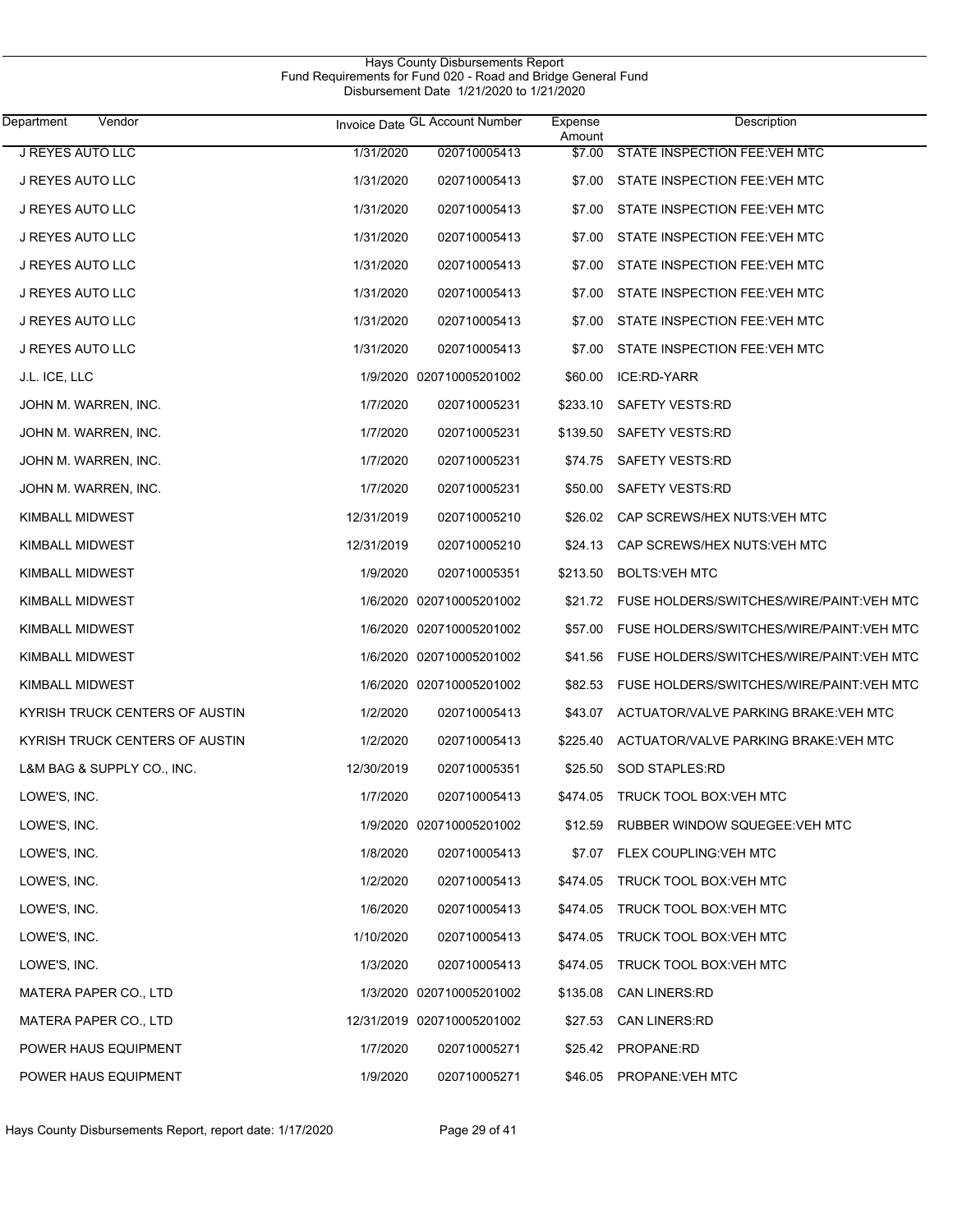| Vendor<br>Department                 |            | Invoice Date GL Account Number | Expense<br>Amount | Description                |  |
|--------------------------------------|------------|--------------------------------|-------------------|----------------------------|--|
| POWERPLAN OIB                        | 1/7/2020   | 020710005413                   | \$129.41          | <b>FUEL PUMP:VEH MTC</b>   |  |
| POWERPLAN OIB                        | 1/10/2020  | 020710005413                   | \$101.13          | <b>MISC PARTS: VEH MTC</b> |  |
| REDHEAD AUTO PARTS, INC.             | 1/8/2020   | 020710005413                   | \$24.58           | <b>SWITCH:VEH MTC</b>      |  |
| RMA TOLL PROCESSING                  | 1/4/2020   | 020710005351                   | \$14.00           | <b>TOLL FEE:RD</b>         |  |
| RMA TOLL PROCESSING                  | 1/2/2020   | 020710005351                   | \$2.50            | <b>MAILING FEE:RD</b>      |  |
| <b>SUR-POWR BATTERY</b>              | 1/9/2020   | 020710005210                   | \$115.90          | <b>BATTERIES: VEH MTC</b>  |  |
| <b>SUR-POWR BATTERY</b>              | 1/9/2020   | 020710005210                   | \$6.00            | BATTERY SALES FEE: VEH MTC |  |
| <b>SUR-POWR BATTERY</b>              | 1/13/2020  | 020710005210                   | \$57.95           | BATTERY: VEH MTC           |  |
| <b>SUR-POWR BATTERY</b>              | 1/13/2020  | 020710005210                   | \$3.00            | BATTERY SALES FEE: VEH MTC |  |
| <b>SUR-POWR BATTERY</b>              | 1/2/2020   | 020710005210                   | \$89.50           | BATTERY: VEH MTC           |  |
| <b>SUR-POWR BATTERY</b>              | 1/2/2020   | 020710005210                   | \$3.00            | BATTERY SALES FEE: VEH MTC |  |
| <b>SUR-POWR BATTERY</b>              | 1/9/2020   | 020710005210                   | \$89.50           | <b>BATTERIES: VEH MTC</b>  |  |
| <b>SUR-POWR BATTERY</b>              | 1/9/2020   | 020710005210                   | \$3.00            | BATTERY SALES FEE: VEH MTC |  |
| <b>TEXAS DEPARTMENT OF INSURANCE</b> | 2/25/2020  | 020710005551                   | \$30.00           | <b>REG FEE:RD</b>          |  |
| <b>TEXAS DEPARTMENT OF INSURANCE</b> | 2/25/2020  | 020710005551                   | \$30.00           | <b>REG FEE:RD</b>          |  |
| <b>TEXAS DEPARTMENT OF INSURANCE</b> | 3/16/2020  | 020710005551                   | \$30.00           | <b>REG FEE:RD</b>          |  |
| <b>TEXAS DEPARTMENT OF INSURANCE</b> | 3/16/2020  | 020710005551                   | \$30.00           | <b>REG FEE:RD</b>          |  |
| <b>TEXAS DEPARTMENT OF INSURANCE</b> | 2/25/2020  | 020710005551                   | \$30.00           | <b>REG FEE:RD</b>          |  |
| <b>TEXAS DEPARTMENT OF INSURANCE</b> | 3/16/2020  | 020710005551                   | \$30.00           | <b>REG FEE:RD</b>          |  |
| <b>TEXAS DEPARTMENT OF INSURANCE</b> | 3/16/2020  | 020710005551                   | \$30.00           | <b>REG FEE:RD</b>          |  |
| <b>TEXAS DEPARTMENT OF INSURANCE</b> | 3/16/2020  | 020710005551                   | \$30.00           | <b>REG FEE:RD</b>          |  |
| TEXAS DISPOSAL SYSTEMS, INC.         | 1/9/2020   | 020710005452                   | \$110.00          | <b>ANIMAL DISPOSAL:RD</b>  |  |
| TEXAS WIRELESS INTERNET              | 11/25/2019 | 020710005489                   |                   | \$79.95 INTERNET SVC:RD    |  |
| UNIFIRST CORPORATION                 | 1/1/2020   | 020710005474                   | \$60.27           | UNIFORMS:RD-SM             |  |
| UNIFIRST CORPORATION                 | 1/1/2020   | 020710005474                   | \$300.01          | UNIFORMS:RD-KYLE           |  |
| UNIFIRST CORPORATION                 | 1/7/2020   | 020710005474                   | \$53.23           | UNIFORMS:RD-DRIFTWOOD      |  |
| UNIFIRST CORPORATION                 | 1/8/2020   | 020710005474                   | \$274.11          | UNIFORMS:RD-KYLE           |  |
| UNIFIRST CORPORATION                 | 1/8/2020   | 020710005474                   | \$60.27           | UNIFORMS:RD-SM             |  |
| UNIFIRST CORPORATION                 | 12/31/2019 | 020710005474                   | \$54.63           | UNIFORMS:RD-DRIFTWOOD      |  |
| UNIFIRST CORPORATION                 | 12/31/2019 | 020710005474                   | \$43.11           | UNIFORMS:RD-WIMB           |  |
| UNIFIRST CORPORATION                 | 1/7/2020   | 020710005474                   | \$43.11           | UNIFORMS:RD-WIMB           |  |
| VERMEER EQUIPMENT OF TEXAS, INC.     | 1/10/2020  | 020710005413                   |                   | \$64.24 FILTER: VEH MTC    |  |

Hays County Disbursements Report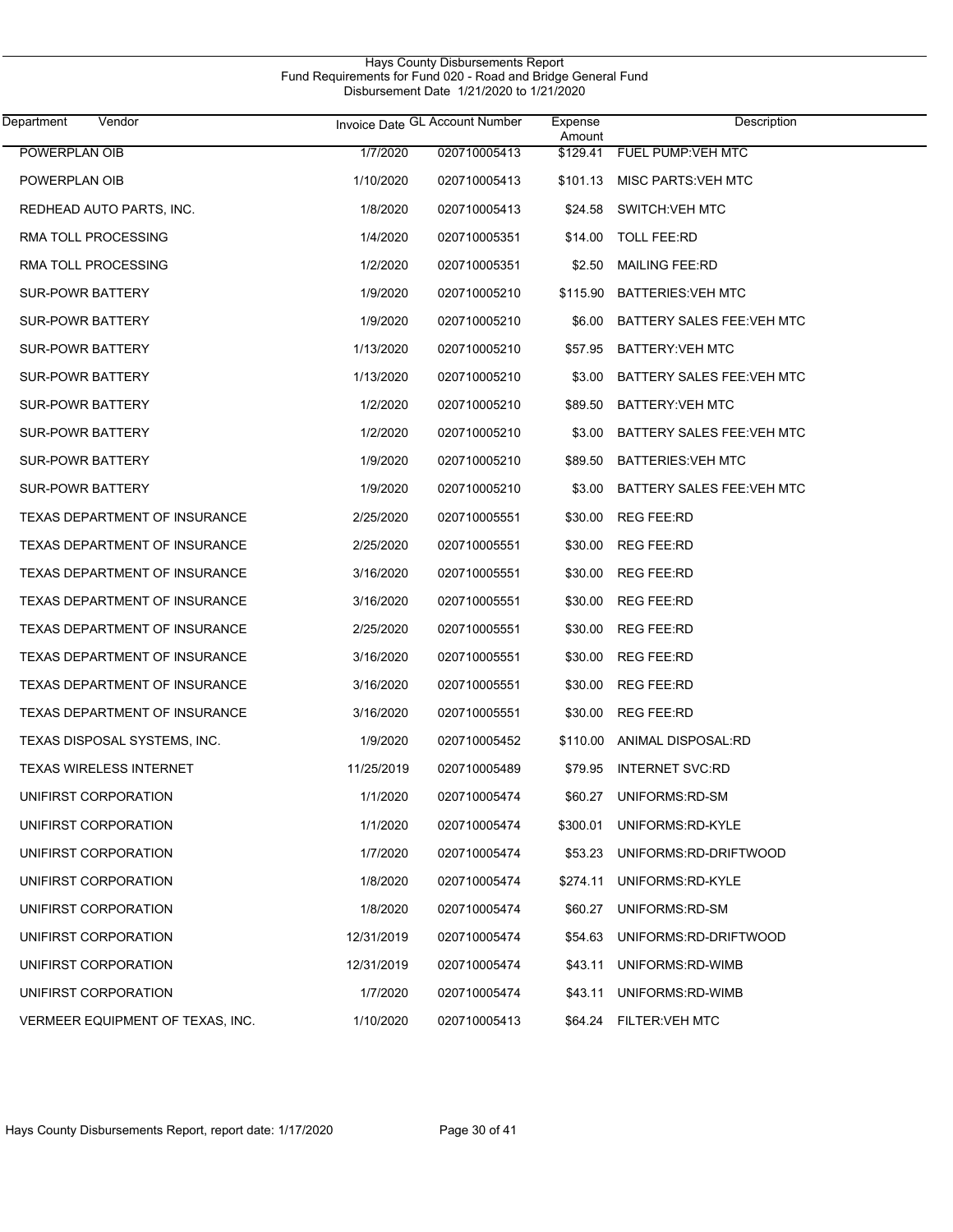| Hays County Disbursements Report<br>Fund Requirements for Fund 020 - Road and Bridge General Fund<br>Disbursement Date 1/21/2020 to 1/21/2020 |                                                  |                   |                  |  |  |  |  |  |
|-----------------------------------------------------------------------------------------------------------------------------------------------|--------------------------------------------------|-------------------|------------------|--|--|--|--|--|
| Department<br>Vendor                                                                                                                          | Invoice Date GL Account Number                   | Expense<br>Amount | Description      |  |  |  |  |  |
| <b>WALMART BRC</b>                                                                                                                            | 1/10/2020 020710005201002                        | \$134.95          | MISC SUPPLIES:RD |  |  |  |  |  |
| Total 710 - RPTP                                                                                                                              |                                                  | \$99,891.07       |                  |  |  |  |  |  |
|                                                                                                                                               | Cash Required 020 - Road and Bridge General Fund | \$99,891.07       |                  |  |  |  |  |  |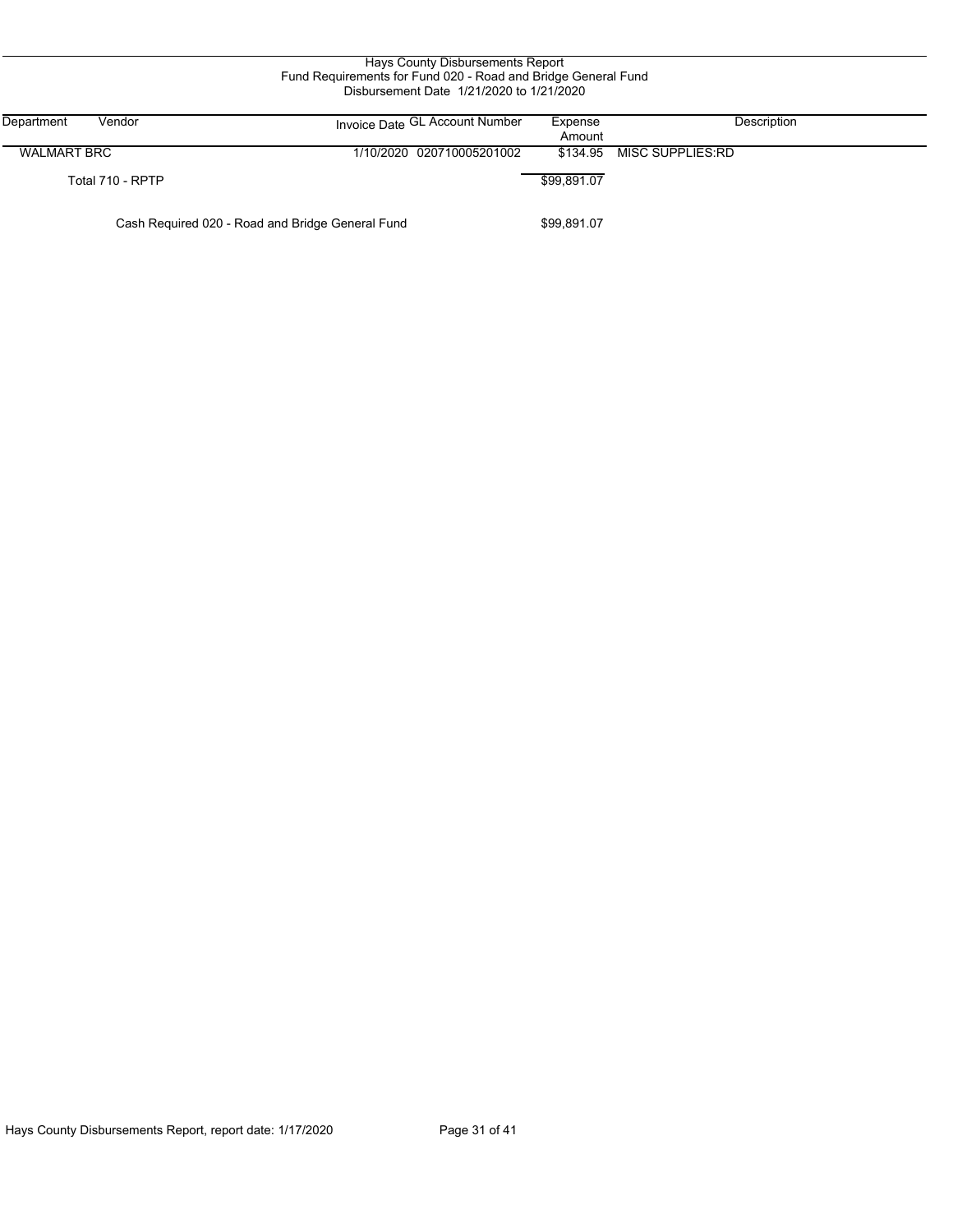# Hays County Disbursements Report Fund Requirements for Fund 033 - Pass Thru Road Bond 2016 Fund Disbursement Date 1/21/2020 to 1/21/2020

| Department<br>Vendor                              |                                 | Invoice Date GL Account Number   | Expense<br>Amount | Description                                                           |
|---------------------------------------------------|---------------------------------|----------------------------------|-------------------|-----------------------------------------------------------------------|
| JOHNSON, MIMIRAN & THOMPSON                       | 9/30/2019                       | 0332010001                       | \$4,898.90        | ENG SVCS:FM 110 - MIDDLE - WA #1 - TXDOT                              |
| LJA ENGINEERING, INC.                             | 12/13/2019                      | 0332010001                       | \$2,860.00        | <b>PARNTERSHIP</b><br>ENG SVCS: FM 110 - NORTH - WA #2 - TXDOT        |
| Total -                                           |                                 |                                  | \$7,758.90        | <b>PARTNERSHIP</b>                                                    |
| 801 - Precinct 1 - Roads                          |                                 |                                  |                   |                                                                       |
| LJA ENGINEERING, INC.                             |                                 | 12/13/2019 0338019651356214      | \$5,360.00        | ENG SVCS: FM 110 - NORTH - WA #2 - TXDOT                              |
| TEXAS DEPT OF TRANSPORTATION TRUST FUND           | 00<br>1/8/2020 0338019651956114 |                                  | \$25,641.00       | <b>PARTNERSHIP</b><br>CON SVCS:RM 150 CTL - WA #0                     |
| Total 801 - Precinct 1 - Roads                    |                                 | 00                               | \$31,001.00       |                                                                       |
| 802 - Precinct 2 - Roads                          |                                 |                                  |                   |                                                                       |
| <b>AT&amp;T MOBILITY</b>                          |                                 | 1/2/2020 0338029662956114        | \$66.18           | DATA LINES: FM 1626B - WA -#0 - 287259995496X                         |
| <b>AT&amp;T MOBILITY</b>                          | 00<br>1/2/2020 0338029663156114 |                                  | \$157.96          | DATA LINES: CR 210 - WA #0 -                                          |
| Total 802 - Precinct 2 - Roads                    |                                 | 00                               | \$224.14          | 287246748690X01102020                                                 |
| 803 - Precinct 3 - Roads                          |                                 |                                  |                   |                                                                       |
| PRIME STRATEGIES, INC.                            |                                 | 10/31/20190338039676356104       | \$6,297.66        | PROJ MGMT:FM 150 W CHARACTER PLAN - WA #79                            |
| PRIME STRATEGIES, INC.                            |                                 | 00<br>11/30/20190338039676456104 | \$126.03          | - TXDOT PARTNERSHIP<br>PROJ MGMT:RR 12 SAFETY IMPROVEMENTS - WA       |
| PRIME STRATEGIES, INC.                            |                                 | 00<br>11/30/20190338039676356104 | \$4,606.27        | #80 - TXDOT PARTNERSHIP<br>PROJ MGMT:FM 150 W CHARACTER PLAN - WA #79 |
| Total 803 - Precinct 3 - Roads                    |                                 | 00                               | \$11,029.96       | - TXDOT PARTNERSHIP                                                   |
| 804 - Precinct 4 - Roads                          |                                 |                                  |                   |                                                                       |
| K FRIESE & ASSOCIATES, INC.                       |                                 | 11/15/20190338049687456214       | \$5,496.47        | ENG SVCS:RM 150 DRIFTWOOD BYPASS - TXDOT                              |
| K FRIESE & ASSOCIATES, INC.                       |                                 | 00<br>11/13/20190338049687456214 | \$3,855.15        | PARTNERSHIP - WA #2<br>ENG SVCS:FM 150 EAST NATURE/CHAR PLAN -        |
| Total 804 - Precinct 4 - Roads                    |                                 | 00                               | \$9,351.62        | <b>TXDOT PRTNRSHIP - WA#2</b>                                         |
| Cash Required 033 - Pass Thru Road Bond 2016 Fund |                                 |                                  | \$59,365.62       |                                                                       |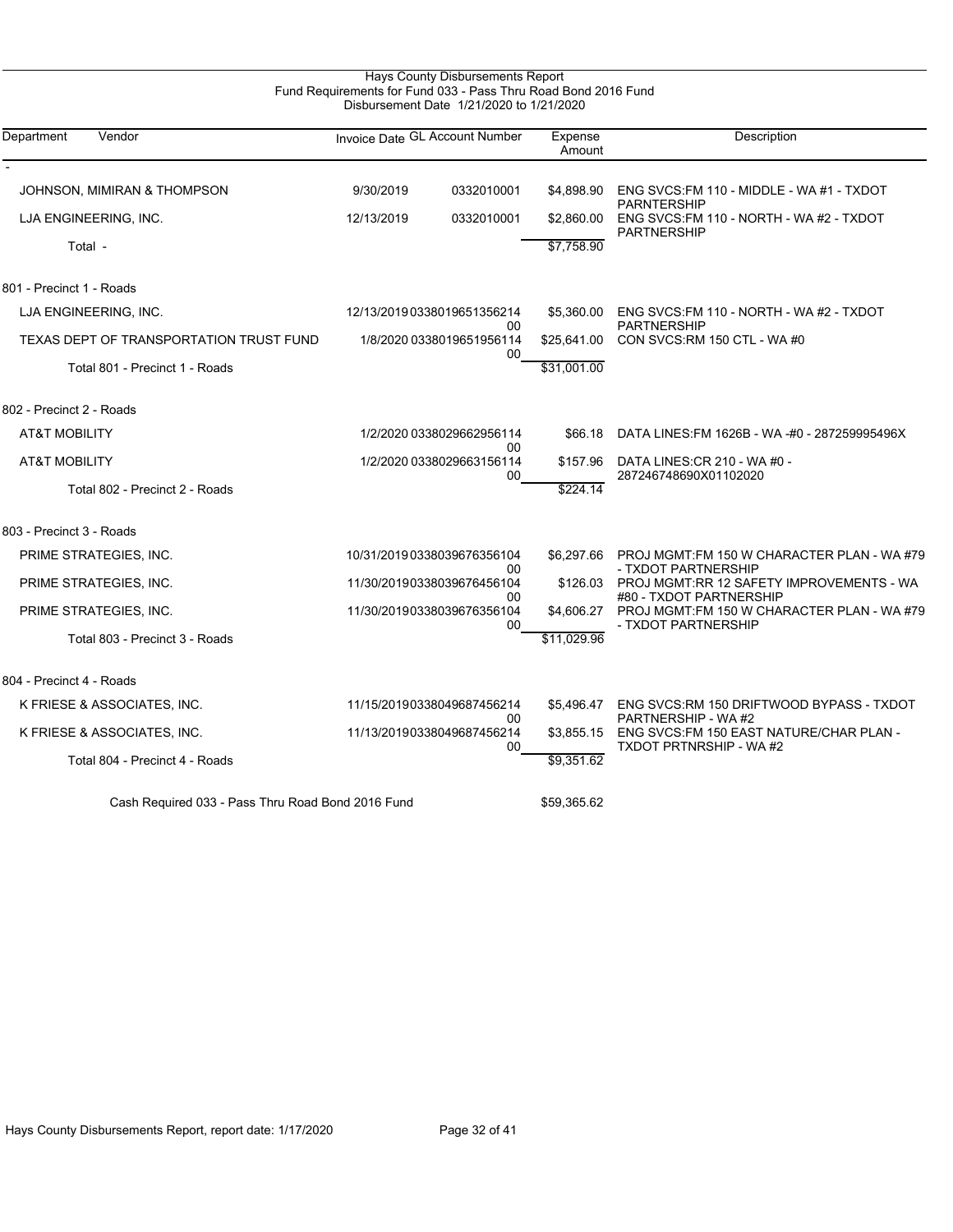| Department<br>Vendor                    | Invoice Date GL Account Number |                                         | Expense<br>Amount | Description                                      |  |
|-----------------------------------------|--------------------------------|-----------------------------------------|-------------------|--------------------------------------------------|--|
|                                         |                                |                                         |                   |                                                  |  |
| AMERICAN STRUCTUREPOINT                 | 11/19/2019                     | 0342010001                              | \$1,896.50        | ENG SVCS: RM 150 @ RM 3237 ROUNDABOUT - WA<br>#2 |  |
| UNION PACIFIC RAILDROAD COMPANY         | 10/15/2019                     | 0342010001                              | \$17.128.33       | ENG SVCS: KYLE SIDING RELOCATION - WA #0         |  |
| Total -                                 |                                |                                         | \$19,024.83       |                                                  |  |
| 801 - Precinct 1 - Roads                |                                |                                         |                   |                                                  |  |
| <b>INDEPENDENCE TITLE COMPANY</b>       |                                | 1/14/2020 0348019663456327              | \$29,736.80       | ROW SVCS:DACY LANE PHASE II PARCEL 47 - WA<br>#0 |  |
| Total 801 - Precinct 1 - Roads          |                                | 00                                      | \$29,736.80       |                                                  |  |
| 804 - Precinct 4 - Roads                |                                |                                         |                   |                                                  |  |
| <b>BINKLEY &amp; BARFIELD, INC.</b>     |                                | 11/4/20190348049686856237               | \$5,038.99        | UTL SVCS:CR 225 LIME KILN                        |  |
| BINKLEY & BARFIELD, INC.                |                                | 00<br>12/2/20190348049686856237         | \$3,507.75        | UTL SVCS:CR 225 LIME KILN                        |  |
| CONCEPT DEVELOPMENT AND PLANNING, LLC   |                                | 00<br>11/6/2019 034804968715448         | \$6.997.50        | PROF SVCS:RM 150 ALIGNMENT - WA#1                |  |
| K FRIESE & ASSOCIATES, INC.             |                                | 11/13/20190348049687156214              | \$11.409.00       | ENG SVCS:RM 150 WEST ALIGNMENT - WA #1           |  |
| TEXAS DEPT OF TRANSPORTATION TRUST FUND |                                | 00<br>12/17/2019 0348049686556114<br>00 | \$19,845.00       | ADVANCED FUNDING:US 290 @ MARTIN ROAD - WA<br>#0 |  |
| Total 804 - Precinct 4 - Roads          |                                |                                         | \$46,798.24       |                                                  |  |
| Cash Required 034 - Road Bond 2017 Fund |                                |                                         | \$95,559.87       |                                                  |  |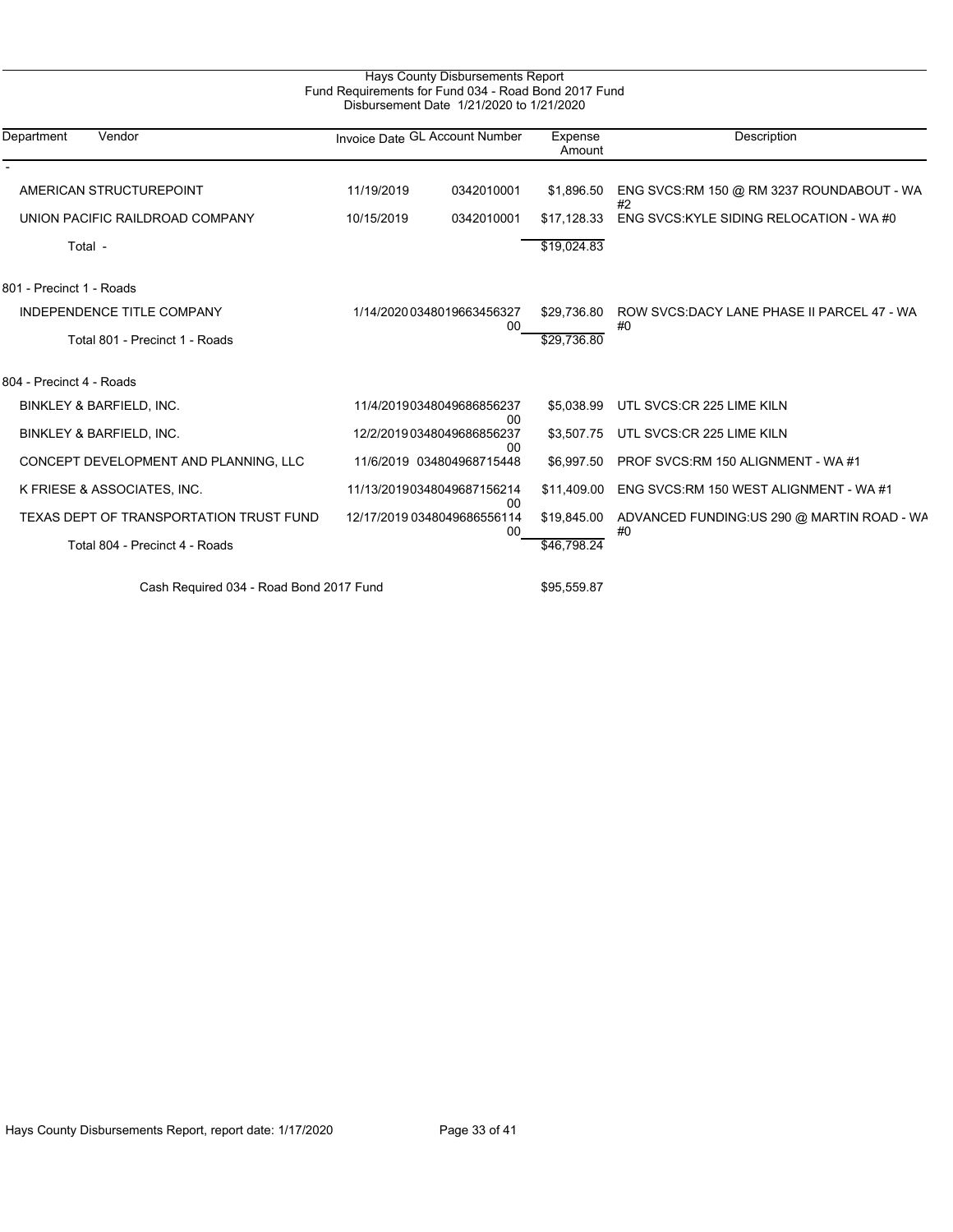| Hays County Disbursements Report                        |  |  |  |  |
|---------------------------------------------------------|--|--|--|--|
| Fund Requirements for Fund 051 - Sheriff Bail Bond Fund |  |  |  |  |
| Disbursement Date 1/21/2020 to 1/21/2020                |  |  |  |  |
|                                                         |  |  |  |  |

| Department<br>Vendor                       | Invoice Date GL Account Number |            | Expense<br>Amount | Description                    |
|--------------------------------------------|--------------------------------|------------|-------------------|--------------------------------|
| A BAIL BONDS                               | 1/14/2020                      | 0512010150 |                   | \$87.00 INT ON CD 20346:TREAS  |
| A-AMIGO BAIL BONDS                         | 12/23/2019                     | 0512010130 | \$22.44           | INT ON CD 20149:TREAS          |
| FINANCIAL CASUALTY & SURETY                | 1/14/2020                      | 0512010133 |                   | \$155.82 INT ON CD 20524:TREAS |
| Total -                                    |                                |            | \$265.26          |                                |
| Cash Required 051 - Sheriff Bail Bond Fund |                                |            | \$265.26          |                                |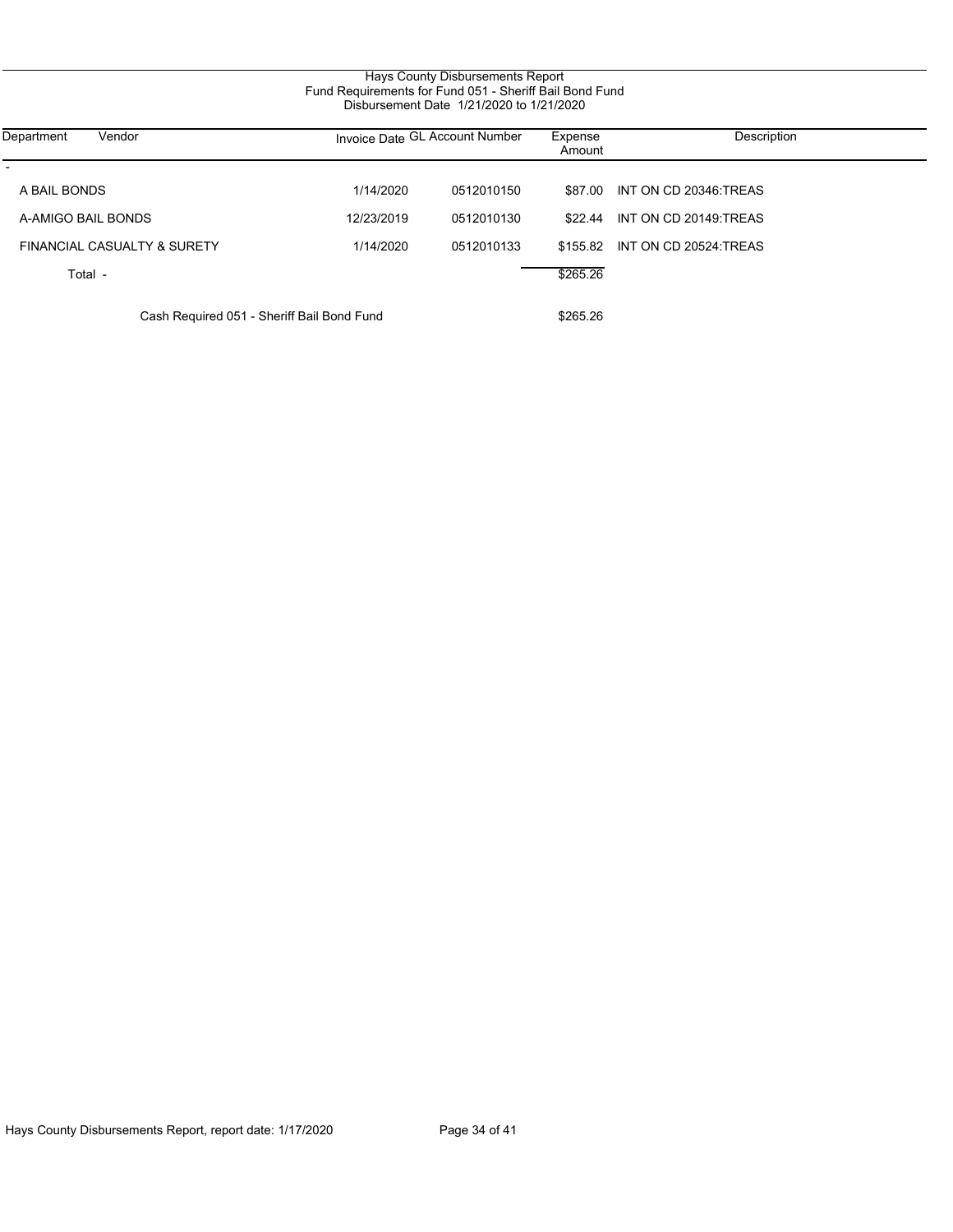# Hays County Disbursements Report Fund Requirements for Fund 053 - Sheriff Drug Forfeiture Fund Disbursement Date 1/21/2020 to 1/21/2020

| Department<br>Vendor  | Invoice Date GL Account Number                   | Expense<br>Amount | Description                                |
|-----------------------|--------------------------------------------------|-------------------|--------------------------------------------|
| 618 - Sheriff         |                                                  |                   |                                            |
| GT DISTRIBUTORS, INC. | 12/17/2019 053618005717400                       | \$3.722.30        | <b>PROTECH NATO 2 SHIELD ENHANCED:SHER</b> |
| GT DISTRIBUTORS, INC. | 12/17/2019 053618005717400                       | \$30.00           | <b>PROTECH NATO 2 SHIELD ENHANCED:SHER</b> |
| Total 618 - Sheriff   |                                                  | \$3,752.30        |                                            |
|                       | Cash Required 053 - Sheriff Drug Forfeiture Fund | \$3,752.30        |                                            |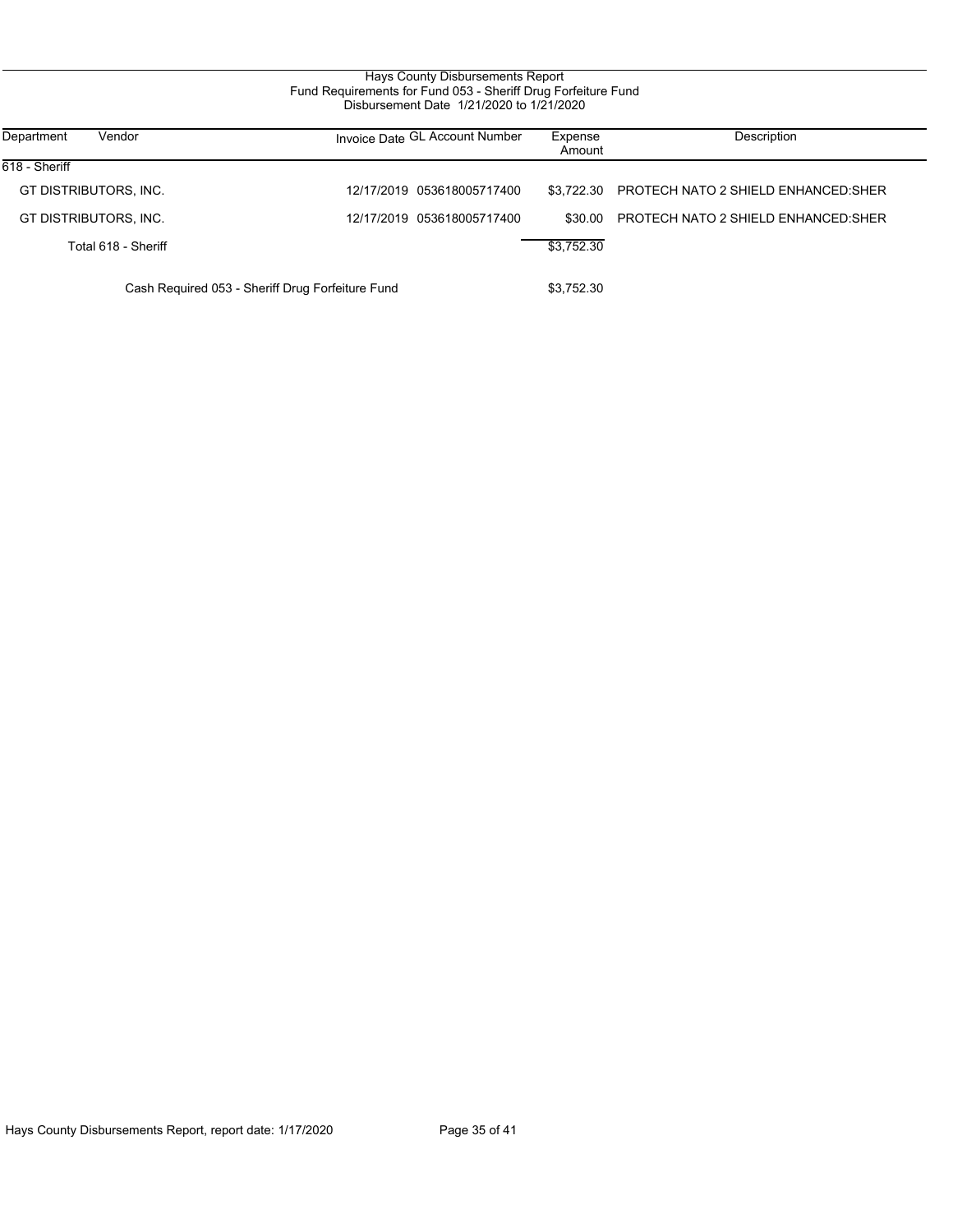# Hays County Disbursements Report Fund Requirements for Fund 070 - Juvenile Detention Center Fund Disbursement Date 1/21/2020 to 1/21/2020

| Department<br>Vendor                   |            | Invoice Date GL Account Number | Expense<br>Amount | Description                                                                                                   |
|----------------------------------------|------------|--------------------------------|-------------------|---------------------------------------------------------------------------------------------------------------|
| 685 - Juvenile Detention Center        |            |                                |                   |                                                                                                               |
| AT&T                                   | 12/31/2019 | 070685005489                   | \$38.81           | LONG DISTANCE: JUV CTR                                                                                        |
| <b>BORDEN DAIRY</b>                    |            | 1/8/2020 070685990175232       | \$217.78          | MILK:JUV CTR                                                                                                  |
| DEALERS ELECTRICAL SUPPLY              | 1/9/2020   | 070685005207                   |                   | \$37.52 BATTERY CABLES: JUV CTR                                                                               |
| <b>FASTENAL COMPANY</b>                | 1/7/2020   | 070685005207                   |                   | \$11.10 NUTSETS/COOLERS/BITS: JUV CTR                                                                         |
| <b>FASTENAL COMPANY</b>                | 1/7/2020   | 070685005207                   |                   | \$11.45 NUTSETS/COOLERS/BITS:JUV CTR                                                                          |
| <b>FASTENAL COMPANY</b>                | 1/7/2020   | 070685005207                   |                   | \$9.54 NUTSETS/COOLERS/BITS:JUV CTR                                                                           |
| <b>FASTENAL COMPANY</b>                | 1/7/2020   | 070685005207                   |                   | \$3.72 NUTSETS/COOLERS/BITS:JUV CTR                                                                           |
| FLOWERS BAKING CO. OF SAN ANTONIO, LLC |            | 1/7/2020 070685990175232       | \$226.53          | BREAD/BUNS/TORTILLAS: JUV CTR                                                                                 |
| HAYS COUNTY GENERAL FUND               | 12/31/2019 | 070685005212                   | \$6.31            | DEC 19 POSTAGE METERED: JUV CTR                                                                               |
| INDUSTRIAL COMMUNICATIONS              | 12/31/2019 | 070685005473                   | \$1,035.00        | RADIO/TRANSMITTER LEASE: JUV CTR                                                                              |
| INDUSTRIAL COMMUNICATIONS              | 12/31/2019 | 070685005473                   | \$456.00          | RADIO/TRANSMITTER LEASE: JUV CTR                                                                              |
| LABATT FOOD SERVICE, LLC               |            | 1/7/2020 070685990175232       | \$1,164.93        | <b>FOOD:JUV CTR</b>                                                                                           |
| LOWE'S, INC.                           | 1/6/2020   | 070685005207                   | \$56.87           | BATTERIES/STAPLES/UTILITY LIGHTERS/TOILET                                                                     |
| LOWE'S, INC.                           | 1/9/2020   | 070685005208                   | \$20.65           | PLUNGERS: JUV CTR<br><b>SPRAY BOTTLES: JUV CTR</b>                                                            |
| OFFICE DEPOT, INC.                     | 1/8/2020   | 070685005211                   |                   | \$7.15 OFFICE SUPPLIES: JUV CTR                                                                               |
| OFFICE DEPOT, INC.                     | 1/8/2020   | 070685005211                   | \$3.57            | OFFICE SUPPLIES: JUV CTR                                                                                      |
| OFFICE DEPOT, INC.                     | 1/8/2020   | 070685005211                   | \$17.30           | OFFICE SUPPLIES: JUV CTR                                                                                      |
| OFFICE DEPOT, INC.                     | 1/8/2020   | 070685005211                   | \$8.13            | OFFICE SUPPLIES: JUV CTR                                                                                      |
| OFFICE DEPOT, INC.                     | 1/10/2020  | 070685005211                   | \$58.83           | FOLDERS/PENS: JUV CTR                                                                                         |
| OFFICE DEPOT, INC.                     | 1/10/2020  | 070685005211                   |                   | \$11.66 FOLDERS/PENS: JUV CTR                                                                                 |
| OFFICE DEPOT, INC.                     | 1/8/2020   | 070685005211                   | \$5.59            | <b>COMPOSITION BOOKS/INK</b><br>CARTRIDGE/PENS/DESK CALENDAR: JUV CTR                                         |
| OFFICE DEPOT, INC.                     | 1/8/2020   | 070685005205                   | \$11.60           | <b>COMPOSITION BOOKS/INK</b>                                                                                  |
| OFFICE DEPOT, INC.                     | 1/8/2020   | 070685005211                   | \$39.86           | CARTRIDGE/PENS/DESK CALENDAR: JUV CTR<br><b>COMPOSITION BOOKS/INK</b><br>CARTRIDGE/PENS/DESK CALENDAR JUV CTR |
| OFFICE DEPOT, INC.                     | 1/8/2020   | 070685005211                   |                   | \$11.66 COMPOSITION BOOKS/INK                                                                                 |
| OFFICE DEPOT, INC.                     | 1/8/2020   | 070685005211                   | \$19.93           | CARTRIDGE/PENS/DESK CALENDAR: JUV CTR<br>OFFICE SUPPLIES: JUV CTR                                             |
| OFFICE DEPOT, INC.                     | 1/8/2020   | 070685005211                   |                   | \$239.92 OFFICE SUPPLIES: JUV CTR                                                                             |
| OFFICE DEPOT, INC.                     | 1/8/2020   | 070685005211                   | \$4.56            | OFFICE SUPPLIES: JUV CTR                                                                                      |
| OFFICE DEPOT, INC.                     | 1/8/2020   | 070685005211                   | \$19.99           | OFFICE SUPPLIES: JUV CTR                                                                                      |
| OFFICE DEPOT, INC.                     | 1/8/2020   | 070685005211                   | \$9.38            | OFFICE SUPPLIES: JUV CTR                                                                                      |
| OFFICE DEPOT, INC.                     | 1/8/2020   | 070685005211                   | \$39.99           | OFFICE SUPPLIES: JUV CTR                                                                                      |
| POLLOCK CO.                            | 1/3/2020   | 070685005208                   | \$189.87          | SANITIZING WASH N WALK/FOAM HAND SOAP:JUV                                                                     |
| POLLOCK CO.                            | 1/3/2020   | 070685005208                   | \$228.74          | CTR<br>SANITIZING WASH N WALK/FOAM HAND SOAP:JUV<br><b>CTR</b>                                                |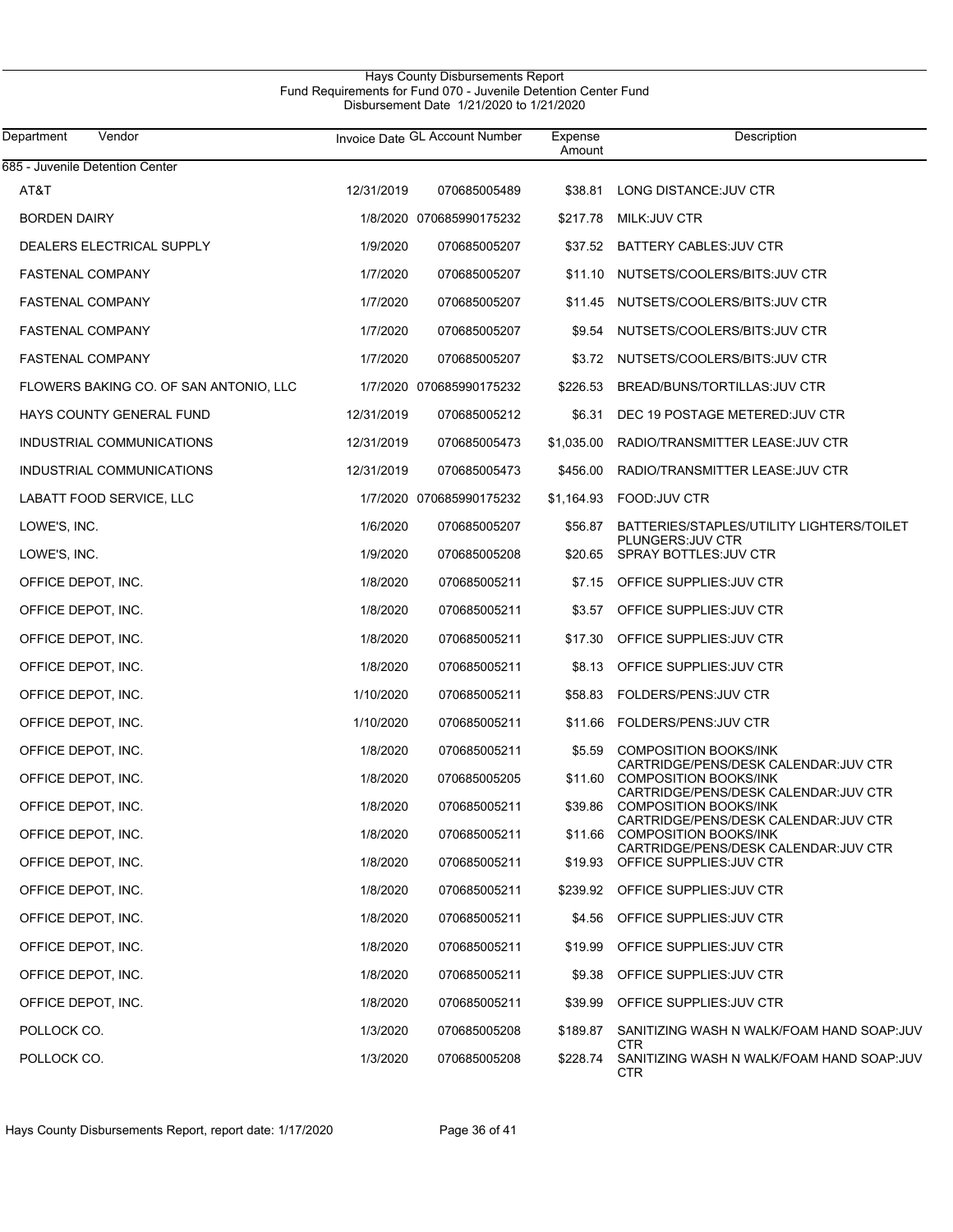| Vendor<br>Department                               |            | Invoice Date GL Account Number | Expense<br>Amount | Description                                          |
|----------------------------------------------------|------------|--------------------------------|-------------------|------------------------------------------------------|
| POLLOCK CO.                                        | 1/6/2020   | 070685005208                   | \$379.74          | <b>HAND SOAP:JUV CTR</b>                             |
| RC HEALTH SERVICES, LLC                            | 1/14/2020  | 070685005551                   | \$14.00           | <b>BLS PROVIDER CARDS: JUV CTR</b>                   |
| RC HEALTH SERVICES, LLC                            | 1/14/2020  | 070685005551                   | \$7.00            | SHIPPING OF BLS PROVIDER CARDS: JUV CTR              |
| RICOH USA, INC.                                    | 1/7/2020   | 070685005473                   | \$100.00          | JAN 20 LEASE: 1009769A35                             |
| RICOH USA, INC.                                    | 1/7/2020   | 070685005473                   | \$50.00           | JAN 20 MTC W/TONER: 1009769A35                       |
| RICOH USA, INC.                                    | 1/7/2020   | 070685005473                   | \$225.72          | JAN 20 LEASE: 3439913                                |
| RICOH USA, INC.                                    | 1/7/2020   | 070685005473                   | \$185.00          | JAN 20 MTC W/TONER:3439913                           |
| <b>SCHMIDT FIRE &amp; SAFETY</b>                   | 1/13/2020  | 070685005411                   | \$77.00           | ANNUAL FIRE EXT INSP: JUV CTR                        |
| <b>SCHMIDT FIRE &amp; SAFETY</b>                   | 1/13/2020  | 070685005411                   | \$48.00           | ANNUAL FIRE EXT INSP: JUV CTR                        |
| <b>SCHMIDT FIRE &amp; SAFETY</b>                   | 1/13/2020  | 070685005411                   | \$170.00          | ANNUAL FIRE EXT INSP: JUV CTR                        |
| SI MECHANICAL, LLC                                 | 12/19/2019 | 070685005451                   | \$522.50          | REPAIR WATER LEAK IN KITCHEN BY<br>DISPOSAL: JUV CTR |
| SI MECHANICAL, LLC                                 | 12/19/2019 | 070685005451                   | \$330.00          | REPAIR WATER LEAK IN KITCHEN BY<br>DISPOSAL: JUV CTR |
| TEXAS DISPOSAL SYSTEMS, INC.                       | 12/31/2019 | 070685005452                   | \$473.69          | DEC 19 TRASH SVC: JUV CTR                            |
| <b>WALMART BRC</b>                                 |            | 1/9/2020 070685990175232       | \$1.92            | MISC SUPPLIES: JUV CTR                               |
| <b>WALMART BRC</b>                                 | 1/9/2020   | 070685005211                   | \$18.54           | MISC SUPPLIES: JUV CTR                               |
| <b>WALMART BRC</b>                                 | 12/19/2019 | 070685005208                   | \$7.88            | MISC SUPPLIES: JUV CTR                               |
| <b>WALMART BRC</b>                                 | 12/19/2019 | 070685005208                   | \$3.84            | MISC SUPPLIES: JUV CTR                               |
| <b>WALMART BRC</b>                                 | 1/9/2020   | 070685005208                   | \$27.40           | MISC SUPPLIES: JUV CTR                               |
| <b>WALMART BRC</b>                                 | 12/19/2019 | 070685005205                   | \$5.91            | MISC SUPPLIES: JUV CTR                               |
| <b>WALMART BRC</b>                                 | 12/19/2019 | 070685005205                   | \$10.53           | MISC SUPPLIES: JUV CTR                               |
| <b>WALMART BRC</b>                                 | 12/19/2019 | 070685005205                   | \$29.10           | MISC SUPPLIES: JUV CTR                               |
| <b>WALMART BRC</b>                                 | 1/9/2020   | 070685005205                   | \$20.52           | MISC SUPPLIES: JUV CTR                               |
| <b>WALMART BRC</b>                                 | 1/9/2020   | 070685005205                   |                   | \$9.85 MISC SUPPLIES: JUV CTR                        |
| <b>WALMART BRC</b>                                 | 12/19/2019 | 070685005391                   | \$17.92           | MISC SUPPLIES: JUV CTR                               |
| <b>WALMART BRC</b>                                 | 1/9/2020   | 070685005391                   | \$15.84           | MISC SUPPLIES: JUV CTR                               |
| Total 685 - Juvenile Detention Center              |            |                                | \$6,975.84        |                                                      |
| Cash Required 070 - Juvenile Detention Center Fund |            |                                | \$6,975.84        |                                                      |

Hays County Disbursements Report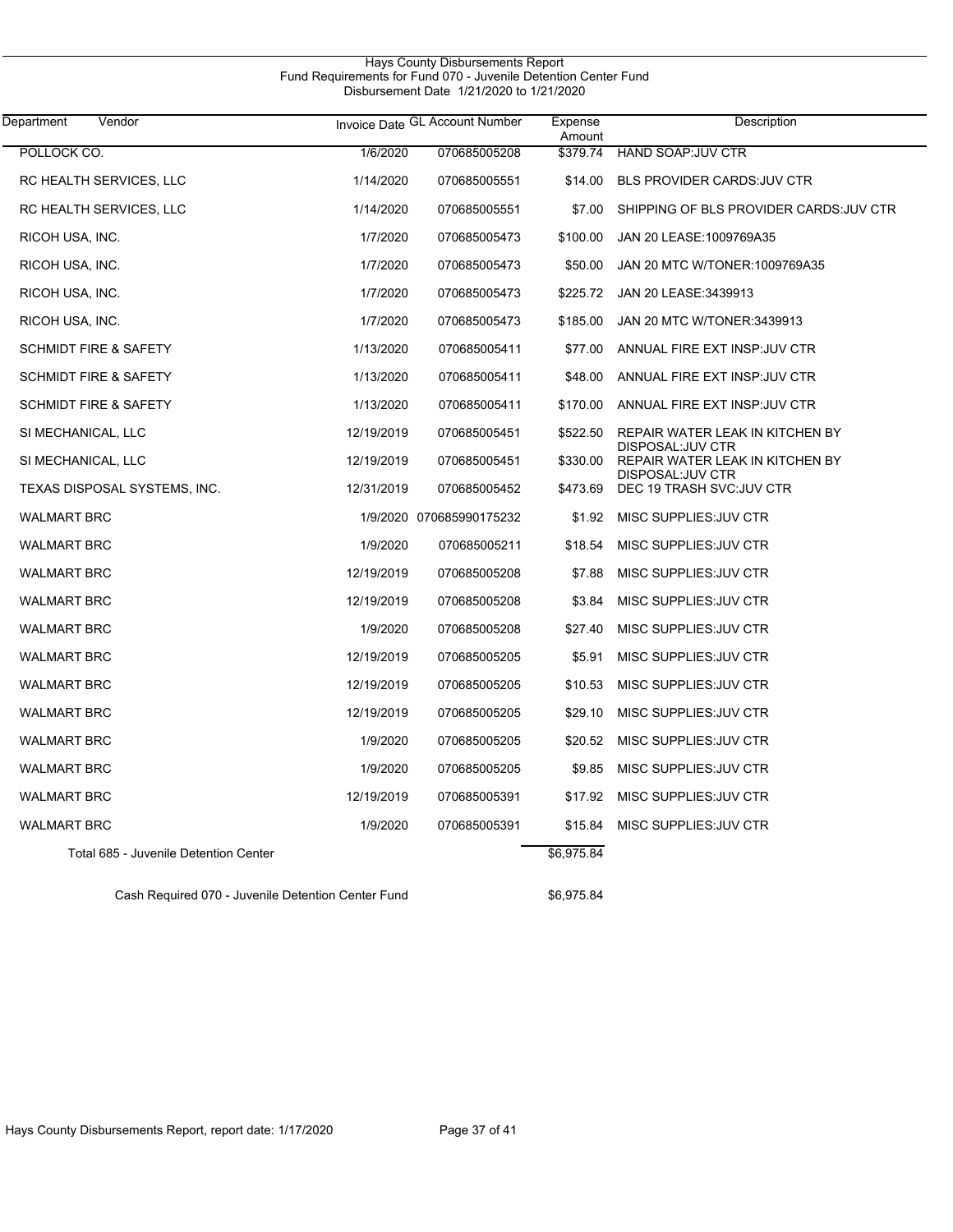| Department<br>Vendor    | Invoice Date GL Account Number |              | Expense<br>Amount | Description                                                       |  |
|-------------------------|--------------------------------|--------------|-------------------|-------------------------------------------------------------------|--|
| 690 - Law Library       |                                |              |                   |                                                                   |  |
| <b>WEST PUBLISHING</b>  | 1/1/2020                       | 084690005448 | \$1.289.53        | DEC 19 INFO CHGS:LAW LIB                                          |  |
| WEST PUBLISHING         | 1/4/2020                       | 084690005213 | \$234.40          | JAN 20 LIBRARY PLAN CHGS:LAW LIB                                  |  |
| <b>WEST PUBLISHING</b>  | 1/2/2020                       | 084690005213 | \$79.20           | PENAL CODE/CRIMINAL PROCEDURE CODE &<br>RULES/FAMILY CODE:LAW LIB |  |
| <b>WEST PUBLISHING</b>  | 1/2/2020                       | 084690005213 | \$90.00           | PENAL CODE/CRIMINAL PROCEDURE CODE &<br>RULES/FAMILY CODE:LAW LIB |  |
| WEST PUBLISHING         | 1/2/2020                       | 084690005213 | \$80.10           | PENAL CODE/CRIMINAL PROCEDURE CODE &<br>RULES/FAMILY CODE:LAW LIB |  |
| <b>WEST PUBLISHING</b>  | 1/4/2020                       | 084690005213 | \$1.642.45        | JAN 20 LIBRARY PLAN CHGS:LAW LIB                                  |  |
| <b>WEST PUBLISHING</b>  | 1/1/2020                       | 084690005448 | \$3.626.00        | DEC 19 INFO CHGS:LAW LIB                                          |  |
| Total 690 - Law Library |                                |              | \$7,041.68        |                                                                   |  |
|                         |                                |              |                   |                                                                   |  |

Cash Required 084 - Law Library Fund \$7,041.68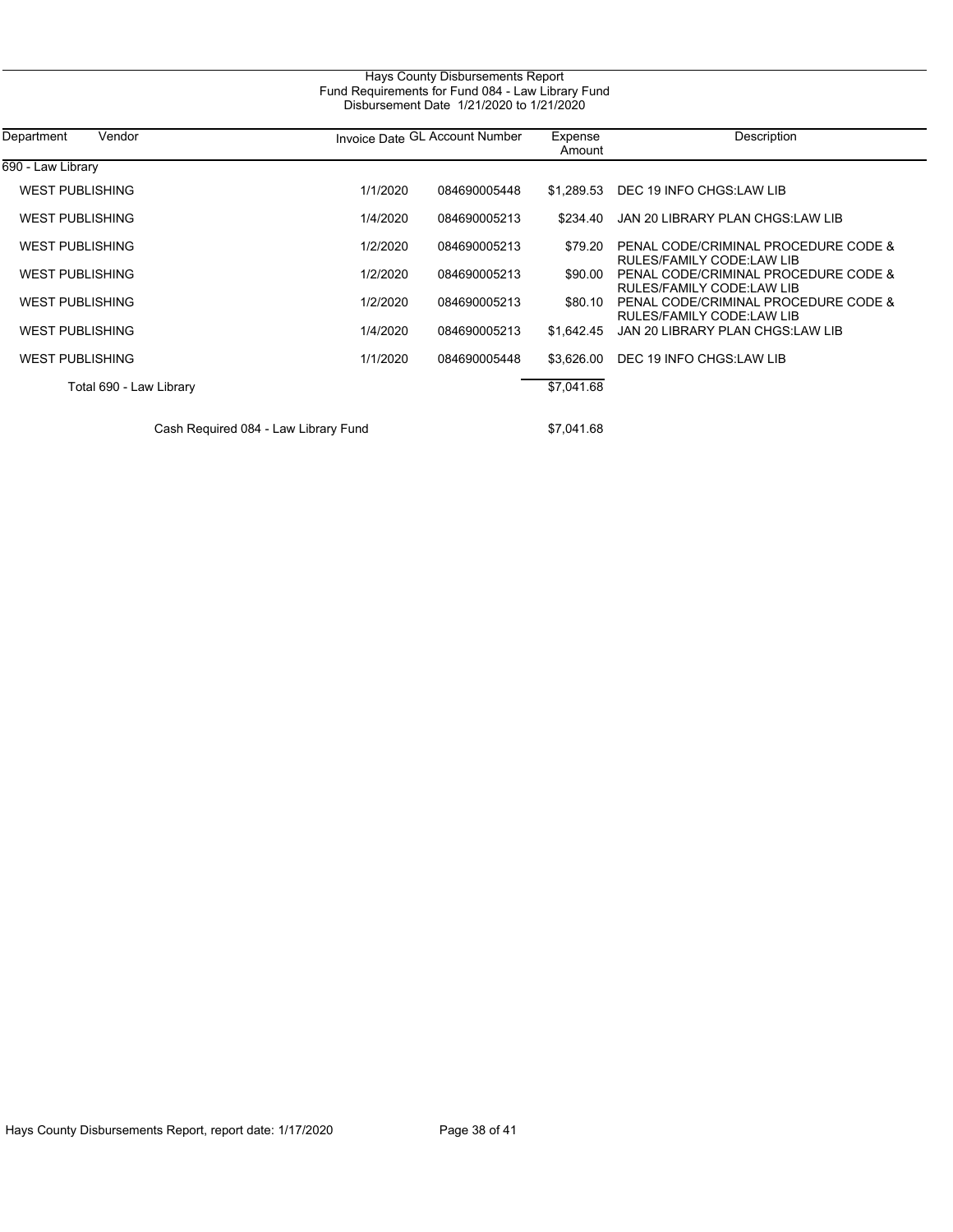| Department               | Vendor                                      |          | Invoice Date GL Account Number | Expense<br>Amount | Description                              |
|--------------------------|---------------------------------------------|----------|--------------------------------|-------------------|------------------------------------------|
| 740 - Dispute Resolution |                                             |          |                                |                   |                                          |
|                          | CENTRAL TEXAS DISPUTE RESOLUTION CENTER     | 1/7/2020 | 115740005448                   | \$4.022.61        | DEC 19 ALT DISPUTE RESOLUTION FUND:TREAS |
|                          | Total 740 - Dispute Resolution              |          |                                | \$4.022.61        |                                          |
|                          | Cash Required 115 - Dispute Resolution Fund |          |                                | \$4,022.61        |                                          |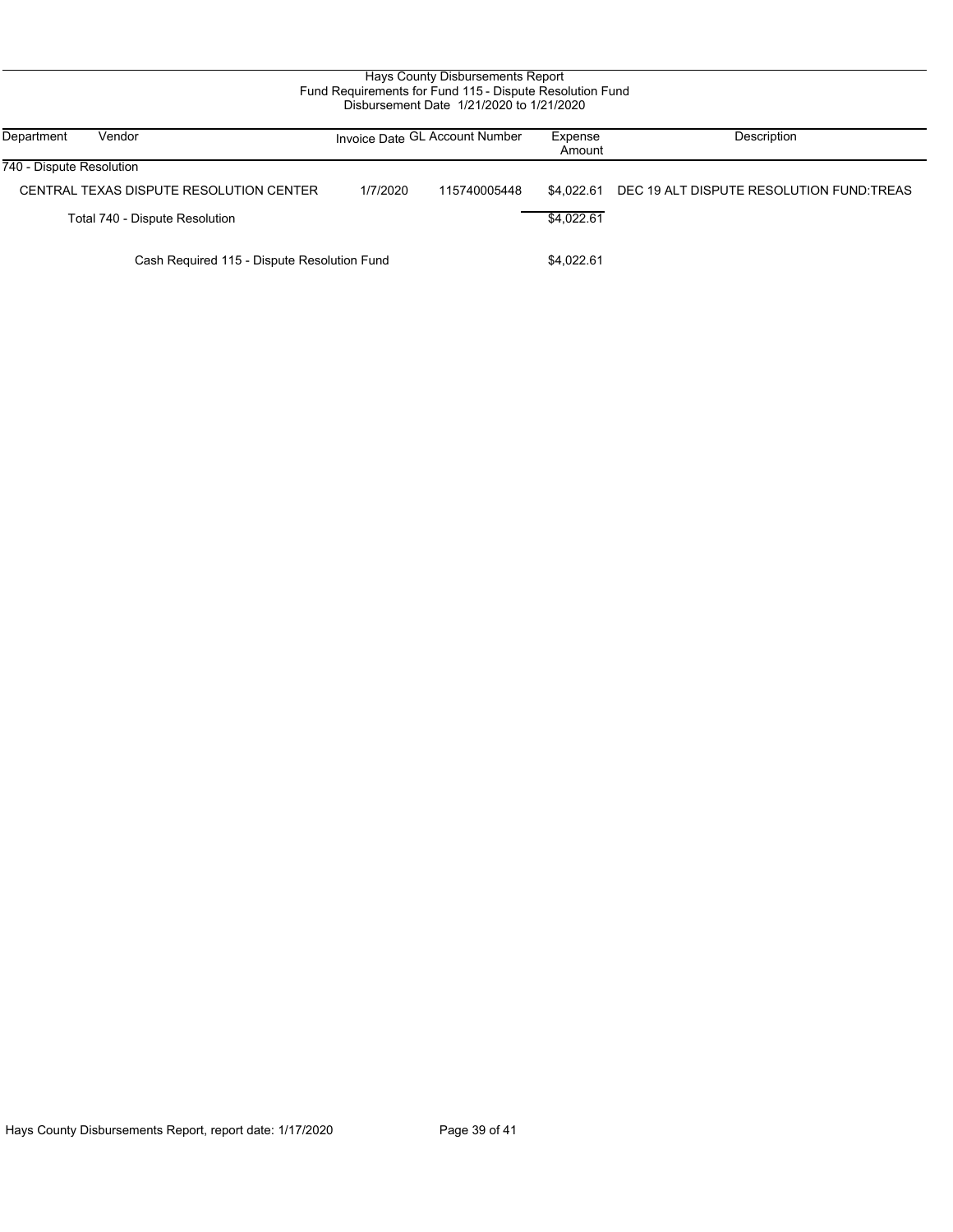# Hays County Disbursements Report Fund Requirements for Fund 120 - Family Health Services Fund Disbursement Date 1/21/2020 to 1/21/2020

 $\overline{\phantom{0}}$ 

| Department<br>Vendor                                        |            | Invoice Date GL Account Number | Expense<br>Amount  | Description                                                       |
|-------------------------------------------------------------|------------|--------------------------------|--------------------|-------------------------------------------------------------------|
| HAYS COUNTY GENERAL FUND<br>Total -                         | 6/1/2019   | 1202300001                     | \$90.00<br>\$90.00 | REIMB GEN FUND FOR INVOICE CODED TO<br><b>INCORRECT G/L:PHLTH</b> |
| 675 - Personal Health                                       |            |                                |                    |                                                                   |
| CENTRAL TEXAS MEDICAL CENTER                                |            | 12/16/2019 120675990875448     |                    | \$35.00 X.Y.D.-109126558                                          |
| CENTRAL TEXAS MEDICAL CENTER                                |            | 12/23/2019 120675990875448     | \$30.00            | A.B.W.-109211575                                                  |
| CENTRAL TEXAS MEDICAL CENTER                                |            | 12/9/2019 120675990875448      | \$35.00            | K.G.-109013274                                                    |
| CENTRAL TEXAS MEDICAL CENTER                                |            | 10/29/2019 120675990875448     | \$35.00            | J.G.-108526892                                                    |
| CLINICAL PATHOLOGY LABORATORIES, INC.                       | 12/31/2019 | 120675005448                   | \$124.25           | DEC 19 LAB TESTS: PHLTH                                           |
| HAYS COUNTY GENERAL FUND                                    | 11/30/2019 | 120675005212                   | \$90.00            | NOV 19 POSTAGE METERED: PHLTH                                     |
| HAYS COUNTY GENERAL FUND                                    | 12/31/2019 | 120675005212                   | \$95.05            | DEC 19 POSTAGE METERED: PHLTH                                     |
| LIVE OAK HEALTH PARTNERS                                    |            | 12/27/2019 120675990185448     | \$10,000.00        | VACCINE ADMINSTRATION: PHLTH                                      |
| OFFICE DEPOT, INC.                                          | 1/6/2020   | 120675005211                   | \$8.79             | DESK PAD/FINE SHARPIES/COPY                                       |
| OFFICE DEPOT, INC.                                          |            | 1/6/2020 120675990945211       | \$104.97           | PAPER/HIGHLIGHTERS:PHLTH<br>DESK PAD/FINE SHARPIES/COPY           |
| OFFICE DEPOT, INC.                                          |            | 1/6/2020 120675990875211       | \$5.88             | PAPER/HIGHLIGHTERS:PHLTH<br>DESK PAD/FINE SHARPIES/COPY           |
| OFFICE DEPOT, INC.                                          |            | 1/6/2020 120675990195211       | \$8.19             | PAPER/HIGHLIGHTERS:PHLTH<br>DESK PAD/FINE SHARPIES/COPY           |
| OFFICE DEPOT, INC.                                          |            | 1/6/2020 120675990185211       | \$7.84             | PAPER/HIGHLIGHTERS:PHLTH<br>DESK PAD/FINE SHARPIES/COPY           |
| OFFICE DEPOT, INC.                                          | 1/6/2020   | 120675005211                   | \$83.95            | PAPER/HIGHLIGHTERS:PHLTH<br>SELF-INKING STAMPS/PENS:PHLTH         |
| OFFICE DEPOT, INC.                                          | 1/6/2020   | 120675005211                   | \$8.18             | SELF-INKING STAMPS/PENS:PHLTH                                     |
| OFFICE DEPOT, INC.                                          | 1/6/2020   | 120675005211                   | \$28.76            | <b>DESK PADS:PHLTH</b>                                            |
| RICOH USA, INC.                                             | 1/7/2020   | 120675005473                   | \$525.35           | JAN 20 LEASE: 1009769A29                                          |
| SAN MARCOS MEDICAL IMAGING, PLLC                            |            | 1/8/2020 120675990875448       | \$15.00            | A.B.W.-C01000Y1                                                   |
| SAN MARCOS MEDICAL IMAGING, PLLC                            |            | 12/16/2019 120675990875448     |                    | \$15.00 Y.R.M.-C9C002CW                                           |
| SAN MARCOS MEDICAL IMAGING, PLLC                            |            | 12/16/2019 120675990875448     | \$15.00            | G.F.-C9CV002CU                                                    |
| SAN MARCOS MEDICAL IMAGING, PLLC                            |            | 1/8/2020 120675990875448       |                    | \$15.00 X.Y.D.Z.-C01000Y0                                         |
| SAN MARCOS MEDICAL IMAGING, PLLC                            |            | 12/16/2019 120675990875448     | \$15.00            | J.G.-C9C002CV                                                     |
| SOUTH CENTRAL PLANNING AND DEVELOPMENT<br><b>COMMISSION</b> | 1/8/2020   | 120675005429                   | \$60.00            | DEC 19 GPS TRACKING: PHLTH                                        |
| TEXAS DISPOSAL SYSTEMS, INC.                                | 12/31/2019 | 120675005452                   | \$107.21           | DEC 19 TRASH SVC:PHLTH                                            |
| THE GEORGE HOTEL                                            | 4/3/2020   | 120675005551                   |                    | \$233.82 LODGING FEES:PHLTH                                       |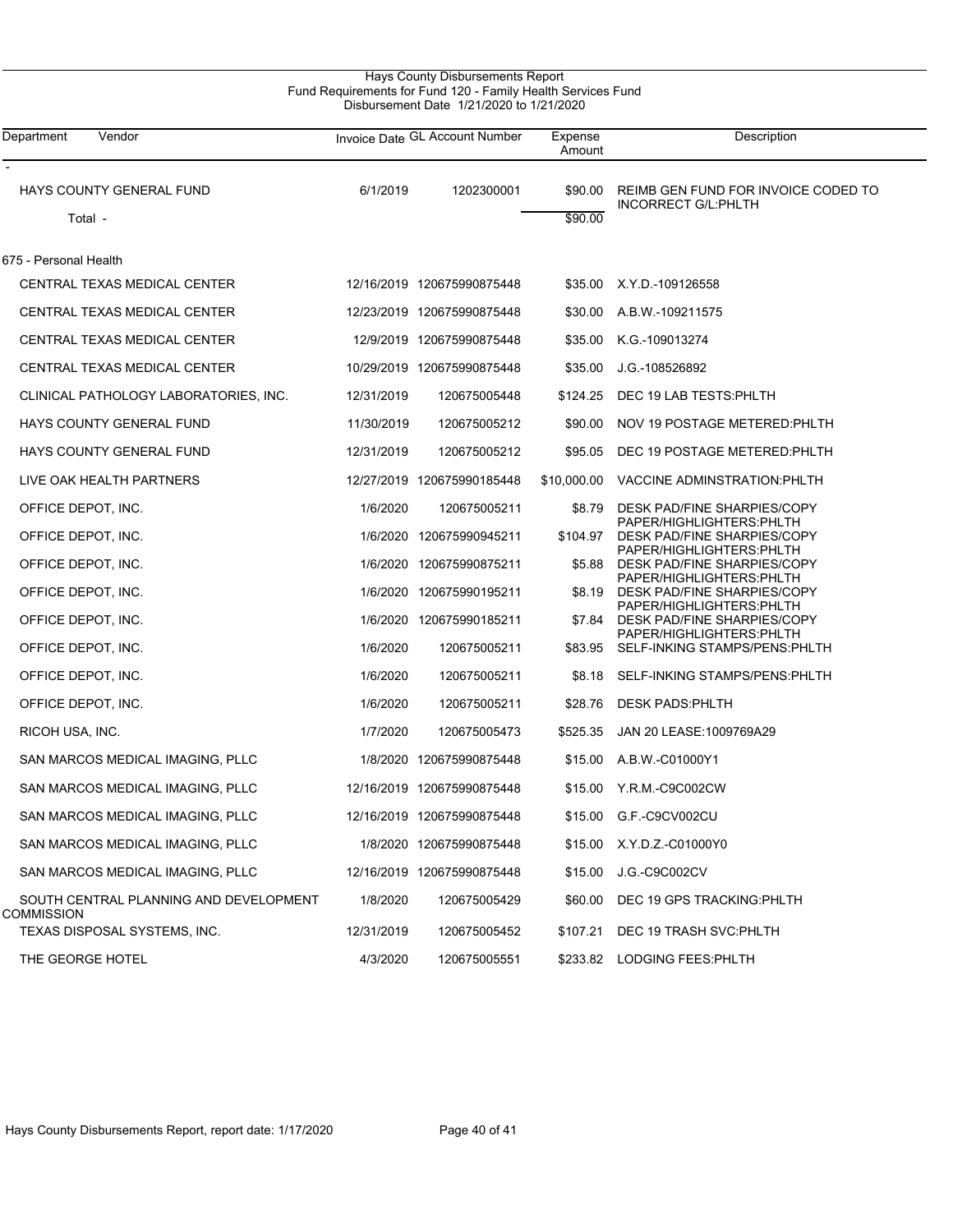| Hays County Disbursements Report<br>Fund Requirements for Fund 120 - Family Health Services Fund<br>Disbursement Date 1/21/2020 to 1/21/2020 |                             |          |                                |                   |                     |  |  |
|----------------------------------------------------------------------------------------------------------------------------------------------|-----------------------------|----------|--------------------------------|-------------------|---------------------|--|--|
| Department<br>Vendor                                                                                                                         |                             |          | Invoice Date GL Account Number | Expense<br>Amount | Description         |  |  |
| THE GEORGE HOTEL                                                                                                                             |                             | 4/3/2020 | 120675005551                   | \$233.80          | LODGING FEES: PHLTH |  |  |
|                                                                                                                                              | Total 675 - Personal Health |          |                                | \$11,936.04       |                     |  |  |
| Cash Required 120 - Family Health Services Fund                                                                                              |                             |          |                                | \$12,026.04       |                     |  |  |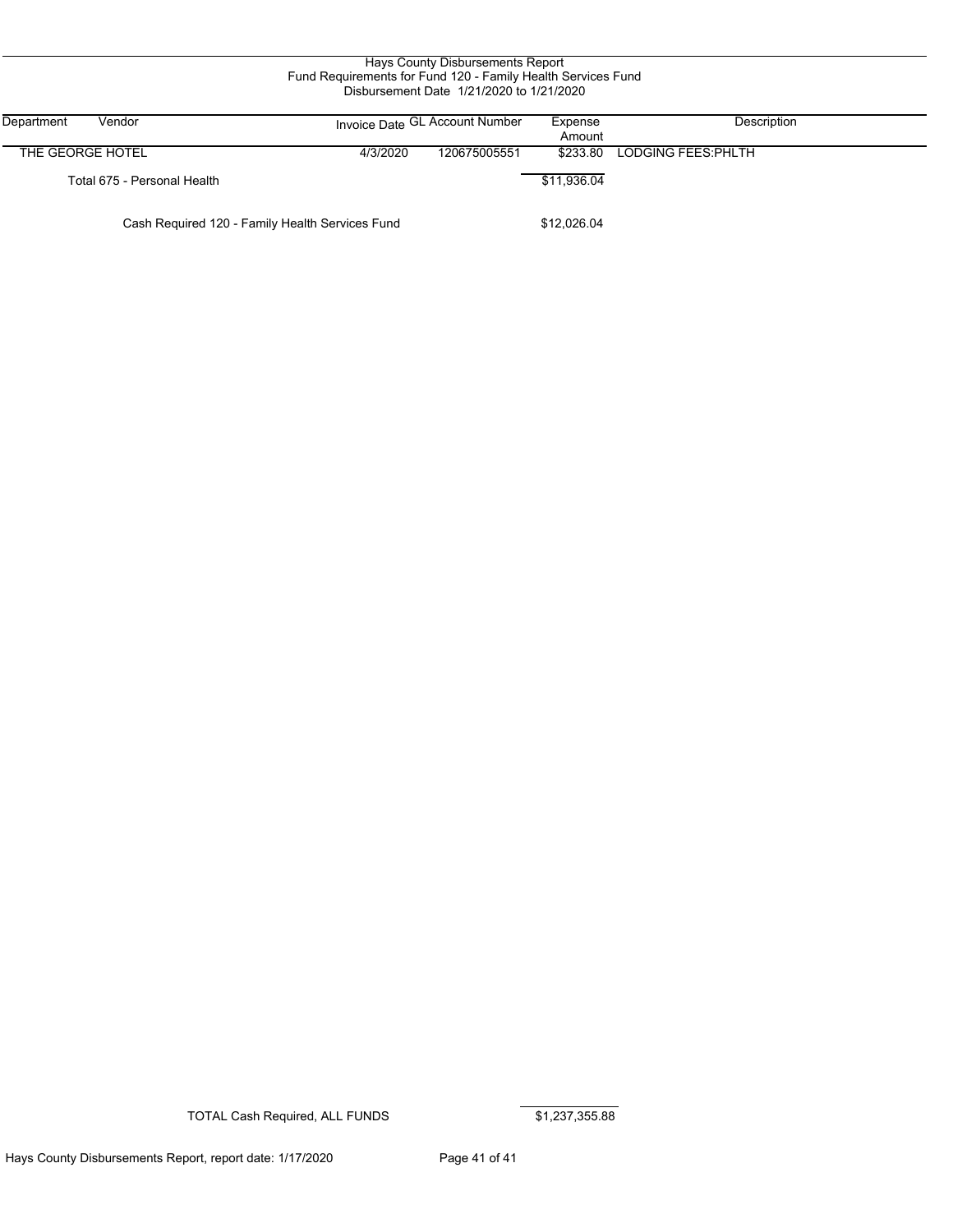# **Hays Check Register Revised**

**Hays County** Juror Checks 1/14/2020 9:35:29 AM

| <b>Juror Name</b>             | Date      | Amount | <b>Check Number</b> | <b>Bank Account</b> | <b>Check Stock</b>     |
|-------------------------------|-----------|--------|---------------------|---------------------|------------------------|
| RENE JOSE COMPEAN             | 1/14/2020 | \$6.00 | 53553               | Juror Fund          | <b>DC Juror Checks</b> |
| MICHELL KATHLEEN HALES        | 1/14/2020 | \$6.00 | 53554               | Juror Fund          | <b>DC Juror Checks</b> |
| FLOYD MARTIN AKERS            | 1/14/2020 | \$6.00 | 53555               | Juror Fund          | <b>DC Juror Checks</b> |
| FRANCISCO DANIEL CASTRO       | 1/14/2020 | \$6.00 | 53556               | Juror Fund          | <b>DC Juror Checks</b> |
| WADE SCOTT DUNCAN             | 1/14/2020 | \$6.00 | 53557               | Juror Fund          | DC Juror Checks        |
| LEONARDO CARDENAS             | 1/14/2020 | \$6.00 | 53558               | Juror Fund          | <b>DC Juror Checks</b> |
| DAVID ADOLPH MORALES JR       | 1/14/2020 | \$6.00 | 53559               | Juror Fund          | <b>DC Juror Checks</b> |
| RICHARD TELLO                 | 1/14/2020 | \$6.00 | 53560               | Juror Fund          | DC Juror Checks        |
| AMANDA MARIE COMER            | 1/14/2020 | \$6.00 | 53561               | Juror Fund          | <b>DC Juror Checks</b> |
| STEPHANIE JOAN BRAZELL        | 1/14/2020 | \$6.00 | 53562               | Juror Fund          | <b>DC Juror Checks</b> |
| DAVID AGUILAR JR              | 1/14/2020 | \$6.00 | 53563               | Juror Fund          | <b>DC Juror Checks</b> |
| CHARLES JOSEPH ADAMS          | 1/14/2020 | \$6.00 | 53564               | Juror Fund          | <b>DC Juror Checks</b> |
| <b>JUSTIN CURTIS POUNDS</b>   | 1/14/2020 | \$6.00 | 53565               | Juror Fund          | <b>DC Juror Checks</b> |
| VERONICA RODRIGUEZ CADENA     | 1/14/2020 | \$6.00 | 53566               | Juror Fund          | DC Juror Checks        |
| DIEGO ALEJANDRO TOLENTINO     | 1/14/2020 | \$6.00 | 53567               | Juror Fund          | DC Juror Checks        |
| <b>BRUCE ERIC SCHURMANN</b>   | 1/14/2020 | \$6.00 | 53568               | Juror Fund          | DC Juror Checks        |
| <b>JO ELLEN MAYFIELD</b>      | 1/14/2020 | \$6.00 | 53569               | Juror Fund          | DC Juror Checks        |
| WILLIAM ROBERT ZINKGRAF       | 1/14/2020 | \$6.00 | 53570               | Juror Fund          | <b>DC Juror Checks</b> |
| TREY TIMOTHY DALTON           | 1/14/2020 | \$6.00 | 53571               | Juror Fund          | DC Juror Checks        |
| AMOS PETERS III               | 1/14/2020 | \$6.00 | 53572               | Juror Fund          | DC Juror Checks        |
| BENEDICT CARRANZA PEREZ       | 1/14/2020 | \$6.00 | 53573               | Juror Fund          | DC Juror Checks        |
| <b>TYLOR JAZIAH RODRIGUEZ</b> | 1/14/2020 | \$6.00 | 53574               | Juror Fund          | <b>DC Juror Checks</b> |
| SANDRA RUTH KULL              | 1/14/2020 | \$6.00 | 53575               | Juror Fund          | <b>DC Juror Checks</b> |
| REBECCA RIDDLE ELLISOR        | 1/14/2020 | \$6.00 | 53576               | Juror Fund          | DC Juror Checks        |
| SAMANTHA MARIE CORTEZ         | 1/14/2020 | \$6.00 | 53577               | Juror Fund          | DC Juror Checks        |
| ALMA PEREZ TERRY              | 1/14/2020 | \$6.00 | 53578               | Juror Fund          | DC Juror Checks        |
| KATHRYN CHILDS STANLEY        | 1/14/2020 | \$6.00 | 53579               | Juror Fund          | <b>DC Juror Checks</b> |

Totals

\$162.00